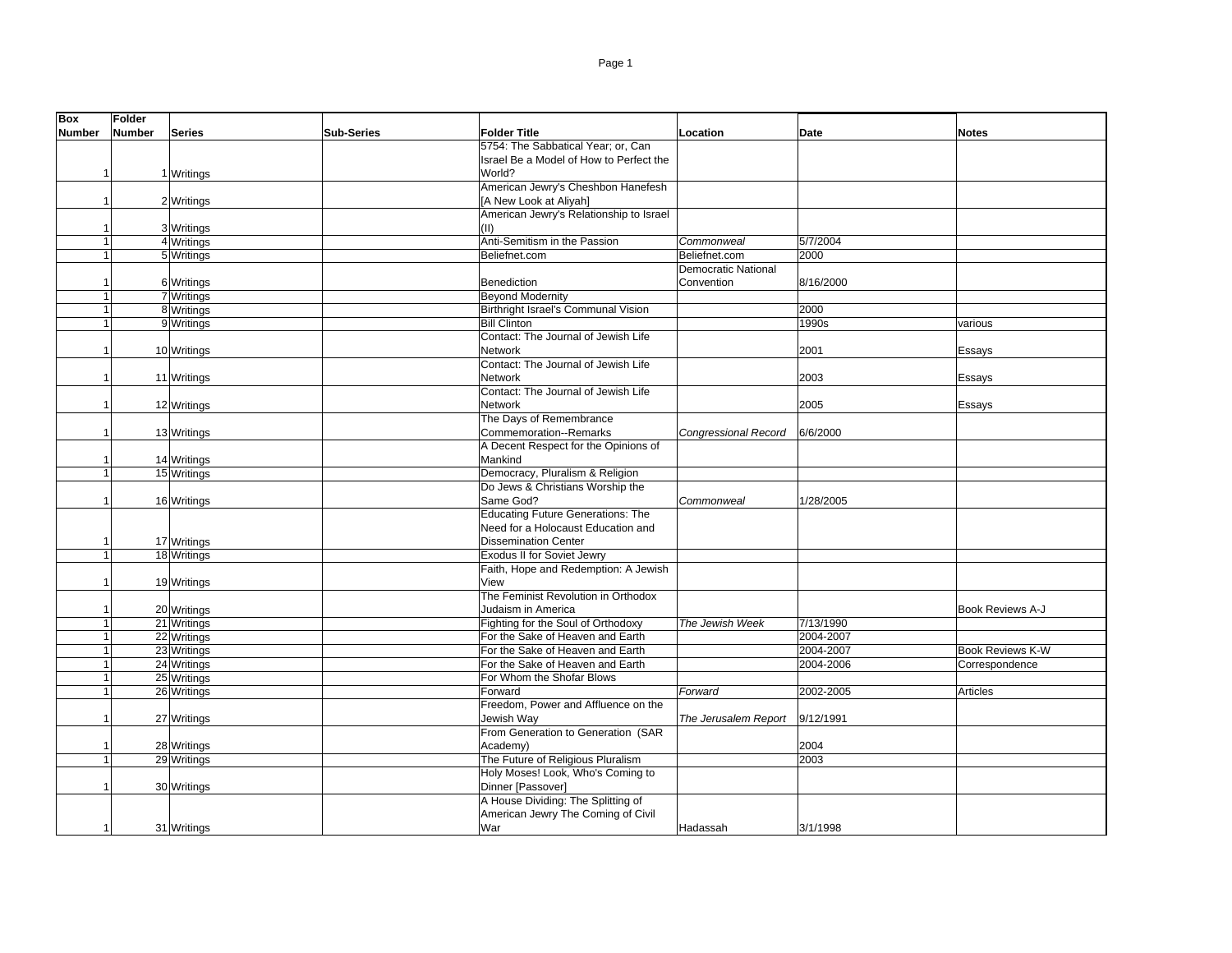| <b>Box</b>    | Folder        |               |                   |                                        |                        |             |                      |
|---------------|---------------|---------------|-------------------|----------------------------------------|------------------------|-------------|----------------------|
| <b>Number</b> | <b>Number</b> | <b>Series</b> | <b>Sub-Series</b> | <b>Folder Title</b>                    | Location               | <b>Date</b> | <b>Notes</b>         |
|               |               |               |                   | How Did the Temple Become              |                        |             |                      |
|               |               | 32 Writings   |                   | Marginalized                           |                        |             |                      |
|               |               |               |                   | How Shall We Maintain Our              |                        |             |                      |
|               |               |               |                   | Distinctiveness? A Response to Rabbi   |                        |             |                      |
|               |               | 33 Writings   |                   | Simcha Krauss                          |                        |             |                      |
|               |               | 34 Writings   |                   | How to Bring Peace After Fratricide    |                        |             |                      |
|               |               | 35 Writings   |                   | Idolatry, Hatred and Pluralism         |                        |             |                      |
|               |               | 36 Writings   |                   | The Immaturity of Jewish Power         | <b>CLAL</b>            |             |                      |
|               |               | 37 Writings   |                   | In the Beginning: The Jewish Vision    |                        |             |                      |
|               |               | 38 Writings   |                   | Is George Bush an Anti-Semite?         |                        |             |                      |
|               |               |               |                   | Israel and Diaspora: Toward the        |                        |             |                      |
|               |               | 39 Writings   |                   | Maturation of the Covenant             |                        |             |                      |
| 1             |               | 40 Writings   |                   | <b>Israel Symposium</b>                | Commentary             | 1987;2007   |                      |
|               |               |               |                   | Jerusalem Day, 25 Years Later:         |                        |             |                      |
|               |               | 41 Writings   |                   | Recovering Jerusalem Again             |                        |             |                      |
| 1             |               | 42 Writings   |                   | Jewish Power: The Next Phase           |                        |             |                      |
|               |               |               |                   | Jewish Survival: One War, Two Fronts,  |                        |             |                      |
|               |               | 43 Writings   |                   | One Budget                             |                        |             |                      |
| 1             |               | 44 Writings   |                   | The Jewish Way: Living the Holidays    |                        | 1987-1988   | Correspondence       |
|               |               |               |                   |                                        |                        |             | Hebrew Translation-  |
|               |               | 45 Writings   |                   | The Jewish Way: Living the Holidays    |                        | 2005-2006   | correspondence       |
|               |               | 46 Writings   |                   | The Jewish Week                        | The Jewish Week        | 2003; 2006  | Articles             |
|               |               |               |                   | Jews, AJWS and Tibetans: A Report      |                        |             |                      |
|               |               | 47 Writings   |                   | From a Visit to the Dalai Lama         |                        | 1990        |                      |
|               |               | 48 Writings   |                   | Jews and Arabs--Judaism and Islam      |                        |             |                      |
|               |               |               |                   | Jews and Christians: Facing the Modern |                        |             |                      |
| 1             |               | 49 Writings   |                   | World                                  |                        |             |                      |
|               |               |               |                   | Judaism and Christianity: Beyond       |                        |             |                      |
| 1             |               | 50 Writings   |                   | Relativism and Absolutism              |                        |             |                      |
|               |               |               |                   | Judaism and Modernity: Realigning the  | Perspectives on Jewish |             |                      |
| 1             |               | 51 Writings   |                   | Two Worlds                             | Education              | 2006        |                      |
|               |               |               |                   | Judaism, Pluralism &                   |                        |             |                      |
|               |               | 52 Writings   |                   | Denominationalism                      |                        |             |                      |
|               |               |               |                   |                                        |                        |             |                      |
|               |               |               |                   | Lag B'Omer: What Responsibility Do     |                        |             |                      |
|               |               | 53 Writings   |                   | Torah Scholars Have for Jewish History |                        |             |                      |
|               |               | 54 Writings   |                   | The Lessons of Freedom                 |                        |             |                      |
|               |               |               |                   | Liberation is a Way, Not an Event      |                        |             |                      |
|               |               |               |                   | Reflections on Sukkot and the State of |                        |             |                      |
|               |               | 55 Writings   |                   | Israel                                 |                        |             |                      |
|               |               | 56 Writings   |                   | Life: The Jewish Midrash on Life       |                        |             |                      |
|               |               | 57 Writings   |                   | Living in the Image of God             |                        | 1998-1999   | <b>Book Reviews</b>  |
|               |               |               |                   | Living in the Image of God:            |                        |             |                      |
|               |               |               |                   | Conversations with Rabbi Irving        |                        |             |                      |
|               |               | 58 Writings   |                   | Greenberg                              | Jewish Book News       | 5/14/1998   |                      |
|               |               | 59 Writings   |                   | Maturation in the Covenant             | <b>CLAL</b>            |             | Odysseys to Dialogue |
|               |               |               |                   | The Maturation of Covenant in Judaism  |                        |             |                      |
|               |               | 60 Writings   |                   | & Christianity                         | The Living Pulpit      | 7/9/2005    |                      |
|               |               | 61 Writings   |                   | Meditation on Psalm 32                 |                        |             |                      |
|               |               |               |                   |                                        |                        |             |                      |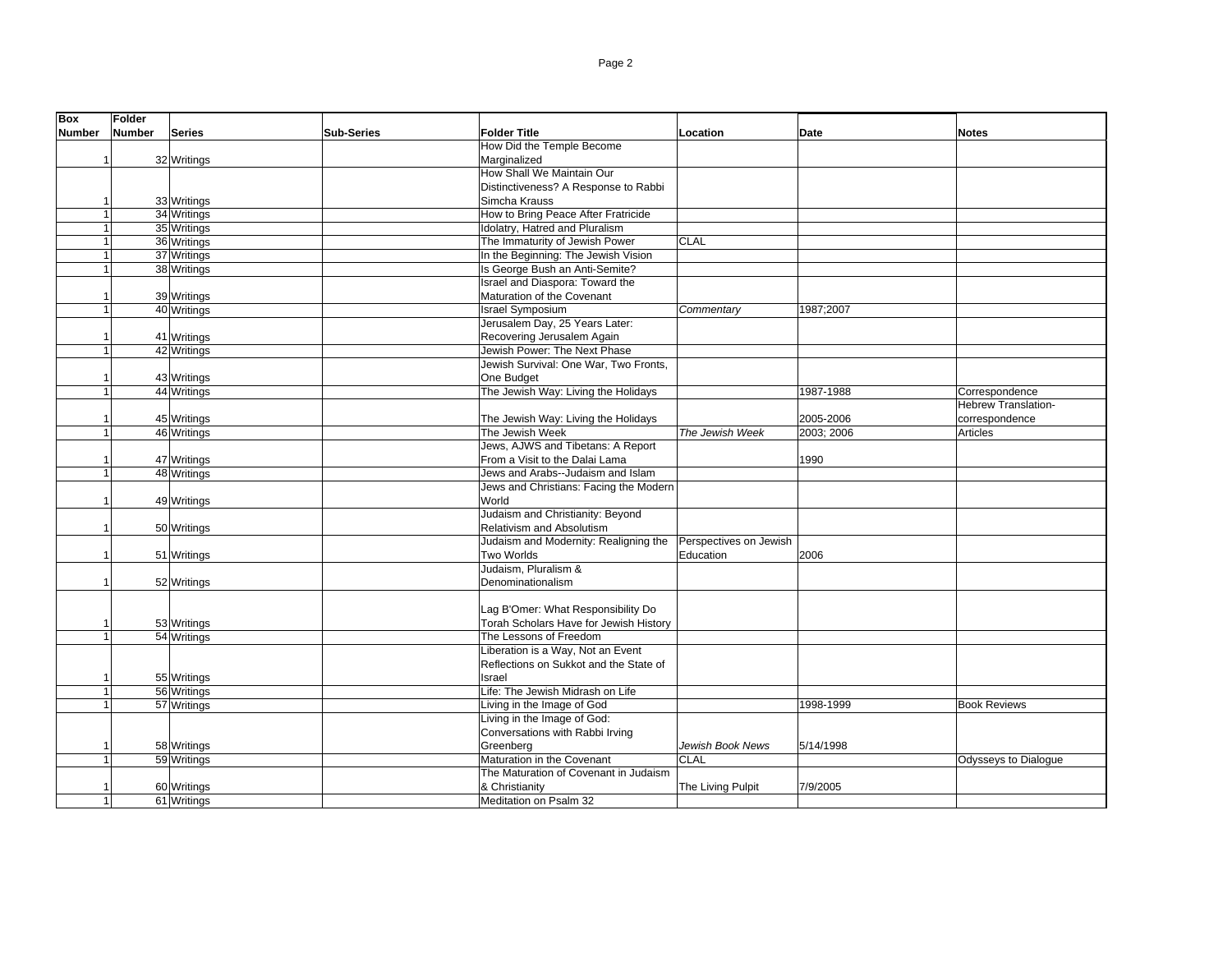| <b>Box</b>    | Folder                         |                   |                                          |                                         |                  |                                                            |
|---------------|--------------------------------|-------------------|------------------------------------------|-----------------------------------------|------------------|------------------------------------------------------------|
| <b>Number</b> | <b>Number</b><br><b>Series</b> | <b>Sub-Series</b> | <b>Folder Title</b>                      | Location                                | <b>Date</b>      | <b>Notes</b>                                               |
|               |                                |                   | The Most Influential Historical Event of |                                         |                  |                                                            |
|               |                                |                   | All Time: Reflections on the Seder,      |                                         |                  |                                                            |
|               | 62 Writings                    |                   | Passover 1990                            |                                         |                  |                                                            |
|               |                                |                   |                                          |                                         |                  |                                                            |
|               | 63 Writings                    |                   | MyJewishLearning.com                     | MyJewishLearning.com 2005-2006          |                  | Articles                                                   |
|               |                                |                   | The Need to Revitalize Community:        |                                         |                  |                                                            |
|               |                                |                   | Outreach to the Intermarried is Not an   | Jewish Outreach                         |                  |                                                            |
|               | 64 Writings                    |                   | <b>Island Unto Itself</b>                | <b>Institute Newsletter</b>             | Summer/1994      |                                                            |
|               |                                |                   |                                          |                                         |                  |                                                            |
|               | 65 Writings                    |                   | The Next Core Institution of Jewish Life | Jerusalem Post<br>Les Editions du Cerf, | 2/25/2007        | French translation of "Cloud of                            |
|               | 66 Writings                    |                   | La Nuee et Le Feu                        | Paris                                   | 2000             | Smoke, Pillar of Fire"                                     |
|               |                                |                   |                                          | Wexner Heritage                         |                  |                                                            |
|               |                                |                   |                                          | Foundation--Leadership                  |                  |                                                            |
|               | 67 Writings                    |                   | On Leaders and Leadership                | Library                                 | 11/1/1999        | Interview                                                  |
|               |                                |                   | On the Relationship of Jews and          |                                         |                  |                                                            |
|               | 68 Writings                    |                   | Christians and of Jews and Jews          | Jewish Action                           | Winter/1990-1991 |                                                            |
|               |                                |                   | The Ordeal of Civility II: Jewish        |                                         |                  |                                                            |
|               |                                |                   | Denominationalism meets the Open         |                                         |                  |                                                            |
|               | 69 Writings                    |                   | Society                                  |                                         | 1998             |                                                            |
| -1            | 70 Writings                    |                   | Overcoming Israel's Isolation            |                                         |                  |                                                            |
|               |                                |                   | Partnership in the Covenant: A           |                                         |                  |                                                            |
|               |                                |                   | Covenantal Encounter with Dietrich       |                                         |                  |                                                            |
|               | 71 Writings                    |                   | Bonhoeffer's Thought                     |                                         |                  |                                                            |
|               | 72 Writings                    |                   | Peace is a Test                          |                                         |                  |                                                            |
|               |                                |                   | Polarity and Perfection: The Holocaust   |                                         |                  |                                                            |
|               |                                |                   | and the Shattered Paradigm in Wiesel's   |                                         |                  |                                                            |
|               | 73 Writings                    |                   | Theology                                 |                                         |                  |                                                            |
|               | 74 Writings                    |                   | Pope Paul II                             | Commonweal                              | 4/22/2005        |                                                            |
|               | 75 Writings                    |                   | Pray for Unity                           |                                         |                  |                                                            |
|               |                                |                   |                                          | Wiez                                    | 11/12/2007       | Article in Polish journal on the<br>Arrival of the Messiah |
|               | 76 Writings                    |                   | Przyspieszmy Nadejscie Mesjasza          |                                         |                  |                                                            |
|               |                                |                   |                                          |                                         |                  | "Purim: Where the Irrevocable                              |
|               |                                |                   |                                          |                                         |                  | Decree Meets the Irresistible                              |
|               |                                |                   |                                          |                                         |                  | Plea, There God is Hiding";                                |
|               |                                |                   |                                          |                                         |                  | "Purim: The Never-Ending                                   |
|               |                                |                   |                                          |                                         |                  | Encounter with Anti-                                       |
|               |                                |                   |                                          |                                         |                  | Semitism": "Purim: From                                    |
|               | 77 Writings                    |                   | Purim (3 Articles)                       |                                         |                  | Tribal Faith to World Religion"                            |
|               | 78 Writings                    |                   | Rabbi Aden Steinsaltz at CLAL            |                                         |                  |                                                            |
|               |                                |                   | Rabbi Irving Greenberg: The Church as    |                                         |                  |                                                            |
|               | 79 Writings                    |                   | Sacrament and as Institution             |                                         | 2000             |                                                            |
|               | 80 Writings                    |                   | Reflections on the RCA Situation         |                                         |                  |                                                            |
|               |                                |                   |                                          | Beyond Violence,                        |                  |                                                            |
|               |                                |                   | Religion as a Force for Reconciliation   | Fordham University                      |                  |                                                            |
|               | 81 Writings                    |                   | and Peace: A Jewish Analysis             | Press, NY                               | 2004             |                                                            |
|               |                                |                   | Renewing Creation: Tu B'Shvat as a       |                                         |                  |                                                            |
|               | 82 Writings                    |                   | New Year's Day                           |                                         |                  |                                                            |
|               |                                |                   | Riverdale Jewish Center is Renewed       |                                         |                  |                                                            |
|               | 83 Writings                    |                   | 1965-1972                                |                                         |                  |                                                            |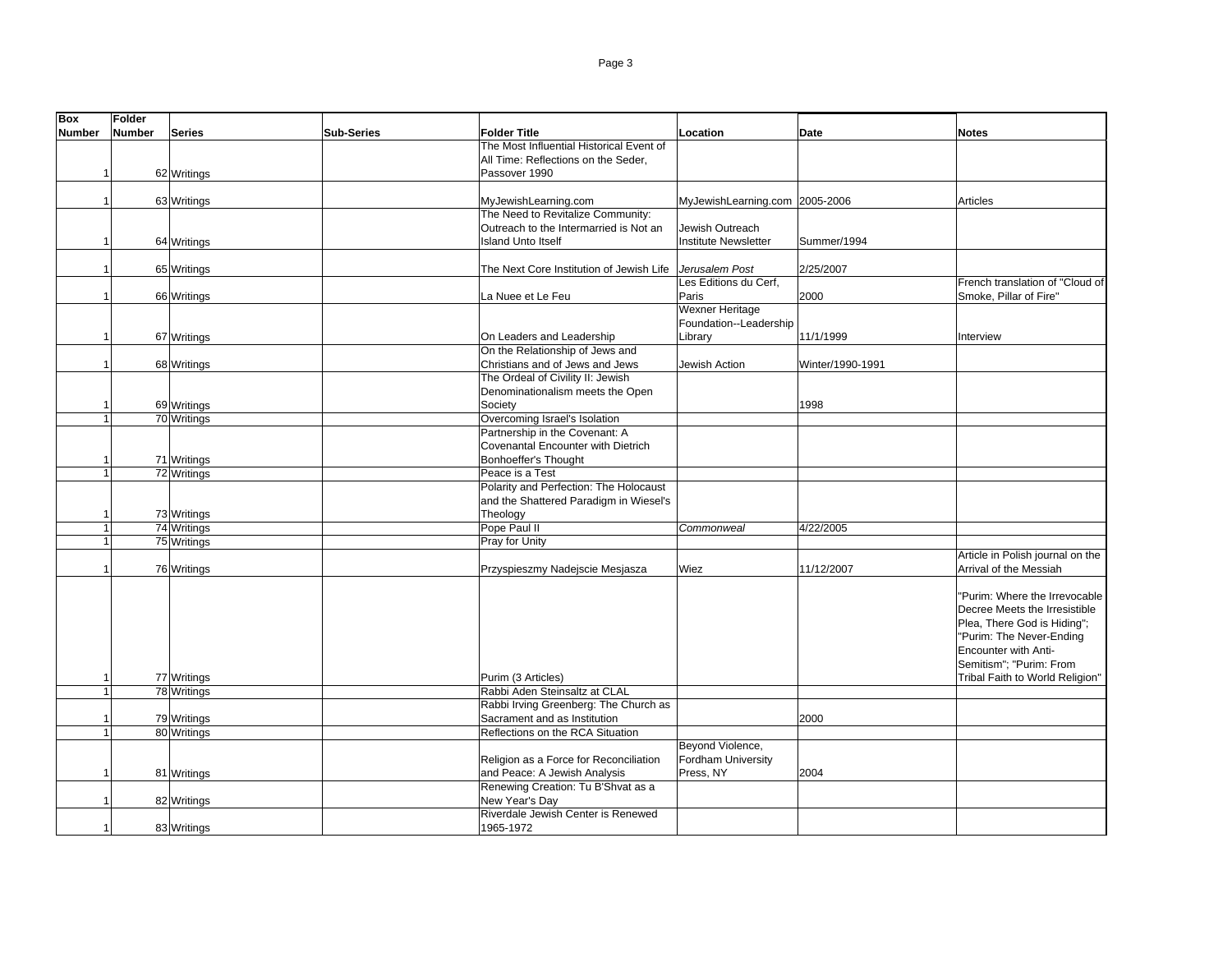| <b>Box</b>     | <b>Folder</b>  |               |                   |                                        |                |             |                                |
|----------------|----------------|---------------|-------------------|----------------------------------------|----------------|-------------|--------------------------------|
| <b>Number</b>  | <b>Number</b>  | <b>Series</b> | <b>Sub-Series</b> | <b>Folder Title</b>                    | Location       | <b>Date</b> | <b>Notes</b>                   |
|                |                |               |                   | Rosh Hashanah: From Creation to Self-  |                |             |                                |
| 1              |                | 84 Writings   |                   | Creation                               | CLAL           | 1992        |                                |
|                |                |               |                   |                                        |                |             |                                |
|                |                | 85 Writings   |                   | Russian Jewry: Déjà Vu All Over Again? |                |             |                                |
|                | $\overline{1}$ | 86 Writings   |                   | Russian Jewry: The Fruits of Freedom   |                |             |                                |
|                |                |               |                   | Scenario 3: Conversion, Jewish Unity   |                |             |                                |
|                |                | 87 Writings   |                   | and Jewish Community                   |                |             |                                |
|                | $\mathbf{1}$   | 88 Writings   |                   | Scharansky for U.N. Representative!    |                |             |                                |
|                |                |               |                   | Seeking the Religious Roots of         |                |             |                                |
| -1             |                | 89 Writings   |                   | Pluralism                              |                | 1997        | Transcript of panel discussion |
|                |                |               |                   | The Settlements Should Not Prevent a   |                |             |                                |
| -1             |                |               |                   | Settlement                             |                |             |                                |
|                |                | 90 Writings   |                   |                                        |                |             |                                |
|                |                |               |                   |                                        |                |             |                                |
|                |                |               |                   |                                        |                |             | "Shavuot: Celebrating          |
|                |                |               |                   |                                        |                |             | Judaism's Alternatives"; "The  |
| $\overline{1}$ |                | 91 Writings   |                   | Shavuot (2 articles)                   |                |             | Four Questions of Shavuot"     |
|                |                |               |                   | Shiva Asar B'Tammuz: Why a Jewish      |                |             |                                |
| -1             |                | 92 Writings   |                   | Religious Dialogue is Needed           |                |             |                                |
| $\overline{1}$ |                | 93 Writings   |                   | Silent Spring in Tibet                 |                |             |                                |
| $\overline{1}$ |                | 94 Writings   |                   | Speaking Truth                         |                | 2000        |                                |
|                | $\mathbf{1}$   | 95 Writings   |                   | A Story                                |                |             |                                |
|                | $\mathbf{1}$   | 96 Writings   |                   | Striking a Balance in Jewish Policy    |                |             |                                |
|                |                |               |                   | Sukkot: The Jewish Model for Becoming  |                |             |                                |
| $\overline{1}$ |                | 97 Writings   |                   | Free                                   |                |             |                                |
|                |                |               |                   | Theology After the Shoah: The          |                |             |                                |
|                | $\overline{2}$ | 1 Writings    |                   | Transformation of the Core Paradigm    | Modern Judaism | 10/1/2006   |                                |
|                |                |               |                   | Theology After the Shoah: The          |                |             |                                |
|                | $\overline{2}$ | 2 Writings    |                   | Transformation of the Core Paradigm    |                |             | <b>Hebrew Translation</b>      |
|                |                |               |                   |                                        |                |             | Tisha B'Av: Recovering its     |
|                |                |               |                   |                                        |                |             | Lost Language; "Tisha B'Av:    |
|                |                |               |                   |                                        |                |             | The Moshiach Connection";      |
|                |                |               |                   |                                        |                |             | "What We Can Learn from        |
|                | $\overline{2}$ | 3 Writings    |                   | Tisha B'Av (3 articles)                |                |             | Tisha B'Av's Fate"             |
|                |                |               |                   | Toward a New Encounter of Orthodoxy    |                |             |                                |
|                | $\overline{2}$ | 4 Writings    |                   | and Modernity                          |                |             |                                |
|                |                |               |                   | Toward Jewish Religious Unity: A       |                |             |                                |
|                | $\overline{2}$ | 5 Writings    |                   | Symposium                              | Judaism        | Spring/2006 |                                |
|                | $\overline{2}$ | 6 Writings    |                   | Tumah & Taharah (Purity & Impurity)    |                |             |                                |
|                |                |               |                   |                                        |                |             | Studies Exploring Rabbi J.B.   |
|                |                |               |                   | Two Doors Rabbi Soloveitchik Opened    |                |             | Soloveitchik's influence on    |
|                |                |               |                   | and Did Not Walk Through: The Future   |                |             | culture, education and Jewish  |
|                | $\overline{2}$ | 7 Writings    |                   | of Modern Orthodoxy                    |                | 2007        | thoughts                       |
|                |                |               |                   | Vegetarianism is the True Jewish       |                |             |                                |
|                | $\overline{2}$ | 8 Writings    |                   | Cuisine                                |                | 2002        |                                |
|                |                |               |                   | War Against Iraq is Necessary--and     |                |             |                                |
|                | $\overline{2}$ | 9 Writings    |                   | Just, According to Jewish Law          | JTA            | 2/24/2003   | Op-ed                          |
|                |                |               |                   | What the Dalai Lama Taught Me About    |                |             |                                |
|                | $\overline{2}$ | 10 Writings   |                   | Judaism                                |                |             |                                |
|                |                |               |                   | Why Lag B'Omer: A History and a        |                |             |                                |
|                | $\overline{2}$ | 11 Writings   |                   | Legend                                 |                |             |                                |
|                | $\overline{2}$ |               |                   | Winning the War, Losing the Peace      |                |             |                                |
|                |                | 12 Writings   |                   |                                        |                |             |                                |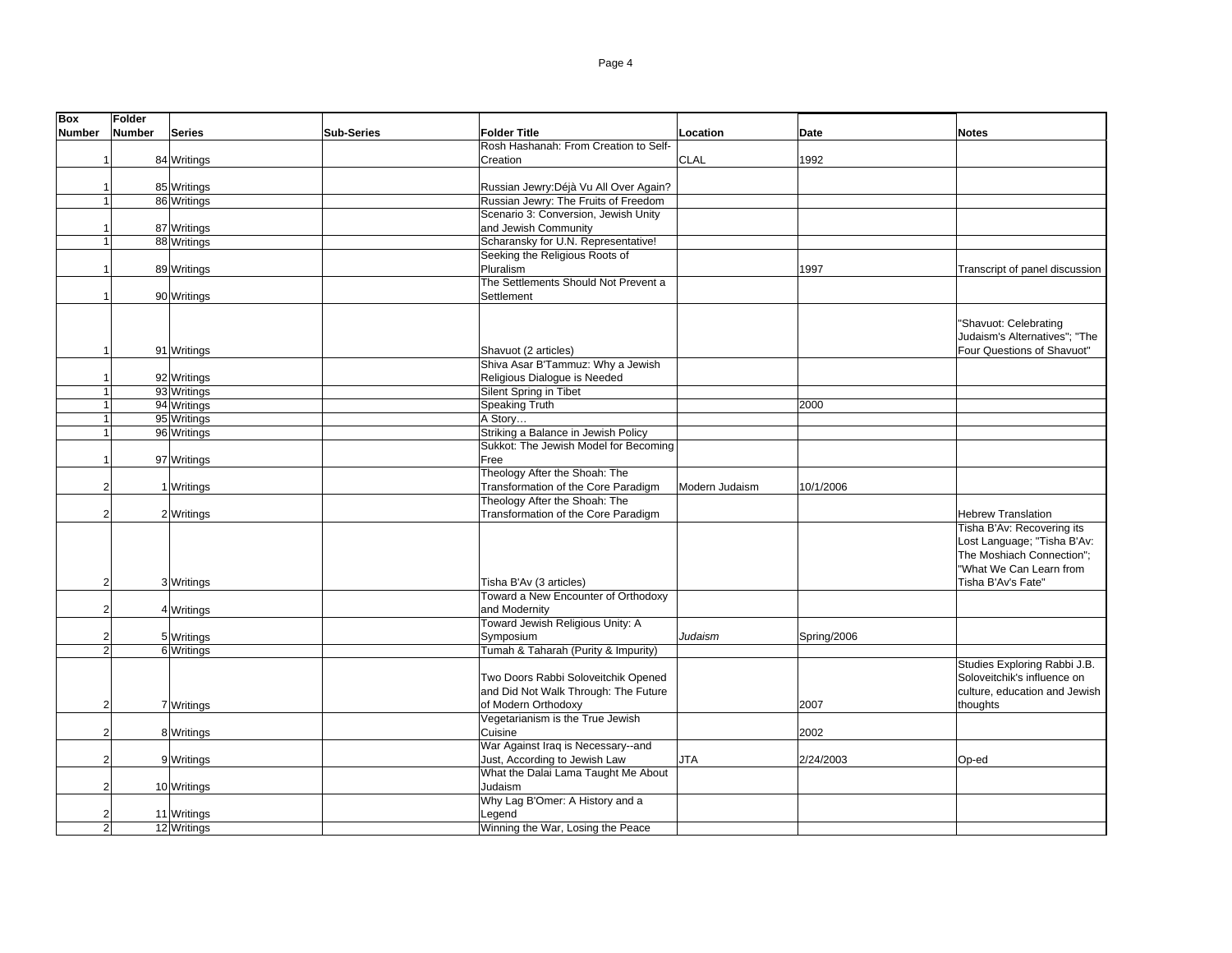| <b>Box</b>     | <b>Folder</b> |                        |                   |                                       |                          |                          |                            |
|----------------|---------------|------------------------|-------------------|---------------------------------------|--------------------------|--------------------------|----------------------------|
| <b>Number</b>  | <b>Number</b> | <b>Series</b>          | <b>Sub-Series</b> | <b>Folder Title</b>                   | Location                 | Date                     | <b>Notes</b>               |
|                |               |                        |                   | Yom Ha'Atzmaut: The New Exodus and    |                          |                          |                            |
| $\overline{2}$ |               | 13 Writings            |                   | the Old                               |                          |                          |                            |
|                |               |                        |                   | Yom HaShoah: The Creation of a Holy   |                          |                          |                            |
| $\overline{2}$ |               | 14 Writings            |                   | Dav                                   |                          |                          |                            |
| $\overline{2}$ |               | 15 Writings            |                   | Yom Kippur: A Time to Embrace Life    | <b>Texas Jewish Post</b> | 10/1/1992                |                            |
|                |               |                        |                   |                                       |                          |                          | Written by YG for books by |
|                |               |                        |                   |                                       |                          |                          |                            |
| $\overline{2}$ |               | 16 Writings            |                   | <b>Book Blurbs</b>                    |                          | 1992-2002                | other authors              |
|                |               |                        |                   |                                       |                          |                          | Written by YG for books by |
| $\overline{2}$ |               | 17 Writings            |                   | <b>Book Blurbs</b>                    |                          | 2003-2007                | other authors              |
| $\overline{2}$ |               | 18 Writings            |                   | <b>Book Contributions</b>             |                          |                          |                            |
| $\overline{2}$ |               | 19 Writings            |                   | <b>Book Reviews</b>                   |                          | 1999-2006                |                            |
| $\overline{a}$ |               | 20 Writings            |                   | Citations                             |                          |                          | YG is cited                |
| $\overline{2}$ |               | 21 Writings            |                   | Columns                               |                          |                          | Unpublished/ideas          |
|                |               |                        |                   | Commentator--75th Yeshiva College     |                          |                          |                            |
| $\overline{2}$ |               | 22 Writings            |                   | Anniversary                           |                          | 2005                     |                            |
| $\overline{2}$ |               | 23 Writings            |                   | Introductions, Prefaces, Forewords    |                          |                          |                            |
| $\overline{2}$ |               | 24 Writings            |                   | Letters to the Editor                 |                          | 1975; 2004               |                            |
| $\overline{2}$ |               | 25 Writings            |                   | Notes                                 |                          |                          |                            |
|                |               |                        |                   | Translation of "Love and the Presence |                          |                          |                            |
| $\overline{2}$ |               | 26 Writings            |                   | of God" (Rabbi Joseph B. Soloveitchik |                          |                          |                            |
| $\overline{2}$ |               | 27 Writings            |                   | <b>Miscellaneous</b>                  |                          |                          |                            |
|                |               |                        |                   |                                       |                          |                          |                            |
| $\overline{2}$ |               | 28 Jewish Life Network | Correspondence    | Correspondence                        |                          | 1994-1996                |                            |
| $\overline{2}$ |               | 29 Jewish Life Network | Correspondence    | Correspondence                        |                          | January-August, 1997     |                            |
| $\overline{2}$ |               | 30 Jewish Life Network | Correspondence    | Correspondence                        |                          | September-November, 1997 |                            |
| $\overline{2}$ |               | 31 Jewish Life Network | Correspondence    | Correspondence                        |                          | December, 1997           |                            |
| $\overline{2}$ |               | 32 Jewish Life Network | Correspondence    | Correspondence                        |                          | January-February, 1998   |                            |
| $\overline{2}$ |               | 33 Jewish Life Network | Correspondence    | Correspondence                        |                          | March, 1998              |                            |
| $\overline{2}$ |               | 34 Jewish Life Network | Correspondence    | Correspondence                        |                          | April, 1998              |                            |
| $\overline{2}$ |               | 35 Jewish Life Network | Correspondence    | Correspondence                        |                          | May-June, 1998           |                            |
| $\overline{2}$ |               | 36 Jewish Life Network | Correspondence    | Correspondence                        |                          | July-August, 1998        |                            |
| $\overline{a}$ |               | 37 Jewish Life Network | Correspondence    | Correspondence                        |                          | September-October, 1998  |                            |
| 3              |               | 1 Jewish Life Network  | Correspondence    | Correspondence                        |                          | November-December, 1998  |                            |
| 3              |               | 2 Jewish Life Network  | Correspondence    | Correspondence                        |                          | January-March, 1999      |                            |
| 3              |               | 3 Jewish Life Network  | Correspondence    | Correspondence                        |                          | April-August, 1999       |                            |
| 3              |               | 4 Jewish Life Network  | Correspondence    | Correspondence                        |                          | September-November, 1999 | 1 of $2$                   |
| 3              |               | 5 Jewish Life Network  |                   |                                       |                          | September-November, 1999 | 2 of 2                     |
| 3              |               | 6 Jewish Life Network  | Correspondence    | Correspondence                        |                          | December, 1999           |                            |
|                |               |                        | Correspondence    | Correspondence                        |                          |                          |                            |
| 3              |               | 7 Jewish Life Network  | Correspondence    | Correspondence                        |                          | January, 2000            |                            |
| 3              |               | 8 Jewish Life Network  | Correspondence    | Correspondence                        |                          | February, 2000           |                            |
| 3              |               | 9 Jewish Life Network  | Correspondence    | Correspondence                        |                          | March, 2000              |                            |
| 3 <sup>1</sup> |               | 10 Jewish Life Network | Correspondence    | Correspondence                        |                          | April, 200               |                            |
| 3              |               | 11 Jewish Life Network | Correspondence    | Correspondence                        |                          | May, 2000                |                            |
| 3              |               | 12 Jewish Life Network | Correspondence    | Correspondence                        |                          | June-July, 2000          |                            |
| 3              |               | 13 Jewish Life Network | Correspondence    | Correspondence                        |                          | August, 2000             |                            |
| 3              |               | 14 Jewish Life Network | Correspondence    | Correspondence                        |                          | September 1-13, 2000     |                            |
| 3              |               | 15 Jewish Life Network | Correspondence    | Correspondence                        |                          | September 14-28, 2000    |                            |
| 3              |               | 16 Jewish Life Network | Correspondence    | Correspondence                        |                          | October, 2000            |                            |
| 3              |               | 17 Jewish Life Network | Correspondence    | Correspondence                        |                          | November-December, 2000  |                            |
| 3              |               | 18 Jewish Life Network | Correspondence    | Correspondence                        |                          | January-April, 2001      |                            |
| $\mathbf{3}$   |               | 19 Jewish Life Network | Correspondence    | Correspondence                        |                          | May-July, 2001           |                            |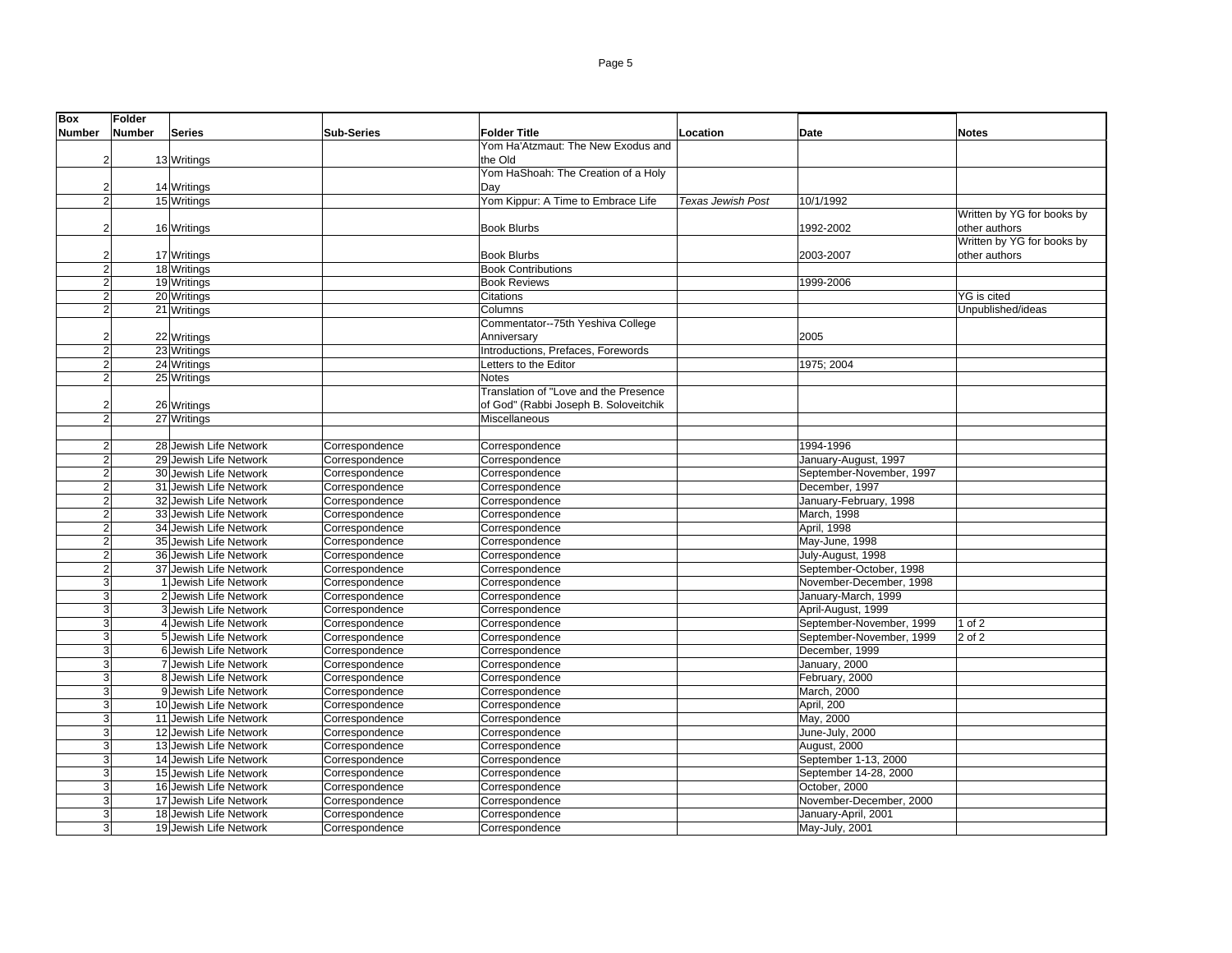| <b>Box</b>               | <b>Folder</b>                  |                   |                     |          |                                               |
|--------------------------|--------------------------------|-------------------|---------------------|----------|-----------------------------------------------|
| <b>Number</b>            | <b>Number</b><br><b>Series</b> | <b>Sub-Series</b> | <b>Folder Title</b> | Location | Date<br><b>Notes</b>                          |
| 3                        | 20 Jewish Life Network         | Correspondence    | Correspondence      |          | August-September, 2001                        |
| 3                        | 21 Jewish Life Network         | Correspondence    | Correspondence      |          | October -November, 2001                       |
| 3                        | 22 Jewish Life Network         | Correspondence    | Correspondence      |          | December, 2001                                |
| 3                        | 23 Jewish Life Network         | Correspondence    | Correspondence      |          | 2001, Undated                                 |
| 3                        | 24 Jewish Life Network         | Correspondence    | Correspondence      |          | January, 2002                                 |
| 3                        | 25 Jewish Life Network         | Correspondence    | Correspondence      |          | February-March, 2002                          |
| $\overline{4}$           | 1 Jewish Life Network          | Correspondence    | Correspondence      |          | April, 2002                                   |
| $\boldsymbol{\varDelta}$ | 2 Jewish Life Network          | Correspondence    | Correspondence      |          | May, 2002                                     |
| $\overline{4}$           | 3 Jewish Life Network          | Correspondence    | Correspondence      |          | June, 2002                                    |
| $\overline{4}$           | 4 Jewish Life Network          | Correspondence    | Correspondence      |          | July-August, 2002                             |
| $\overline{4}$           | 5 Jewish Life Network          | Correspondence    | Correspondence      |          | September-October, 2002                       |
| $\overline{4}$           | 6 Jewish Life Network          | Correspondence    | Correspondence      |          | November-December, 2002                       |
| $\boldsymbol{\varDelta}$ | 7 Jewish Life Network          | Correspondence    | Correspondence      |          | January-March, 2003                           |
| $\overline{4}$           | 8 Jewish Life Network          | Correspondence    | Correspondence      |          | April-June, 2003                              |
| $\overline{4}$           | 9 Jewish Life Network          | Correspondence    | Correspondence      |          | July-September, 2003                          |
| $\overline{4}$           | 10 Jewish Life Network         | Correspondence    | Correspondence      |          | October-November, 2003                        |
| $\overline{4}$           | 11 Jewish Life Network         | Correspondence    | Correspondence      |          | December, 2003                                |
| $\boldsymbol{\varDelta}$ | 12 Jewish Life Network         | Correspondence    | Correspondence      |          | January-February, 2004                        |
| $\boldsymbol{\varDelta}$ | 13 Jewish Life Network         | Correspondence    | Correspondence      |          | March-April, 2004                             |
| $\overline{4}$           | 14 Jewish Life Network         | Correspondence    | Correspondence      |          | May-June, 2004                                |
| $\boldsymbol{\varDelta}$ | 15 Jewish Life Network         | Correspondence    | Correspondence      |          | July-August, 2004                             |
| $\overline{4}$           | 16 Jewish Life Network         | Correspondence    | Correspondence      |          | September, 2004                               |
| $\overline{4}$           | 17 Jewish Life Network         | Correspondence    | Correspondence      |          | October-November, 2004                        |
| $\overline{4}$           | 18 Jewish Life Network         | Correspondence    | Correspondence      |          | December, 2004                                |
| $\overline{4}$           | 19 Jewish Life Network         | Correspondence    | Correspondence      |          | January, 2005                                 |
| $\overline{4}$           | 20 Jewish Life Network         | Correspondence    | Correspondence      |          | February, 2005                                |
| $\overline{4}$           | 21 Jewish Life Network         | Correspondence    | Correspondence      |          | March, 2005                                   |
|                          | 22 Jewish Life Network         | Correspondence    | Correspondence      |          | April, 2005                                   |
| $\boldsymbol{\Lambda}$   | 23 Jewish Life Network         | Correspondence    | Correspondence      |          | May-June, 2005                                |
| 5                        | 1 Jewish Life Network          | Correspondence    | Correspondence      |          | July, 2005                                    |
| 5                        | 2 Jewish Life Network          | Correspondence    | Correspondence      |          | <b>August, 2005</b>                           |
| $\overline{5}$           | 3 Jewish Life Network          | Correspondence    | Correspondence      |          | September-October, 2005                       |
| 5                        | 4 Jewish Life Network          | Correspondence    | Correspondence      |          | November-December, 2005                       |
| 5                        | 5 Jewish Life Network          | Correspondence    | Correspondence      |          | January, 2006                                 |
| 5                        | 6 Jewish Life Network          | Correspondence    | Correspondence      |          | February, 2006                                |
| 5                        | 7 Jewish Life Network          | Correspondence    | Correspondence      |          | March, 2006                                   |
| 5                        | 8 Jewish Life Network          | Correspondence    | Correspondence      |          | <b>April, 2006</b>                            |
| 5                        | 9 Jewish Life Network          | Correspondence    | Correspondence      |          | May, 2006                                     |
| 5                        | 10 Jewish Life Network         | Correspondence    | Correspondence      |          | June. 2006                                    |
| $\overline{5}$           | 11 Jewish Life Network         | Correspondence    | Correspondence      |          | July-August, 2006                             |
| 5                        | 12 Jewish Life Network         | Correspondence    | Correspondence      |          | September, 2006                               |
| 5                        | 13 Jewish Life Network         | Correspondence    | Correspondence      |          | October, 2006                                 |
| $\overline{5}$           | 14 Jewish Life Network         | Correspondence    | Correspondence      |          | November, 2006                                |
| 5                        | 15 Jewish Life Network         | Correspondence    | Correspondence      |          | December, 2006                                |
| 5                        | 16 Jewish Life Network         | Correspondence    | Correspondence      |          | January, 2007                                 |
| 5                        | 17 Jewish Life Network         | Correspondence    | Correspondence      |          | February, 2007                                |
| 5                        | 18 Jewish Life Network         | Correspondence    | Correspondence      |          | March, 2007                                   |
| 5                        | 19 Jewish Life Network         | Correspondence    | Correspondence      |          | April, 2007                                   |
| 5                        | 20 Jewish Life Network         | Correspondence    | Correspondence      |          | May, 2007                                     |
| 5                        | 21 Jewish Life Network         | Correspondence    | Correspondence      |          | June 1-June 11, 2007<br>June 12-June 30, 2007 |
| $\overline{5}$           | 22 Jewish Life Network         | Correspondence    | Correspondence      |          |                                               |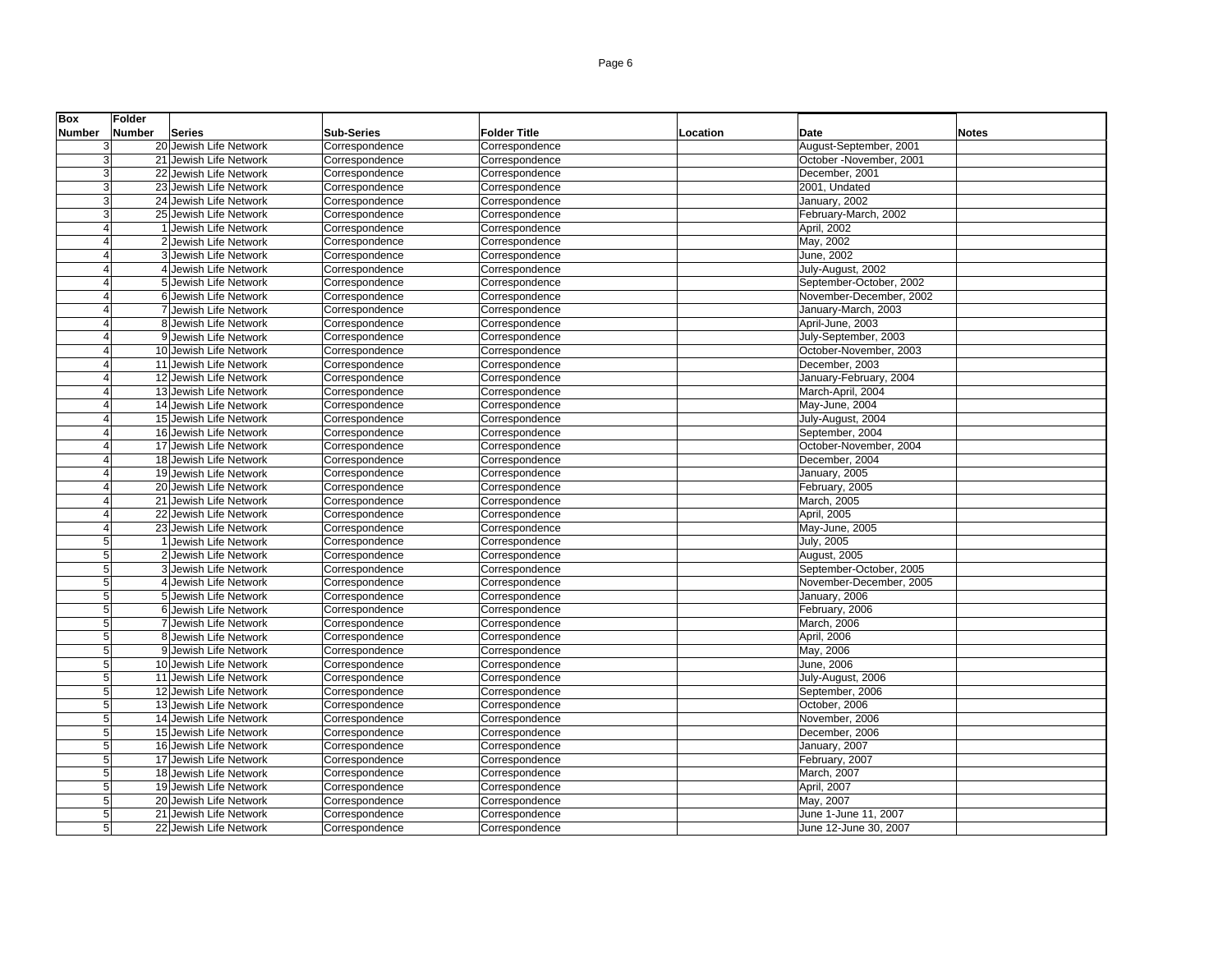| <b>Box</b>      | <b>Folder</b> |                        |                   |                                         |          |                        |              |
|-----------------|---------------|------------------------|-------------------|-----------------------------------------|----------|------------------------|--------------|
| <b>Number</b>   | <b>Number</b> | <b>Series</b>          | <b>Sub-Series</b> | <b>Folder Title</b>                     | Location | Date                   | <b>Notes</b> |
| 5 <sub>l</sub>  |               | 23 Jewish Life Network | Correspondence    | Correspondence                          |          | July, 2007             |              |
| $5\overline{)}$ |               | 24 Jewish Life Network | Correspondence    | Correspondence                          |          | August-September, 2007 |              |
| 5               |               | 25 Jewish Life Network | Correspondence    | Correspondence                          |          | Undated                |              |
| 6               |               | 1 Jewish Life Network  | A-Z               | Administrative                          |          | 1998-2001              |              |
| 6               |               | 2 Jewish Life Network  | $A-Z$             | <b>Annual Report</b>                    |          | 1999                   |              |
|                 |               |                        |                   | Areivim Philanthropic Group & The Fund  |          |                        |              |
| 6               |               | 3 Jewish Life Network  | A-Z               | for Our Jewish Future                   |          | 2006-2007              |              |
| $6\overline{6}$ |               | 4 Jewish Life Network  | $A-Z$             | <b>Budgets</b>                          |          | 2001-2002              |              |
| 6 <sup>1</sup>  |               | 5 Jewish Life Network  | $A-Z$             | Common Judaism                          |          | 2006-2007              |              |
| 6               |               | 6 Jewish Life Network  | $A-Z$             | Creating a Movement                     |          | 2002-2004              |              |
| 6               |               | 7 Jewish Life Network  | $A-Z$             | Demographic Studies                     |          | 1994; 1996             |              |
| 6               |               | 8 Jewish Life Network  | $A-Z$             | Development                             |          | 1996-1998              |              |
| 6               |               | 9 Jewish Life Network  | $A-Z$             | Entrepreneurial Outreach Plan           |          | 2006                   |              |
| 6 <sup>1</sup>  |               | 10 Jewish Life Network | $A-Z$             | <b>Foundation Blueprint</b>             |          | 1996-1997              |              |
| 6               |               | 11 Jewish Life Network | $A-Z$             | High School Project/Day School          |          | 1996-1997              |              |
|                 |               |                        |                   | Hillel/JLN National Shabbat Celebration |          |                        |              |
| 6               |               | 12 Jewish Life Network | $A-Z$             | Initiative                              |          | 2006-2007              |              |
| 6               |               | 13 Jewish Life Network | $A-Z$             | Jewish Philanthropy                     |          |                        |              |
|                 |               |                        |                   |                                         |          |                        |              |
| 6               |               | 14 Jewish Life Network | A-Z               | Learning Lunches (Michael Steinhardt)   |          | 2005-2007              |              |
| 6               |               | 15 Jewish Life Network | $A-Z$             | Lectures (Michael Steinhardt)           |          | 1996-2006              |              |
| 6 <sup>1</sup>  |               | 16 Jewish Life Network | $A-Z$             | <b>Meeting Agendas</b>                  |          | 1998-2007              |              |
| 6               |               | 17 Jewish Life Network | $A-Z$             | <b>Mission Statements</b>               |          | 1996-1997              |              |
| 6 <sup>1</sup>  |               | 18 Jewish Life Network | $A-Z$             | <b>Notes</b>                            |          | 2007                   |              |
| 6               |               | 19 Jewish Life Network | $A-Z$             | Partnership for Service                 |          |                        |              |
| 6               |               | 20 Jewish Life Network | $A-Z$             | Personnel                               |          | 1999-2006              |              |
| 6               |               | 21 Jewish Life Network | $A-Z$             | <b>PLP Curriculum Meeting</b>           |          | 5/21/2007              |              |
|                 |               |                        |                   | Portrait of American Jewry--            |          |                        |              |
| 6               |               | 22 Jewish Life Network | A-Z               | Correspondence                          |          | 1998-2003              | of 2         |
|                 |               |                        |                   | Portrait of American Jewry--            |          |                        |              |
| 6               |               | 23 Jewish Life Network | $A-Z$             | Correspondence                          |          | 1998-2003              | 2 of 2       |
|                 |               |                        |                   | Portrait of American Jewry--Research    |          |                        |              |
| 6               |               | 24 Jewish Life Network | A-Z               | Material                                |          | 1990s                  | 1 of 2       |
|                 |               |                        |                   | Portrait of American Jewry--Research    |          |                        |              |
| 6               |               | 25 Jewish Life Network | A-Z               | Material                                |          | 1990s                  | 2 of 2       |
| 6               |               | 26 Jewish Life Network | $A-Z$             | Portrait of American Jewry--Study       |          | 1999-2000              |              |
| 6               |               | 27 Jewish Life Network | $A-Z$             | Program Meetings                        |          | 2000-2006              |              |
| 6               |               | 28 Jewish Life Network | $A-Z$             | Programs                                |          | 2006-2007              |              |
| 6 <sup>1</sup>  |               | 29 Jewish Life Network | $A-Z$             | <b>Programs Assembly</b>                |          | 4/23/2002              |              |
| 6               |               | 30 Jewish Life Network | $A-Z$             | <b>Retreat Center</b>                   |          | 1997-2006              |              |
| 6               |               | 31 Jewish Life Network | $A-Z$             | Salons--Miscellaneous                   |          |                        |              |
| 6 <sup>1</sup>  |               | 32 Jewish Life Network | $A-Z$             | Salons--Abrams vs. Dershowitz           |          | 4/26/1999              |              |
| 6               |               | 33 Jewish Life Network | $A-Z$             | Salons--Correspondence                  |          | 1998-2002              |              |
| 6               |               | 34 Jewish Life Network | $A-Z$             | Salons--Buchwald vs. Prager             |          | 6/28/1999              |              |
| 6               |               | 35 Jewish Life Network | $A-Z$             | Salons--Rabinovich vs. Podhoretz        |          | 9/27/1999              |              |
| $\overline{7}$  |               | 1 Jewish Life Network  | $A-Z$             | <b>Schedule Distribution</b>            |          |                        |              |
| $\overline{7}$  |               | 2 Jewish Life Network  | $A-Z$             | Span of a Jewish Life                   |          |                        |              |
| 7               |               |                        | $A-Z$             |                                         |          | 2002<br>1998-1999      |              |
| $\overline{7}$  |               | 3 Jewish Life Network  |                   | <b>Staff Learning</b>                   |          |                        |              |
|                 |               | 4 Jewish Life Network  | $A-Z$             | <b>Staff Study Sessions: Covenant</b>   |          | 2002                   |              |
|                 |               |                        |                   | Steinhardt Home Study Circle--          |          |                        |              |
| $\overline{7}$  |               | 5 Jewish Life Network  | $A-Z$             | Correspondence                          |          | 2001-2004              |              |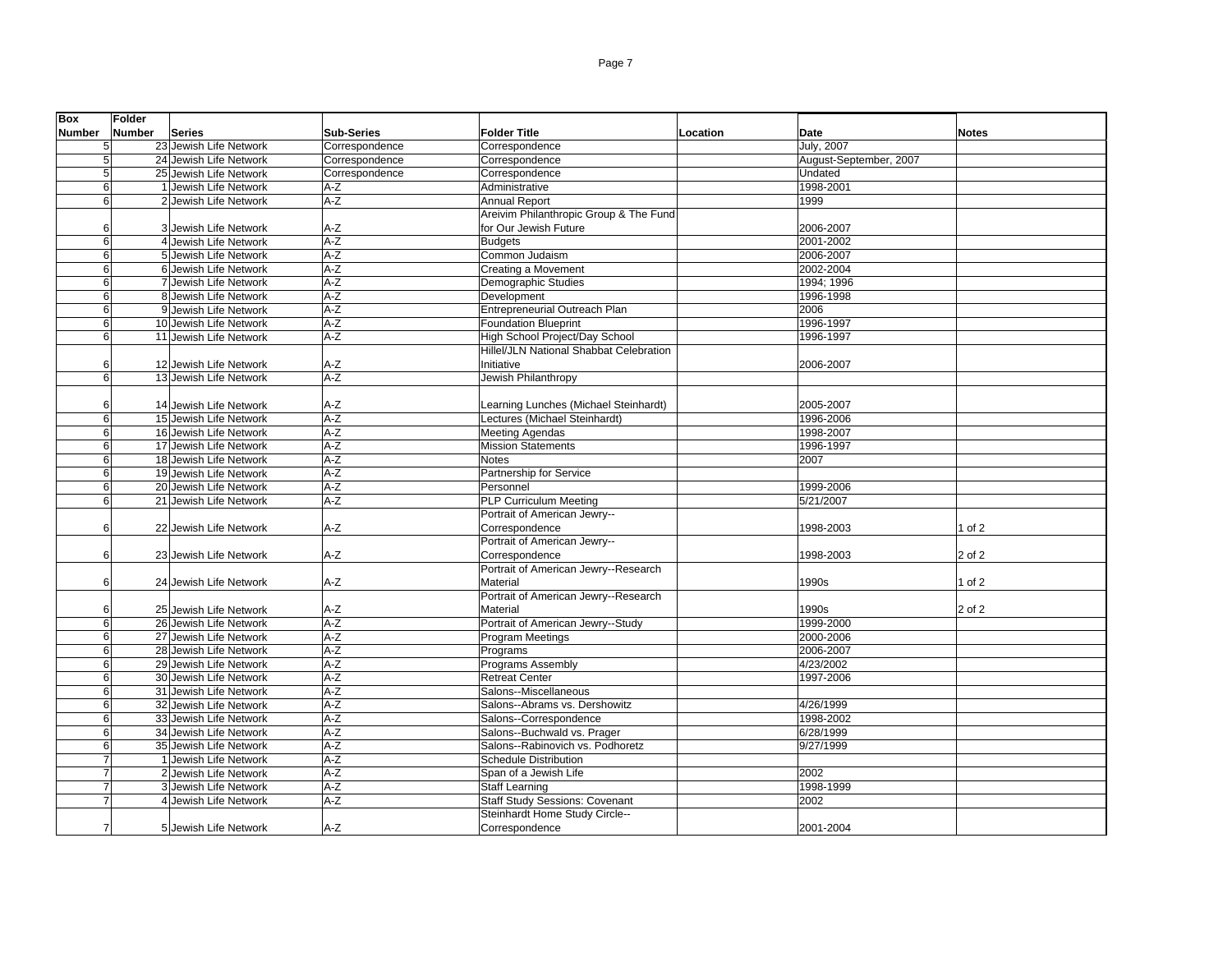| <b>Box</b>     | <b>Folder</b> |                        |                                |                                         |          |                       |              |
|----------------|---------------|------------------------|--------------------------------|-----------------------------------------|----------|-----------------------|--------------|
| <b>Number</b>  | <b>Number</b> | <b>Series</b>          | <b>Sub-Series</b>              | <b>Folder Title</b>                     | Location | Date                  | <b>Notes</b> |
|                |               |                        |                                | Steinhardt Home Study Circle--Great     |          |                       |              |
| 7              |               | 6 Jewish Life Network  | $A-Z$                          | Jewish Texts                            |          | 2002-2004             |              |
| $\overline{7}$ |               | 7 Jewish Life Network  | $A-Z$                          | Steinhardt Liberal Jewish Project       |          |                       |              |
| $\overline{7}$ |               | 8 Jewish Life Network  | $A-Z$                          | Steinhardt Outreach Project             |          | 1993-1996             |              |
|                |               |                        |                                | Steinhardt Outreach Project--Advisory   |          |                       |              |
| 7              |               | 9 Jewish Life Network  | $A-Z$                          | Council                                 |          | 1993-1995             |              |
|                |               |                        |                                | Steinhardt Outreach Project--Focus      |          |                       |              |
| $\overline{7}$ |               | 10 Jewish Life Network | $A-Z$                          | Groups                                  |          |                       |              |
|                |               |                        |                                | Steinhardt Outreach Project--Interviews |          | 1994                  |              |
|                |               |                        |                                |                                         |          |                       |              |
| $\overline{7}$ |               | 11 Jewish Life Network | $A-Z$                          | A-F                                     |          | 1990s                 |              |
|                |               |                        |                                | Steinhardt Outreach Project--Interviews |          |                       |              |
| $\overline{7}$ |               | 12 Jewish Life Network | $A-Z$                          | G-P                                     |          | 1990s                 |              |
|                |               |                        |                                | Steinhardt Outreach Project--Interviews |          |                       |              |
| $\overline{7}$ |               | 13 Jewish Life Network | $A-Z$                          | $R-Z$                                   |          | 1990s                 |              |
|                |               |                        |                                | "A Tale of Two Jewries: 'The            |          |                       |              |
|                |               |                        |                                | Inconvenient Truth for American Jews"   |          |                       |              |
| 7              |               | 14 Jewish Life Network | $A-Z$                          | by Steven M. Cohen                      |          | 2006                  |              |
| 7              |               | 15 Jewish Life Network | $A-Z$                          | <b>UJA Partnership</b>                  |          | 2000-2002             |              |
|                |               | 16 Jewish Life Network | $A-Z$                          | Universal Judaism                       |          |                       |              |
| $\overline{7}$ |               | 17 Jewish Life Network | $A-Z$                          | Universal Judaism--Clippings            |          | 1984-2000             |              |
| $\overline{7}$ |               | 18 Jewish Life Network | $A-Z$                          | Universal Judaism--Correspondence       |          | 1998-2005             | $1$ of $2$   |
| 7              |               | 19 Jewish Life Network | $A-Z$                          | Universal Judaism--Correspondence       |          | 1998-2005             | 2 of 2       |
| 7              |               | 20 Jewish Life Network | $A-Z$                          | Universal Judaism--Seminars             |          | 1998-1999             |              |
| 7              |               | 21 Jewish Life Network | $A-Z$                          | Website                                 |          | 1999                  |              |
| $\overline{7}$ |               | 22 Jewish Life Network | $A-Z$                          | Miscellaneous                           |          |                       |              |
| $\overline{7}$ |               | 23 Jewish Life Network | Individuals--Corresp./Contacts | Aaron, Jon                              |          | 2005                  |              |
| $\overline{7}$ |               | 24 Jewish Life Network | Individuals--Corresp./Contacts | Aaron, Rabbi Scott                      |          | 2005-2006             |              |
| $\overline{7}$ |               | 25 Jewish Life Network | Individuals--Corresp./Contacts | Abelson, Matthew                        |          | 2003; 2006            |              |
|                |               | 26 Jewish Life Network | Individuals--Corresp./Contacts | Abraham, Dan                            |          | 1999; 2006            |              |
| $\overline{7}$ |               | 27 Jewish Life Network | Individuals--Corresp./Contacts | Abramson, Leonard (Len)                 |          | 1996; 2004; 2006      |              |
| $\overline{7}$ |               | 28 Jewish Life Network | Individuals--Corresp./Contacts | Ackerman, Ari                           |          | 2003                  |              |
| $\overline{7}$ |               | 29 Jewish Life Network | Individuals--Corresp./Contacts | Adler, Yitzchok                         |          | 1999-2000             |              |
| 7              |               | 30 Jewish Life Network | Individuals--Corresp./Contacts | Arison, Ted                             |          | 2002                  |              |
|                |               | 31 Jewish Life Network | Individuals--Corresp./Contacts | Aronson, Robert                         |          | 2003-2004; 2006       |              |
| $\overline{7}$ |               | 32 Jewish Life Network | Individuals--Corresp./Contacts | Azrieli, Naomi                          |          | 2002-2004             |              |
| $\overline{7}$ |               | 33 Jewish Life Network | Individuals--Corresp./Contacts | Azulay, Avner (Marc Rich Foundation)    |          | 2000; 2003            |              |
| $\overline{7}$ |               | 34 Jewish Life Network | Individuals--Corresp./Contacts | Baker, Bishop Robert                    |          | 2005-2006             |              |
| $\overline{7}$ |               | 35 Jewish Life Network | Individuals--Corresp./Contacts | Beilin, Yossi                           |          | 1999-2000             |              |
| 7              |               | 36 Jewish Life Network | Individuals--Corresp./Contacts | Belson, Jerome (WE Magazine)            |          | 1998; 2000            |              |
| $\overline{7}$ |               | 37 Jewish Life Network | Individuals--Corresp./Contacts | Beren, Bob                              |          | 2005                  |              |
| $\overline{7}$ |               | 38 Jewish Life Network | Individuals--Corresp./Contacts | Bernstein, Mem                          |          | 2004-2005             |              |
| $\overline{7}$ |               | 39 Jewish Life Network | Individuals--Corresp./Contacts | Bildner, Rob and Elisa                  |          | 2003                  |              |
| $\overline{7}$ |               | 40 Jewish Life Network | Individuals--Corresp./Contacts | Birnbaum, Jacob                         |          | 1999; 2003-2005; 2007 |              |
| 7              |               | 41 Jewish Life Network | Individuals--Corresp./Contacts | Birnbaum, Jacob (Tribute Committee)     |          | 2004-2007             | 1 of 2       |
| $\overline{7}$ |               | 42 Jewish Life Network | Individuals--Corresp./Contacts | Birnbaum, Jacob (Tribute Committee)     |          | 2004-2007             | 2 of 2       |
| 8              |               | 1 Jewish Life Network  | Individuals--Corresp./Contacts | Birnbaum, Jacob (Fund)                  |          | 2004-2007             | 1 of 2       |
| 8              |               | 2 Jewish Life Network  | Individuals--Corresp./Contacts | Birnbaum, Jacob (Fund)                  |          | 2004-2007             | $2$ of $2$   |
| $\overline{8}$ |               | 3 Jewish Life Network  | Individuals--Corresp./Contacts | Birnbaum, Jacob (Thank Yous)            |          | 2004                  |              |
| 8              |               | 4 Jewish Life Network  | Individuals--Corresp./Contacts | Birnbaum, Jacob (Clippings)             |          | 2004-2006             |              |
| 8              |               | 5 Jewish Life Network  | Individuals--Corresp./Contacts | Blumenthal, George and Marian           |          | 2003                  |              |
| 8              |               | 6 Jewish Life Network  | Individuals--Corresp./Contacts | Bobker, Joe                             |          | 1998                  |              |
|                |               |                        |                                |                                         |          |                       |              |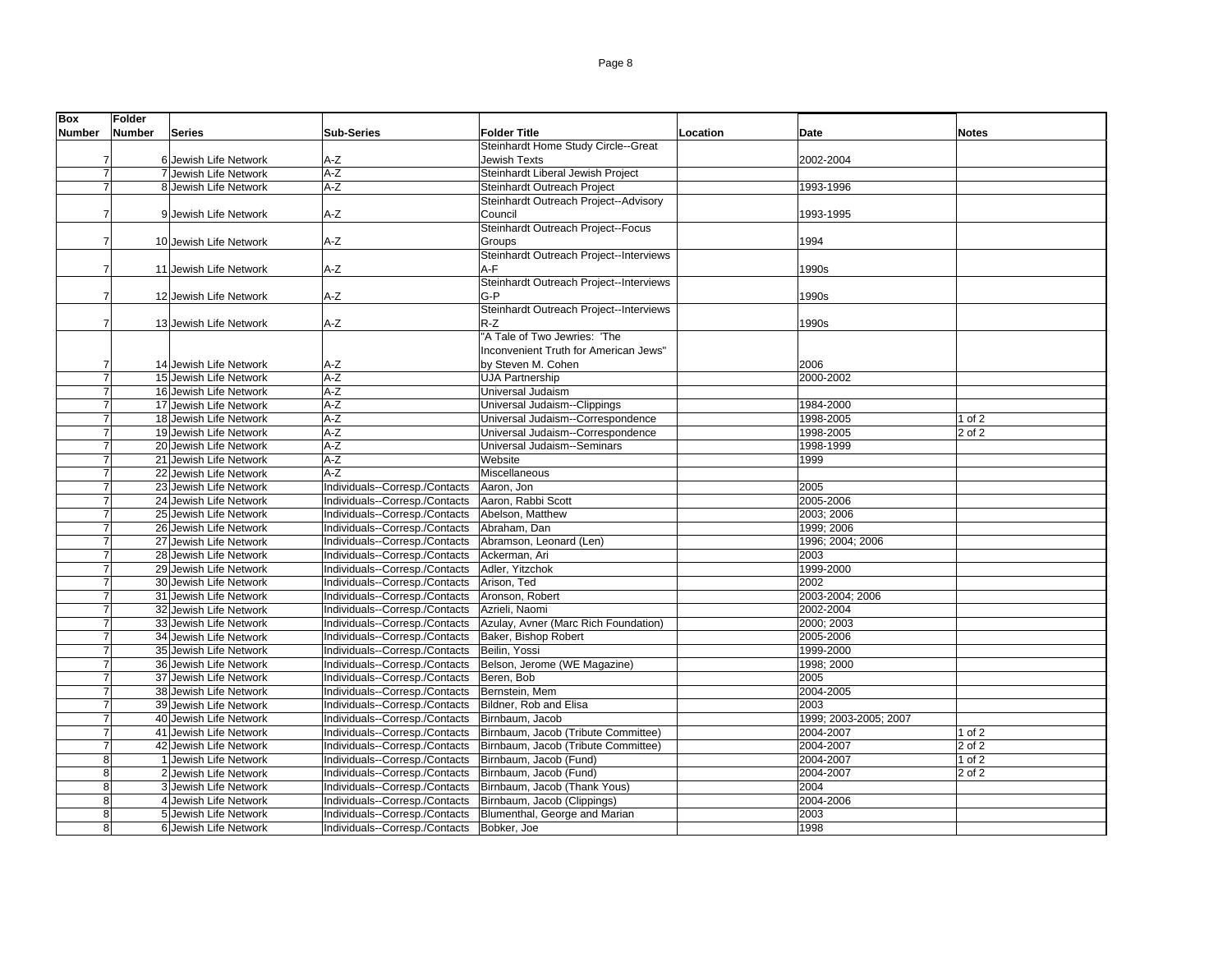| <b>Box</b>     | <b>Folder</b> |                        |                                |                                   |          |                       |              |
|----------------|---------------|------------------------|--------------------------------|-----------------------------------|----------|-----------------------|--------------|
| <b>Number</b>  | Number        | <b>Series</b>          | <b>Sub-Series</b>              | <b>Folder Title</b>               | Location | <b>Date</b>           | <b>Notes</b> |
| 8              |               | 7 Jewish Life Network  | Individuals--Corresp./Contacts | Booker, Cory                      |          | 2000; 2002            |              |
| 8              |               | 8 Jewish Life Network  | Individuals--Corresp./Contacts | Brandes, David                    |          | 2003                  |              |
| $\overline{8}$ |               | 9 Jewish Life Network  | Individuals--Corresp./Contacts | Brog, Mooli                       |          | 2004; 2006            |              |
| 8              |               | 10 Jewish Life Network | Individuals--Corresp./Contacts | Bronfman, Charles and Andrea      |          | 1998-2006             | $1$ of $2$   |
| 8              |               | 11 Jewish Life Network | Individuals--Corresp./Contacts | Bronfman, Charles and Andrea      |          | 1998-2006             | 2 of 2       |
| 8              |               | 12 Jewish Life Network | Individuals--Corresp./Contacts | Bronfman, Charles (Prize)         |          |                       |              |
| 8              |               | 13 Jewish Life Network | Individuals--Corresp./Contacts | Bronfman, Edgar                   |          | 1998-2002; 2004-2005  |              |
| $\overline{8}$ |               | 14 Jewish Life Network | Individuals--Corresp./Contacts | Bronznick, Shifra                 |          | 2003                  |              |
| 8              |               | 15 Jewish Life Network | Individuals--Corresp./Contacts | Broyde, Rabbi Michael             |          | 1996; 1998; 2005-2006 |              |
| 8              |               | 16 Jewish Life Network | Individuals--Corresp./Contacts | Burger, Ariel                     |          | 2002-2005             |              |
| 8              |               | 17 Jewish Life Network | Individuals--Corresp./Contacts | Calderon, Ruth                    |          | 2004; 2006            |              |
| 8              |               | 18 Jewish Life Network | Individuals--Corresp./Contacts | Carlebach, Rabbi Shlomo           |          | 2005                  |              |
| 8              |               | 19 Jewish Life Network | Individuals--Corresp./Contacts | Cherrick, Jordan                  |          | 2006-2007             |              |
| 8              |               | 20 Jewish Life Network | Individuals--Corresp./Contacts | Christian, Rev. George S.         |          | 2005                  |              |
| 8              |               | 21 Jewish Life Network | Individuals--Corresp./Contacts | Cohen, Bernice                    |          |                       |              |
| 8              |               | 22 Jewish Life Network | Individuals--Corresp./Contacts | Cohen, Rabbi Herb                 |          | 2001-2005             |              |
| 8              |               | 23 Jewish Life Network | Individuals--Corresp./Contacts | Cohen, Sender                     |          | 2001-2002             |              |
| $\overline{8}$ |               | 24 Jewish Life Network | Individuals--Corresp./Contacts | Cohen, Steven M.                  |          | 1993-2007             |              |
| 8              |               | 25 Jewish Life Network | Individuals--Corresp./Contacts | Cohler-Esses, Diane               |          | 2005                  |              |
| 8              |               | 26 Jewish Life Network | Individuals--Corresp./Contacts | Colburn, David and Katie          |          | 2004                  |              |
| 8              |               | 27 Jewish Life Network | Individuals--Corresp./Contacts | Cox, Harvey                       |          | 2000; 2004            |              |
| 8              |               | 28 Jewish Life Network | Individuals--Corresp./Contacts | David, Mel                        |          | 2006                  |              |
| 8              |               | 29 Jewish Life Network | Individuals--Corresp./Contacts | Davidson, Andy                    |          | 2006                  |              |
| 8              |               | 30 Jewish Life Network | Individuals--Corresp./Contacts | Davis, Leonard                    |          | 2000-2001             |              |
| 8              |               | 31 Jewish Life Network | Individuals--Corresp./Contacts | Dershowitz, Alan                  |          | 1997                  |              |
| 8              |               | 32 Jewish Life Network | Individuals--Corresp./Contacts | Drazin, Israel                    |          |                       |              |
| 8              |               | 33 Jewish Life Network | Individuals--Corresp./Contacts | Eckhardt, Roy and Alice           |          | 2000-2005             |              |
| 8              |               | 34 Jewish Life Network | Individuals--Corresp./Contacts | Eckstein, Yechiel                 |          | 2004-2005             |              |
| 8              |               | 35 Jewish Life Network | Individuals--Corresp./Contacts | Ehrenkranz, Rabbi Joseph          |          | 1999; 2001; 2006      |              |
| 8              |               | 36 Jewish Life Network | Individuals--Corresp./Contacts | Eizenstat, Stuart                 |          | 1999-2006             |              |
| 8              |               | 37 Jewish Life Network | Individuals--Corresp./Contacts | Einhorn, Ori                      |          | 2004-2005             |              |
| 8              |               | 38 Jewish Life Network | Individuals--Corresp./Contacts | Ellenson, David                   |          | 1999-2005             |              |
| 8              |               | 39 Jewish Life Network | Individuals--Corresp./Contacts | Engineer, Asghar Ali              |          | 2000-2004             |              |
| 8              |               | 40 Jewish Life Network | Individuals--Corresp./Contacts | Englander, Marilyn                |          | 2000                  |              |
| 8              |               | 41 Jewish Life Network | Individuals--Corresp./Contacts | Everett, Henry and Edith          |          | 2004                  |              |
| $\overline{8}$ |               | 42 Jewish Life Network | Individuals--Corresp./Contacts | Farber, Zev                       |          | 2006-2007             |              |
| 8              |               | 43 Jewish Life Network | Individuals--Corresp./Contacts | Feigelson, Josh                   |          | 2004-2007             |              |
| 8              |               | 44 Jewish Life Network | Individuals--Corresp./Contacts | Feuerstein, Aaron                 |          | 2000-2002             |              |
| 8              |               | 45 Jewish Life Network | Individuals--Corresp./Contacts | Firestone, Reuven                 |          | 2004                  |              |
| 8              |               | 46 Jewish Life Network | Individuals--Corresp./Contacts | Firestone, Wayne                  |          | 2006                  |              |
| 8              |               | 47 Jewish Life Network | Individuals--Corresp./Contacts | Fishman, Joshua                   |          | 2000; 2005            |              |
| 8              |               | 48 Jewish Life Network | Individuals--Corresp./Contacts | Fleishman, Joel                   |          | 1997-2007             |              |
|                |               |                        |                                | Foer, Jonathan Safran and Krauss, |          |                       |              |
| 8              |               | 49 Jewish Life Network | Individuals--Corresp./Contacts | Nicole                            |          | 2004-2006             |              |
| 8              |               | 50 Jewish Life Network | Individuals--Corresp./Contacts | Foxman, Abe                       |          |                       |              |
| 8              |               | 51 Jewish Life Network | Individuals--Corresp./Contacts | Frank, Irv                        |          | 1999; 2007            |              |
| 9              |               | 1 Jewish Life Network  | Individuals--Corresp./Contacts | Frank, Nava                       |          | 2004-2005             |              |
| 9              |               | 2 Jewish Life Network  | Individuals--Corresp./Contacts | Frankel, Edward                   |          | 2007                  |              |
| 9              |               | 3 Jewish Life Network  | Individuals--Corresp./Contacts | Freedman, Shalom                  |          | 2005-2006             |              |
| 9              |               | 4 Jewish Life Network  | Individuals--Corresp./Contacts | Fried, Arthur                     |          | 2003-2006             |              |
| $\overline{9}$ |               | 5 Jewish Life Network  | Individuals--Corresp./Contacts | Garber, Ross and Laurie           |          |                       |              |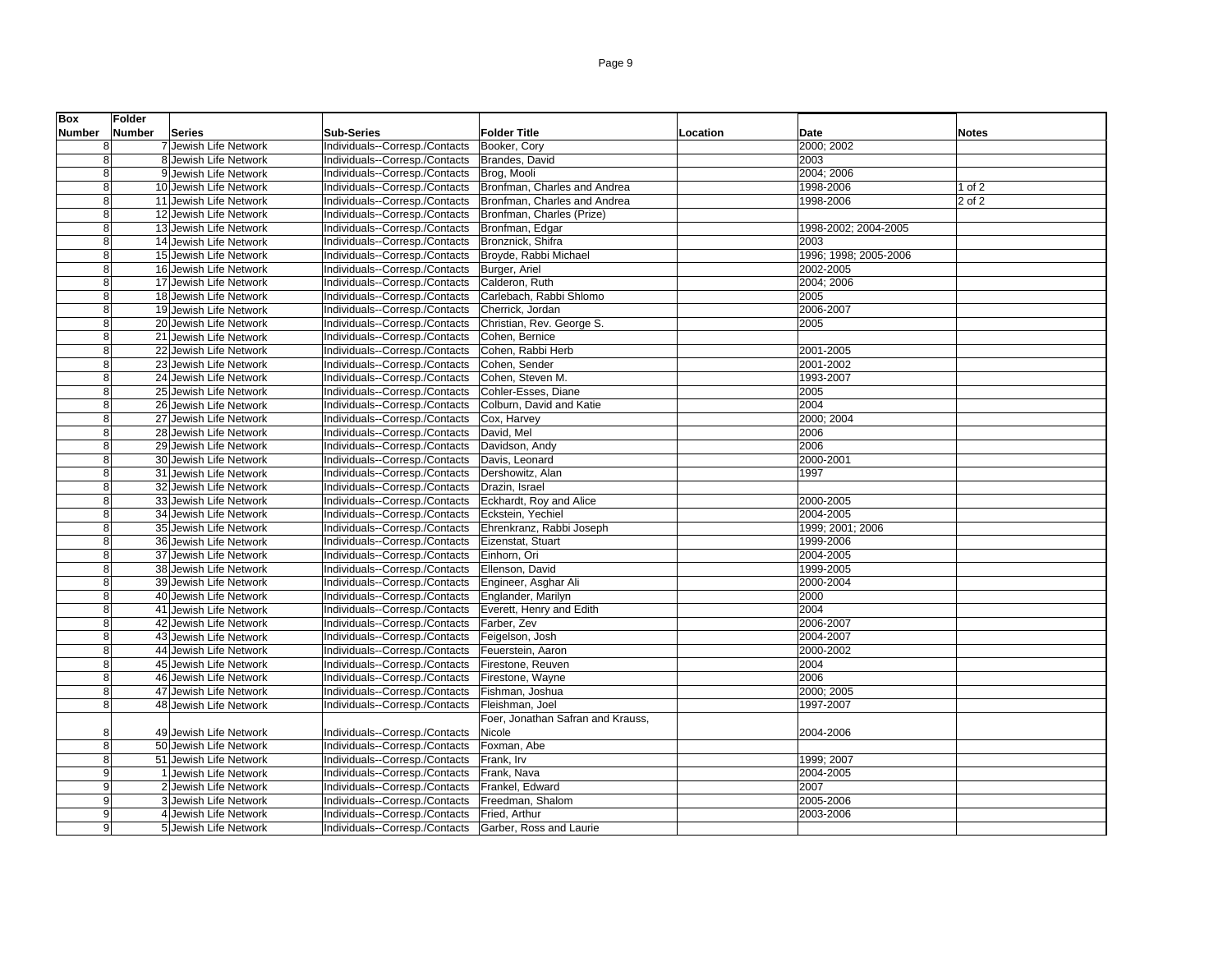| <b>Box</b>     | Folder |                        |                                |                             |          |                            |              |
|----------------|--------|------------------------|--------------------------------|-----------------------------|----------|----------------------------|--------------|
| <b>Number</b>  | Number | <b>Series</b>          | <b>Sub-Series</b>              | <b>Folder Title</b>         | Location | <b>Date</b>                | <b>Notes</b> |
| 9 <sup>1</sup> |        | 6 Jewish Life Network  | Individuals--Corresp./Contacts | Geller, Moish               |          | 2002-2003                  |              |
| 9              |        | 7 Jewish Life Network  | Individuals--Corresp./Contacts | Gerlach, Wolfgang           |          | 2002; 2006                 |              |
| 9              |        | 8 Jewish Life Network  | Individuals--Corresp./Contacts | Gibson, Mel                 |          | 2006                       |              |
| 9              |        | 9 Jewish Life Network  | Individuals--Corresp./Contacts | Gill, Robert                |          | 2002                       |              |
| 9              |        | 10 Jewish Life Network | Individuals--Corresp./Contacts | Giuliani, Massimo           |          |                            |              |
| 9              |        | 11 Jewish Life Network | Individuals--Corresp./Contacts | Glass, Jonathan             |          | 2005                       |              |
| 9              |        | 12 Jewish Life Network | Individuals--Corresp./Contacts | Goldfeder, Gavriel          |          | 2003-2005                  |              |
| $\overline{9}$ |        | 13 Jewish Life Network | Individuals--Corresp./Contacts | Goldman, Richard            |          |                            |              |
| 9              |        | 14 Jewish Life Network | Individuals--Corresp./Contacts | Goodman, Daniel             |          | 2005                       |              |
| 9              |        | 15 Jewish Life Network | Individuals--Corresp./Contacts | Gottesman, David            |          | 2003-2004                  |              |
| 9              |        | 16 Jewish Life Network | Individuals--Corresp./Contacts | Green, Jerry                |          | 1998                       |              |
| 9              |        | 17 Jewish Life Network | Individuals--Corresp./Contacts | Greenberg, Gerson           |          | 2000                       |              |
| 9              |        | 18 Jewish Life Network | Individuals--Corresp./Contacts | Grossman, Danny             |          | 2001                       |              |
| 9              |        | 19 Jewish Life Network | Individuals--Corresp./Contacts | Groveman, Andrew            |          |                            |              |
| $\overline{9}$ |        | 20 Jewish Life Network | Individuals--Corresp./Contacts | Gruss, Martin               |          | 2000                       |              |
| 9              |        | 21 Jewish Life Network | Individuals--Corresp./Contacts | Gurath, Father Guy          |          | 2005                       |              |
| 9              |        | 22 Jewish Life Network | Individuals--Corresp./Contacts | Gutow, Steve                |          | 2006                       |              |
| 9              |        | 23 Jewish Life Network | Individuals--Corresp./Contacts | Habman, David               |          | 1997-1998                  |              |
| 9              |        | 24 Jewish Life Network | Individuals--Corresp./Contacts | Hammer, Michael and Phyllis |          | 1995-2005                  |              |
| 9              |        | 25 Jewish Life Network | Individuals--Corresp./Contacts | Heifetz, Reb Mitch          |          | 1998; 2002; 2005-2006      |              |
| 9              |        | 26 Jewish Life Network | Individuals--Corresp./Contacts | Hermann, Felicia            |          | 2005                       |              |
| 9              |        | 27 Jewish Life Network | Individuals--Corresp./Contacts | Herring, Hayim              |          | 2004                       |              |
| 9              |        | 28 Jewish Life Network | Individuals--Corresp./Contacts | Heyman, Sam and Ronnie      |          | 1997                       |              |
| 9              |        | 29 Jewish Life Network | Individuals--Corresp./Contacts | Howland, Jacob              |          | 2007                       |              |
| 9              |        | 30 Jewish Life Network | Individuals--Corresp./Contacts | Horowitz, Bethamie          |          | 1997-1998; 2000; 2005-2006 |              |
| 9              |        | 31 Jewish Life Network | Individuals--Corresp./Contacts | Horowitz, Yakov             |          | 2006                       |              |
| 9              |        | 32 Jewish Life Network | Individuals--Corresp./Contacts | Huberman, Dr. Steven        |          | 2004-2005                  |              |
| 9              |        | 33 Jewish Life Network | Individuals--Corresp./Contacts | Hyman, Joseph               |          | 2005                       |              |
| 9              |        | 34 Jewish Life Network | Individuals--Corresp./Contacts | Ingber, David               |          | 2006                       |              |
| 9              |        | 35 Jewish Life Network | Individuals--Corresp./Contacts | Jesselson, Michael          |          | 1997-2000; 2006            |              |
| 9              |        | 36 Jewish Life Network | Individuals--Corresp./Contacts | Jesser, Paul                |          | 1999-2000                  |              |
| 9              |        | 37 Jewish Life Network | Individuals--Corresp./Contacts | Joel, Richard               |          | 2002                       |              |
| 9              |        | 38 Jewish Life Network | Individuals--Corresp./Contacts | Johnston, Murray            |          | 2003-2004                  |              |
| 9              |        | 39 Jewish Life Network | Individuals--Corresp./Contacts | Joseph, Nathan Slate        |          | 2002                       |              |
| 9              |        | 40 Jewish Life Network | Individuals--Corresp./Contacts | Kammerman, Larry            |          | 1998                       |              |
| 9              |        | 41 Jewish Life Network | Individuals--Corresp./Contacts | Kane, Larry                 |          | 2005-2006<br>2002-2004     |              |
| 9              |        | 42 Jewish Life Network | Individuals--Corresp./Contacts | Kaplan, Leonard             |          |                            |              |
| 9              |        | 43 Jewish Life Network | Individuals--Corresp./Contacts | Kaplan, Shmuel              |          | 2006                       |              |
| 9              |        | 44 Jewish Life Network | Individuals--Corresp./Contacts | Karp, Eliane                |          | 2000<br>2004               |              |
| 9              |        | 45 Jewish Life Network | Individuals--Corresp./Contacts | Kash, Peter                 |          |                            |              |
| 9              |        | 46 Jewish Life Network | Individuals--Corresp./Contacts | Katz, Steve                 |          | 1998-1999                  |              |
| 9              |        | 47 Jewish Life Network | Individuals--Corresp./Contacts | Kaufthal, Ilan              |          | 2003-2005                  |              |
| 9              |        | 48 Jewish Life Network | Individuals--Corresp./Contacts | Kaveh, Moshe                |          | 2001; 2006                 |              |
| 9              |        | 49 Jewish Life Network | Individuals--Corresp./Contacts | Kavon, Eli                  |          | 2004-2006                  |              |
| 9              |        | 50 Jewish Life Network | Individuals--Corresp./Contacts | Kekst, Gershon              |          | 2005-2006                  |              |
| 9              |        | 51 Jewish Life Network | Individuals--Corresp./Contacts | Kirchheimer, Janet          |          | 2005                       |              |
| 9              |        | 52 Jewish Life Network | Individuals--Corresp./Contacts | Klein, Dennis               |          | 1999                       |              |
| 9              |        | 53 Jewish Life Network | Individuals--Corresp./Contacts | Klein, Jeffrey L.           |          | 2003-2004                  |              |
| 9              |        | 54 Jewish Life Network | Individuals--Corresp./Contacts | Kleinberg, Rabbi Darren     |          | 2006                       |              |
| 9              |        | 55 Jewish Life Network | Individuals--Corresp./Contacts | Koch, Ed                    |          | 2001-2002; 2005-2007       |              |
| 9              |        | 56 Jewish Life Network | Individuals--Corresp./Contacts | Korn, Eugene                |          | 2004                       |              |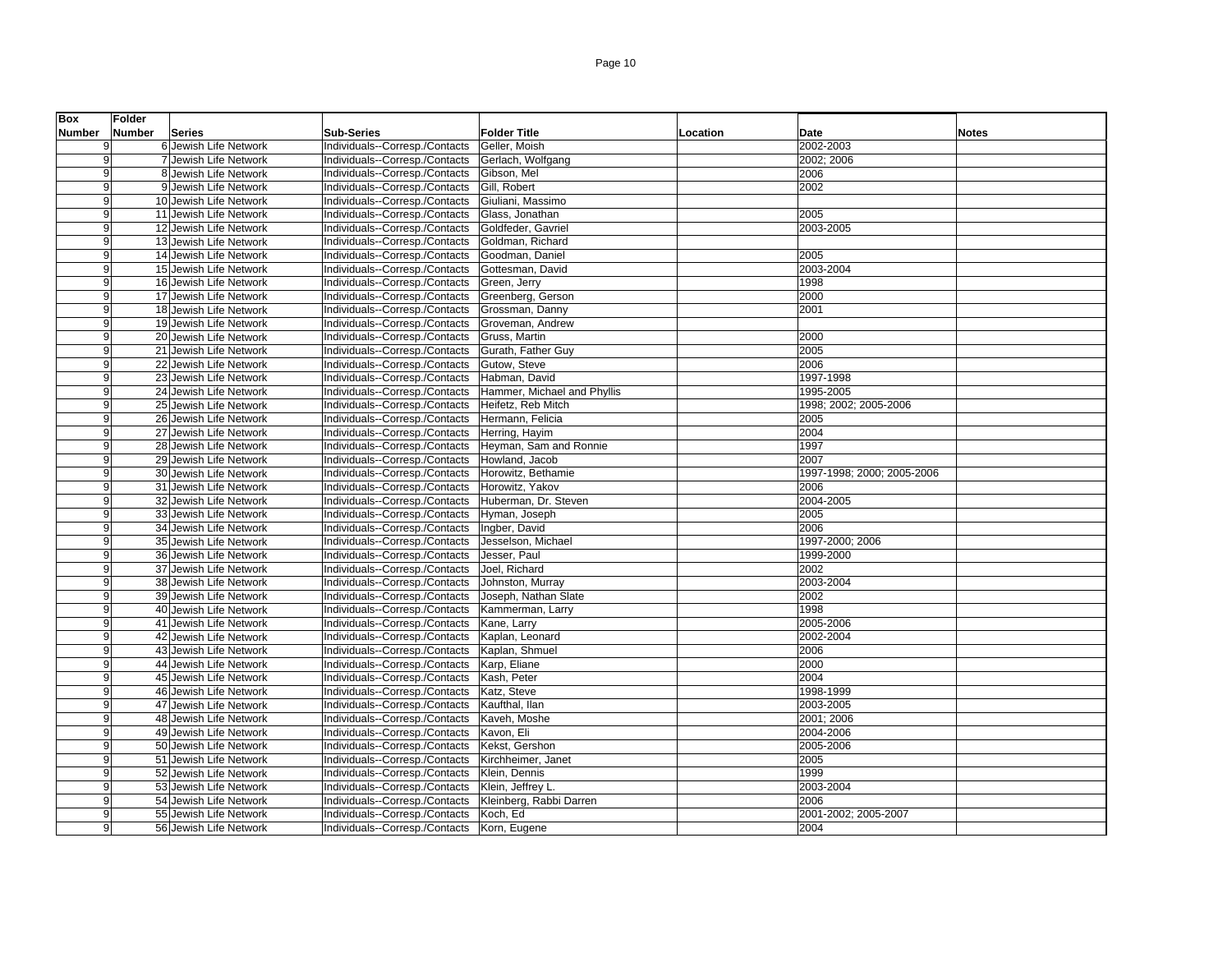| <b>Box</b>     | Folder |                        |                                |                         |          |                              |              |
|----------------|--------|------------------------|--------------------------------|-------------------------|----------|------------------------------|--------------|
| <b>Number</b>  | Number | <b>Series</b>          | <b>Sub-Series</b>              | <b>Folder Title</b>     | Location | Date                         | <b>Notes</b> |
| 9              |        | 57 Jewish Life Network | Individuals--Corresp./Contacts | Kovner, Michael         |          | 2003                         |              |
| 9              |        | 58 Jewish Life Network | Individuals--Corresp./Contacts | Kover, Vitka (Abba)     |          | 1987; 1998                   |              |
| $\overline{9}$ |        | 59 Jewish Life Network | Individuals--Corresp./Contacts | Kraft, Myra and Bob     |          | 1965; 2002; 2004             |              |
| 9              |        | 60 Jewish Life Network | Individuals--Corresp./Contacts | Krell, Marc             |          | 2000-2001; 2003-2006         |              |
| 10             |        | 1 Jewish Life Network  | Individuals--Corresp./Contacts | Kroll, Jules and Lynn   |          | 1998-1999                    |              |
| 10             |        | 2 Jewish Life Network  | Individuals--Corresp./Contacts | Kula, Irwin             |          | 1999-2000; 2004-2005         |              |
| 10             |        | 3 Jewish Life Network  | Individuals--Corresp./Contacts | Landes, Danny           |          | 2002-2006                    |              |
| 10             |        | 4 Jewish Life Network  | Individuals--Corresp./Contacts | Lappin, Robert          |          | 2002-2006                    |              |
| 10             |        | 5 Jewish Life Network  | Individuals--Corresp./Contacts | Lauder, Laura           |          | 2004-2005                    |              |
| 10             |        | 6 Jewish Life Network  | Individuals--Corresp./Contacts | Lauder, Ronald          |          | 1988; 1998-2002; 2005        |              |
| 10             |        | 7 Jewish Life Network  | Individuals--Corresp./Contacts | Lautenberg, Frank       |          | 2001-2003                    |              |
| 10             |        | 8 Jewish Life Network  | Individuals--Corresp./Contacts | Lender, Marvin          |          | 1997-1998; 2001              |              |
| 10             |        | 9 Jewish Life Network  | Individuals--Corresp./Contacts | Lent, Bobby             |          | 2004-2006                    |              |
| 10             |        | 10 Jewish Life Network | Individuals--Corresp./Contacts | Lent, Brad              |          | 2005                         |              |
| 10             |        | 11 Jewish Life Network | Individuals--Corresp./Contacts | Lent, Hannah            |          | 2006                         |              |
| 10             |        | 12 Jewish Life Network | Individuals--Corresp./Contacts | Leventhal, John         |          | 2004-2005                    |              |
| 10             |        | 13 Jewish Life Network | Individuals--Corresp./Contacts | Levine, Jerry           |          | 2003                         |              |
| 10             |        | 14 Jewish Life Network | Individuals--Corresp./Contacts | Levine, Naomi           |          | 2002; 2004-2005              |              |
| 10             |        | 15 Jewish Life Network | Individuals--Corresp./Contacts | Lieberman, Joseph       |          | 1988; 1998; 2000             |              |
| 10             |        | 16 Jewish Life Network | Individuals--Corresp./Contacts | Lieberman, Joseph       |          | 2002                         |              |
| 10             |        | 17 Jewish Life Network | Individuals--Corresp./Contacts | Lookstein, Rabbi Haskel |          | 2003-2004                    |              |
| 10             |        | 18 Jewish Life Network | Individuals--Corresp./Contacts | Lotker, Michael         |          | 2001                         |              |
| 10             |        | 19 Jewish Life Network | Individuals--Corresp./Contacts | Mamet, David            |          | 2006                         |              |
| 10             |        | 20 Jewish Life Network | Individuals--Corresp./Contacts | Mann, Gil               |          | 2006-2007                    |              |
| 10             |        | 21 Jewish Life Network | Individuals--Corresp./Contacts | Meilicke, Christine     |          | 1999; 2003-2004              |              |
| 10             |        | 22 Jewish Life Network | Individuals--Corresp./Contacts | Meridor, Dan            |          | 1998                         |              |
| 10             |        | 23 Jewish Life Network | Individuals--Corresp./Contacts | Meyerson, Morton        |          | 2002-2004                    |              |
| 10             |        | 24 Jewish Life Network | Individuals--Corresp./Contacts | Miller, Rabbi Tzvi      |          | 2002                         |              |
| 10             |        | 25 Jewish Life Network | Individuals--Corresp./Contacts | Mono, Brian             |          | 2006                         |              |
| 10             |        | 26 Jewish Life Network | Individuals--Corresp./Contacts | Moses, Larry            |          | 2000; 2005-2006              |              |
| 10             |        | 27 Jewish Life Network | Individuals--Corresp./Contacts | Myers, Sondra           |          | 2003-2004                    |              |
| 10             |        | 28 Jewish Life Network | Individuals--Corresp./Contacts | Nash, Jack              |          | 1996-1997; 1999              |              |
| 10             |        | 29 Jewish Life Network | Individuals--Corresp./Contacts | Neusner, Jacob          |          | 2001-2002: 2004              |              |
|                |        |                        |                                |                         |          | 1979; 1983-1987; 1997; 1999- |              |
| 10             |        | 30 Jewish Life Network | Individuals--Corresp./Contacts | North, Steve            |          | 2002                         |              |
| 10             |        | 31 Jewish Life Network | Individuals--Corresp./Contacts | Oppenheim, Michael      |          | 1999-2001                    |              |
| 10             |        | 32 Jewish Life Network | Individuals--Corresp./Contacts | Posen, Felix            |          | 1996-1998; 2003-2006         |              |
| 10             |        | 33 Jewish Life Network | Individuals--Corresp./Contacts | Pollard, Jonathan       |          | 1997-2001                    | 1 of $3$     |
| 10             |        | 34 Jewish Life Network | Individuals--Corresp./Contacts | Pollard, Jonathan       |          | 1997-2001                    | 2 of 3       |
| 10             |        | 35 Jewish Life Network | Individuals--Corresp./Contacts | Pollard, Jonathan       |          | 1997-2001                    | 3 of 3       |
| 10             |        | 36 Jewish Life Network | Individuals--Corresp./Contacts | Prenovitz, Steven       |          | 2005                         |              |
| 10             |        | 37 Jewish Life Network | Individuals--Corresp./Contacts | Pucker, Bernie and Sue  |          | 2000-2001                    |              |
| 10             |        | 38 Jewish Life Network | Individuals--Corresp./Contacts | Rabinowitz, Dr. Robert  |          | 2000                         |              |
| 10             |        | 39 Jewish Life Network | Individuals--Corresp./Contacts | Ratner, Professor Mark  |          | 2003                         |              |
| 10             |        | 40 Jewish Life Network | Individuals--Corresp./Contacts | Reder, Violetta         |          | 2001; 2006                   |              |
| 10             |        | 41 Jewish Life Network | Individuals--Corresp./Contacts | Reich, Carol & Joe      |          | 1996; 1998; 2003-2005        |              |
| 10             |        | 42 Jewish Life Network | Individuals--Corresp./Contacts | Reinharz, Jehuda        |          | 2001; 2003-2006              |              |
| 10             |        | 43 Jewish Life Network | Individuals--Corresp./Contacts | Rosenfeld, Alvin        |          | 2000; 2004-2006              |              |
| 10             |        | 44 Jewish Life Network | Individuals--Corresp./Contacts | Rothenberg, Naftali     |          | 2004                         |              |
| 10             |        | 45 Jewish Life Network | Individuals--Corresp./Contacts | Rubin, Aryeh            |          | 1995; 1997-1999; 2003        |              |
| 10             |        | 46 Jewish Life Network | Individuals--Corresp./Contacts | Rudin, Jack             |          | 2005-2006                    |              |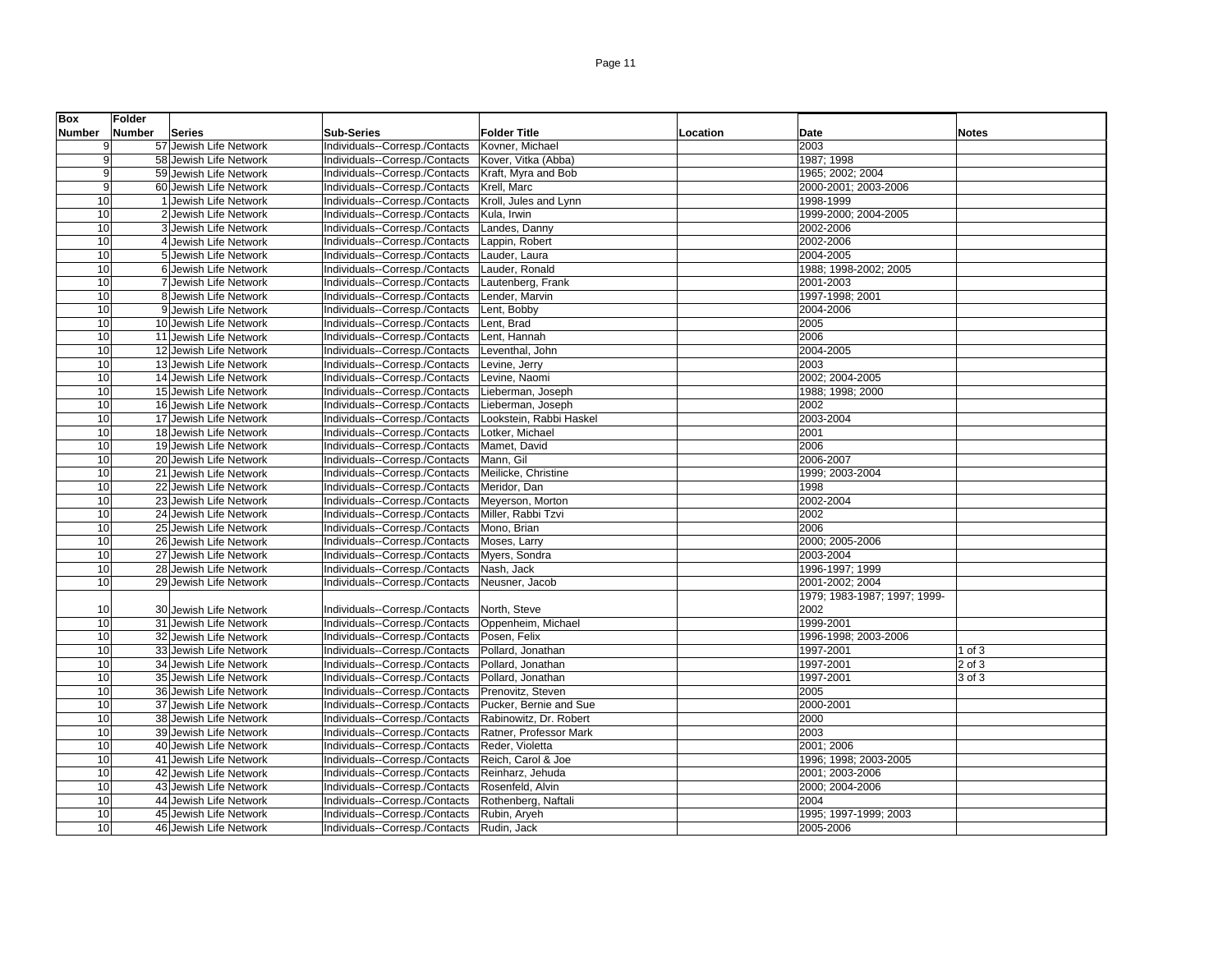| Box             | Folder |                        |                                |                                     |          |                        |              |
|-----------------|--------|------------------------|--------------------------------|-------------------------------------|----------|------------------------|--------------|
| <b>Number</b>   | Number | Series                 | <b>Sub-Series</b>              | <b>Folder Title</b>                 | Location | Date                   | <b>Notes</b> |
| 11              |        | 1 Jewish Life Network  | Individuals--Corresp./Contacts | Ruskay, John                        |          | 1995-1997              |              |
| 11              |        | 2 Jewish Life Network  | Individuals--Corresp./Contacts | Sabath, Rachel                      |          | 1998                   |              |
| 11              |        | 3 Jewish Life Network  | Individuals--Corresp./Contacts | Sabbah, Chico                       |          | 1998                   |              |
| 11              |        | 4 Jewish Life Network  | Individuals--Corresp./Contacts | Sacks, Jonathan                     |          | 1994; 2000; 2004       |              |
| 11              |        | 5 Jewish Life Network  | Individuals--Corresp./Contacts | Scheinfeld, David                   |          | 1996; 2000; 2002; 2005 |              |
| 11              |        | 6 Jewish Life Network  | Individuals--Corresp./Contacts | Scheinfeld, Josh and Lizzie         |          | 2003-2006              |              |
| 11              |        | 7 Jewish Life Network  | Individuals--Corresp./Contacts | Schneider, Irving                   |          | 1996; 1998; 2000-2005  |              |
| 11              |        | 8 Jewish Life Network  | Individuals--Corresp./Contacts | Schultz, Jaynie                     |          | 2003-2004              |              |
| 11              |        | 9 Jewish Life Network  | Individuals--Corresp./Contacts | Schusterman, Charles and Lynn       |          | 2000-2004              |              |
| 11              |        | 10 Jewish Life Network | Individuals--Corresp./Contacts | Septimus, Daniel                    |          | 2000-2003              |              |
| 11              |        | 11 Jewish Life Network | Individuals--Corresp./Contacts | Shaked, Chaim                       |          | 1997-1999              |              |
| 11              |        | 12 Jewish Life Network | Individuals--Corresp./Contacts | Shapira, Yoske                      |          | 1997-2000; 2003-2004   |              |
| 11              |        | 13 Jewish Life Network | Individuals--Corresp./Contacts | Sharansky, Natan                    |          | 2002; 2004             |              |
| 11              |        | 14 Jewish Life Network | Individuals--Corresp./Contacts | Sheleg, Bambi                       |          | 1998                   |              |
| 11              |        | 15 Jewish Life Network | Individuals--Corresp./Contacts | Silver, Steve and Fiona             |          | 2004-2005              |              |
| 11              |        | 16 Jewish Life Network | Individuals--Corresp./Contacts | Smith, Bernard                      |          | 2005-2006              |              |
| 11              |        | 17 Jewish Life Network | Individuals--Corresp./Contacts | Sperber, Daniel                     |          | 2005-2006              |              |
| 11              |        | 18 Jewish Life Network | Individuals--Corresp./Contacts | Stein, Peter                        |          | 2005-2006              |              |
| 11              |        | 19 Jewish Life Network | Individuals--Corresp./Contacts | Stern. David                        |          | 2003-2004              |              |
| 11              |        | 20 Jewish Life Network | Individuals--Corresp./Contacts | Swartz, Jeffrey                     |          | 2002-2005              |              |
| 11              |        | 21 Jewish Life Network | Individuals--Corresp./Contacts | Swidler, Leonard                    |          | 2003-2004              |              |
| 11              |        | 22 Jewish Life Network | Individuals--Corresp./Contacts | Swig, Cissie                        |          | 2005-2006              |              |
| 11              |        | 23 Jewish Life Network | Individuals--Corresp./Contacts | Takiff, Sanford                     |          | 2003-2005              |              |
| 11              |        | 24 Jewish Life Network | Individuals--Corresp./Contacts | Telushkin, Rabbi Joseph             |          | 1997                   |              |
| 11              |        | 25 Jewish Life Network | Individuals--Corresp./Contacts | Tobin, Dr. Gary                     |          | 1996; 1999             |              |
| 11              |        | 26 Jewish Life Network | Individuals--Corresp./Contacts | Troy, Gil                           |          | 2004                   |              |
| 11              |        | 27 Jewish Life Network | Individuals--Corresp./Contacts | Verbit, Mervin                      |          |                        |              |
| 11              |        | 28 Jewish Life Network | Individuals--Corresp./Contacts | Weaver, Butch and Fran              |          | 2002-2003              |              |
| 11              |        | 29 Jewish Life Network | Individuals--Corresp./Contacts | Weinblatt, Rabbi Stuart             |          | 20000                  |              |
| 11              |        | 30 Jewish Life Network | Individuals--Corresp./Contacts | Wexler, Gary                        |          | 1999                   |              |
| 11              |        | 31 Jewish Life Network | Individuals--Corresp./Contacts | Wexner, Les and Abigail             |          | 1998-1999; 2001-2005   |              |
| 11              |        | 32 Jewish Life Network | Individuals--Corresp./Contacts | Wieder, K'vod                       |          | 2005-2006              |              |
| 11              |        | 33 Jewish Life Network | Individuals--Corresp./Contacts | Wiesel, Elie                        |          | 1970; 1997-2001        |              |
| 11              |        | 34 Jewish Life Network | Individuals--Corresp./Contacts | Wolfensohn Family Foundation        |          | 2005-2007              |              |
| 11              |        | 35 Jewish Life Network | Individuals--Corresp./Contacts | Yoffie, Rabbi Eric                  |          | 2005                   |              |
| 11              |        | 36 Jewish Life Network | Individuals--Corresp./Contacts | Zackay, Victor                      |          | 2003                   |              |
| 11              |        | 37 Jewish Life Network | Individuals--Corresp./Contacts | Zalesne, Kinney                     |          | 2004-2005              |              |
| 11              |        | 38 Jewish Life Network | Individuals--Corresp./Contacts | Zierler, Larry                      |          | 2006                   |              |
| 11              |        | 39 Jewish Life Network | Individuals--Corresp./Contacts | Zukin, Jim and Helen                |          | 2000; 2004-2005        |              |
| 11              |        | 40 Jewish Life Network | Partnership for Jewish Life    | <b>Bylaws</b>                       |          | 2/18/1997              |              |
|                 |        |                        |                                | Makor/92nd Street Y Merger--        |          |                        |              |
| 11              |        | 41 Jewish Life Network | Partnership for Jewish Life    | Correspondence                      |          | 3/2000-9/2000          |              |
|                 |        |                        |                                | Makor/92nd Street Y Merger--        |          |                        |              |
| 11              |        | 42 Jewish Life Network | Partnership for Jewish Life    | Correspondence                      |          | 10/2000-3/2002         |              |
|                 |        |                        |                                | Makor/92nd Street Y Merger--        |          |                        |              |
| 11              |        | 43 Jewish Life Network | Partnership for Jewish Life    | <b>Promotional Material</b>         |          | 2001                   |              |
| 11              |        | 44 Jewish Life Network | Partnership for Jewish Life    | Makor--Board of Directors           |          | 1997-2000              |              |
| 11              |        | 45 Jewish Life Network | Partnership for Jewish Life    | Makor--Board of Directors Meetings  |          | 1996-2000              |              |
| $\overline{12}$ |        | 1 Jewish Life Network  | Partnership for Jewish Life    | Makor--Budgets/Financial Statements |          | 1999-2001              |              |
| 12              |        | 2 Jewish Life Network  | Partnership for Jewish Life    | Makor--Clippings                    |          | 1998-2002              |              |
| 12              |        | 3 Jewish Life Network  | Partnership for Jewish Life    | Makor--Correspondence               |          | 1995-1998              |              |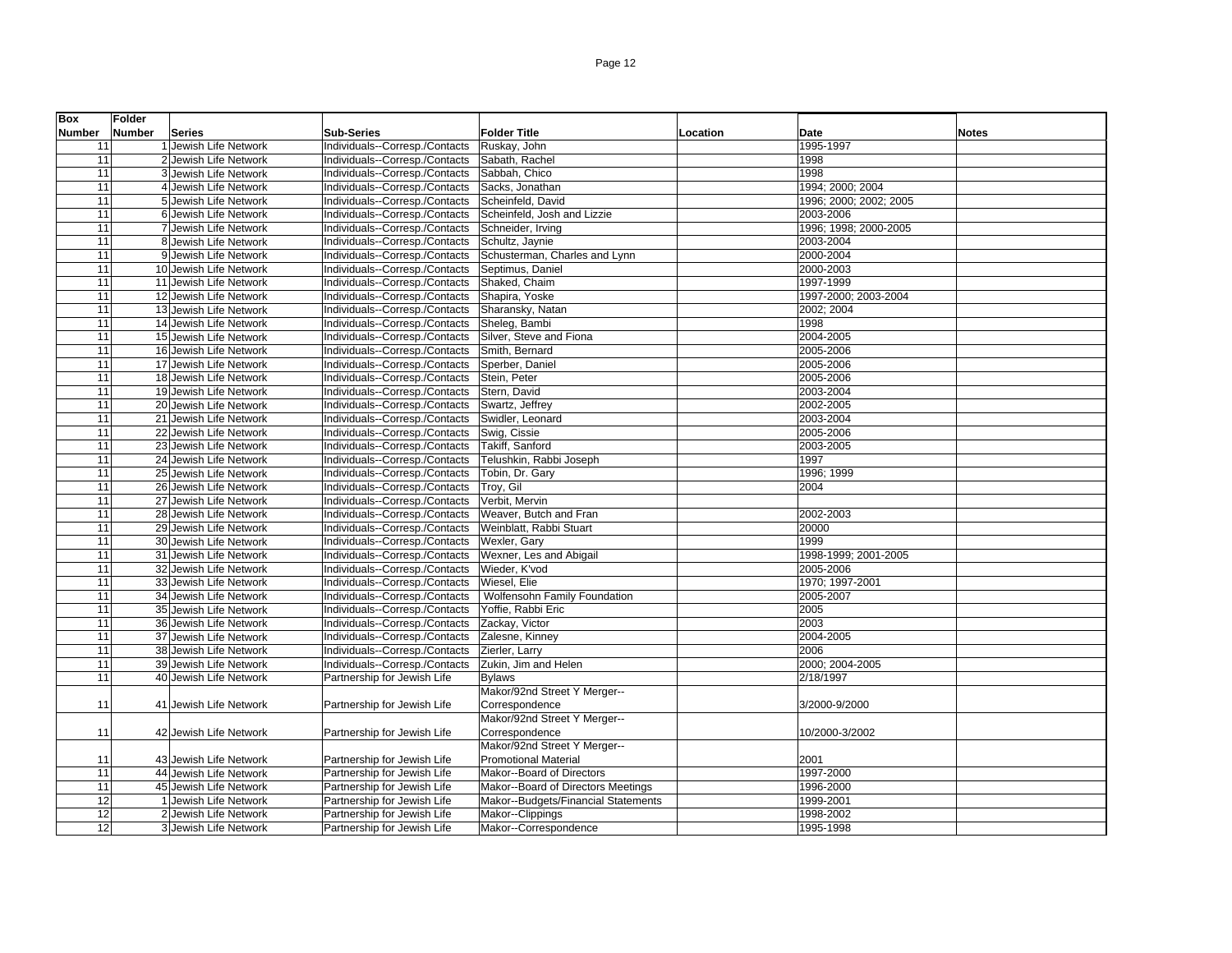| <b>Box</b>    | <b>Folder</b> |                            |                             |                                       |          |                |                   |
|---------------|---------------|----------------------------|-----------------------------|---------------------------------------|----------|----------------|-------------------|
| <b>Number</b> | Number        | <b>Series</b>              | <b>Sub-Series</b>           | <b>Folder Title</b>                   | Location | Date           | <b>Notes</b>      |
| 12            |               | 4 Jewish Life Network      | Partnership for Jewish Life | Makor--Correspondence                 |          | 1999-3/2000    |                   |
| 12            |               | 5 Jewish Life Network      | Partnership for Jewish Life | Makor--Correspondence                 |          | 4/2000-2002    |                   |
|               |               |                            |                             | Makor--"Creating a Center for Jews in |          |                |                   |
| 12            |               | 6 Jewish Life Network      | Partnership for Jewish Life | Their 20s and 30s in New York City"   |          | 1/20/1996      |                   |
| 12            |               | 7 Jewish Life Network      | Partnership for Jewish Life | Makor--Development                    |          | 1996-2000      |                   |
| 12            |               | 8 Jewish Life Network      | Partnership for Jewish Life | Makor--Events                         |          |                |                   |
| 12            |               | 9 Jewish Life Network      | Partnership for Jewish Life | Makor--Events Calendars               |          |                |                   |
| 12            |               | 10 Jewish Life Network     | Partnership for Jewish Life | Makor--Fundraising                    |          | 1996-2001      |                   |
| 12            |               | 11 Jewish Life Network     | Partnership for Jewish Life | Makor--Gruss Proposals                |          | 2000-2001      |                   |
| 12            |               | 12 Jewish Life Network     | Partnership for Jewish Life | Makor--Meetings/Notes                 |          | 1996-2000      |                   |
| 12            |               | 13 Jewish Life Network     | Partnership for Jewish Life | Makor--Permits                        |          | 1997-1998      |                   |
|               |               |                            |                             | Makor--"Profile of 20-39 Year Olds On |          |                |                   |
|               |               |                            |                             |                                       |          |                |                   |
|               |               |                            |                             | Upper East and West Sides of          |          |                |                   |
| 12            |               | 14 Jewish Life Network     | Partnership for Jewish Life | Manhattan"                            |          | 1/11/1996      |                   |
| 12            |               | 15 Jewish Life Network     | Partnership for Jewish Life | Makor--Project Assessments            |          | 1996           |                   |
| 12            |               | 16 Jewish Life Network     | Partnership for Jewish Life | Makor--Promotional Material           |          |                |                   |
| 12            |               | 17 Jewish Life Network     | Partnership for Jewish Life | Makor--Staffing                       |          | 1997-2000      |                   |
| 12            |               | 18 Jewish Life Network     | Partnership for Jewish Life | Makor--Strategic Plan Phase II        |          | 1997           |                   |
|               |               |                            |                             | Makor--"Who Comes to the Source?      |          |                |                   |
|               |               |                            |                             | The People who Visit Makor" by Steven |          |                |                   |
| 12            |               | 19 Jewish Life Network     | Partnership for Jewish Life | M. Cohen                              |          | 08/2001        |                   |
| 12            |               | 20 Jewish Life Network     | Partnership for Jewish Life | Makor--YPC Learning Program           |          | 1998           |                   |
|               |               |                            |                             | Re-Imagining Judaism--Gruss           |          |                |                   |
| 12            |               | 21 Jewish Life Network     | Partnership for Jewish Life | Conference                            |          | 11/5/1998      | 1 of $2$          |
|               |               |                            |                             | Re-Imagining Judaism--Gruss           |          |                |                   |
| 12            |               | 22 Jewish Life Network     | Partnership for Jewish Life | Conference                            |          | 11/5/1998      | 2 of 2            |
|               |               |                            |                             | Strategic Plan-Phase I for The Young  |          |                |                   |
| 12A           |               | Jewish Life Network        | Partnership for Jewish Life | <b>Professional Center</b>            |          |                | Oversize-booklet  |
|               |               |                            |                             | MAKOR-A Place for New Yorkers in      |          |                |                   |
| 12A           |               | Jewish Life Network        | Partnership for Jewish Life | their 20s and 30s                     |          |                | Oversize--booklet |
|               |               |                            |                             |                                       |          |                |                   |
| 13            |               | 1 Birthright Israel (BRI)  | Administrative              | <b>BRINA- Contract and Misc.</b>      |          | 1999-2001      |                   |
| 13            |               | 2 Birthright Israel (BRI)  | Administrative              | Goals/ Mission                        |          | 1997-2000      | 1 of 2            |
| 13            |               | 3 Birthright Israel (BRI)  | Administrative              | Goals/ Mission                        |          | 1997-2000      | 2 of 2            |
| 13            |               | 4 Birthright Israel (BRI)  | Administrative              | Governance                            |          | 1998-1999      |                   |
| 13            |               | 5 Birthright Israel (BRI)  | Administrative              | Non-profit Sales                      |          | 1999           |                   |
| 13            |               | 6 Birthright Israel (BRI)  | Administrative              | <b>Board of Directors Meeting</b>     |          | 1999           |                   |
| 13            |               | 7 Birthright Israel (BRI)  | Administrative              | <b>Board of Directors Meeting</b>     |          | 1/9/2000       |                   |
| 13            |               | 8 Birthright Israel (BRI)  | Administrative              | Board of Directors Meeting            |          | 3/1/2000       |                   |
| 13            |               | 9 Birthright Israel (BRI)  | Administrative              | <b>Board of Directors Meeting</b>     |          | 5/18/2000      |                   |
| 13            |               | 10 Birthright Israel (BRI) | Administrative              | <b>Executive Committee Meetings</b>   |          | 1998           |                   |
| 13            |               | 11 Birthright Israel (BRI) | Administrative              | <b>Executive Committee Meetings</b>   |          | 1/26-2/18/1999 |                   |
| 13            |               | 12 Birthright Israel (BRI) | Administrative              | <b>Executive Committee Meetings</b>   |          | 2/25-5/13/1999 |                   |
| 13            |               | 13 Birthright Israel (BRI) | Administrative              | <b>Steering Committee Meeting</b>     |          | 6/8/1999       |                   |
| 13            |               | 14 Birthright Israel (BRI) | Administrative              | <b>Steering Committee Meeting</b>     |          | 8/4/1999       |                   |
| 13            |               | 15 Birthright Israel (BRI) | Administrative              | <b>Steering Committee Meeting</b>     |          | 11/15/1999     |                   |
| 13            |               | 16 Birthright Israel (BRI) | Administrative              | <b>Steering Committee Meeting</b>     |          | 6/22/2000      |                   |
| 13            |               | 17 Birthright Israel (BRI) | Administrative              | <b>Steering Committee Meeting</b>     |          | 11/9/2000      |                   |
| 13            |               | 18 Birthright Israel (BRI) | Administrative              | <b>Steering Committee Meeting</b>     |          | 1/8/2001       |                   |
| 13            |               | 19 Birthright Israel (BRI) | Administrative              | <b>Steering Committee Meeting</b>     |          | 6/12/2001      |                   |
| 13            |               | 20 Birthright Israel (BRI) | Administrative              | <b>Steering Committee Meeting</b>     |          | 11/8/2001      |                   |
|               |               |                            |                             |                                       |          |                |                   |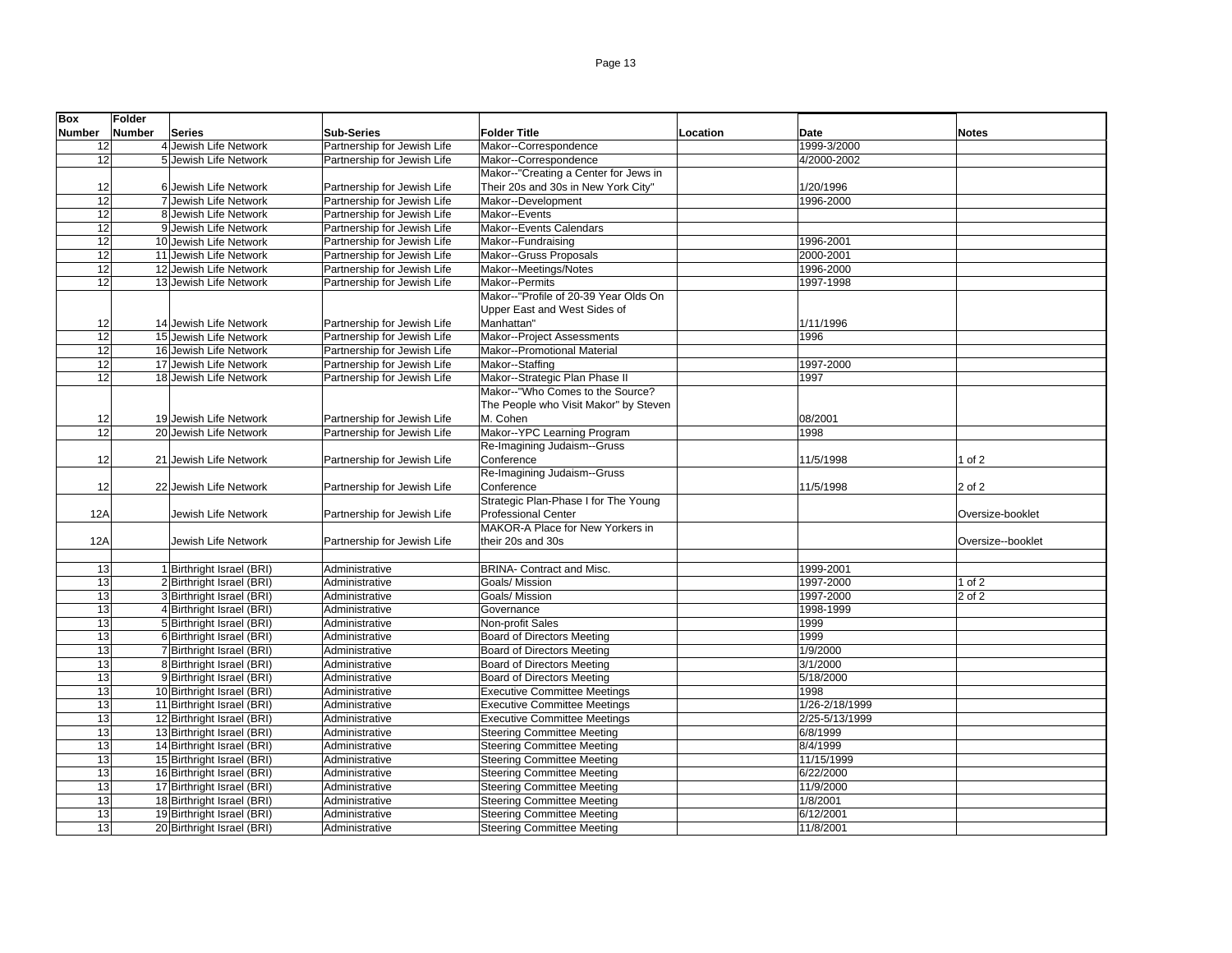| <b>Box</b>    | <b>Folder</b>                  |                   |                                        |          |                 |              |
|---------------|--------------------------------|-------------------|----------------------------------------|----------|-----------------|--------------|
| <b>Number</b> | <b>Number</b><br><b>Series</b> | <b>Sub-Series</b> | <b>Folder Title</b>                    | Location | Date            | <b>Notes</b> |
| 13            | 21 Birthright Israel (BRI)     | Administrative    | <b>Steering Committee Meeting</b>      |          | 1/6/2002        |              |
| 13            | 22 Birthright Israel (BRI)     | Administrative    | <b>Steering Committee Meeting</b>      |          | 5/29/2002       | $1$ of $3$   |
| 13            | 23 Birthright Israel (BRI)     | Administrative    | <b>Steering Committee Meeting</b>      |          | 5/29/2002       | $2$ of $3$   |
| 13            | 24 Birthright Israel (BRI)     | Administrative    | <b>Steering Committee Meeting</b>      |          | 5/29/2002       | 3 of 3       |
| 13            | 25 Birthright Israel (BRI)     | Administrative    | <b>Steering Committee Meeting</b>      |          | 4/1/2004        |              |
| 13            | 26 Birthright Israel (BRI)     | Administrative    | <b>Steering Committee Meeting</b>      |          | 5/29/2007       |              |
| 14            | 1 Birthright Israel (BRI)      |                   | <b>Annual Report</b>                   |          | 2000            |              |
| 14            | 2 Birthright Israel (BRI)      |                   | Canadian Lunch                         |          |                 |              |
| 14            | 3 Birthright Israel (BRI)      |                   | <b>Birthright Consultation</b>         |          | 2/11/1998       | $1$ of $2$   |
| 14            | 4 Birthright Israel (BRI)      |                   | <b>Birthright Consultation</b>         |          | 2/11/1998       | 2 of 2       |
| 14            | 5 Birthright Israel (BRI)      |                   | Birthright Consultation- YG "Talks"    |          | 1998            |              |
| 14            | 6 Birthright Israel (BRI)      |                   | <b>Budget Planning and Preparation</b> |          | 11/1997-6/1998  |              |
| 14            | 7 Birthright Israel (BRI)      |                   | <b>Budget Planning and Preparation</b> |          | 7/1998-4/1999   |              |
| 14            | 8 Birthright Israel (BRI)      |                   | <b>Budget Planning and Preparation</b> |          | 5/1999-9-1999   |              |
| 14            | 9 Birthright Israel (BRI)      |                   | <b>Budget Planning and Preparation</b> |          | 10/1999-12/1999 |              |
| 14            | 10 Birthright Israel (BRI)     |                   | <b>Budget Planning and Preparation</b> |          | 1/2000-8/2002   |              |
| 14            | 11 Birthright Israel (BRI)     |                   | Budgets (Bound)                        |          | 2000-2004       | $1$ of $2$   |
| 14            | 12 Birthright Israel (BRI)     |                   | Budgets (Bound)                        |          | 2000-2004       | $2$ of $2$   |
|               |                                |                   | Correspondence and Memos-              |          |                 |              |
|               |                                |                   | Bronfman & Steinhardt-Joint            |          |                 |              |
| 14            | 13 Birthright Israel (BRI)     |                   | Correspondence                         |          | 1999-2002       |              |
|               |                                |                   | Correspondence and Memos-              |          |                 |              |
| 14            | 14 Birthright Israel (BRI)     |                   | Chardenoff, Mark                       |          | 1999-2001       |              |
|               |                                |                   | Correspondence and Memos-              |          |                 |              |
| 14            | 15 Birthright Israel (BRI)     |                   | Greenberg, Irving                      |          | 1997-1999; 2001 |              |
|               |                                |                   | Correspondence and Memos-              |          |                 |              |
| 14            | 16 Birthright Israel (BRI)     |                   | Greenberg, Irving                      |          | 2000-2003       |              |
|               |                                |                   | Correspondence and Memos- Infeld,      |          |                 |              |
| 14            | 17 Birthright Israel (BRI)     |                   | Avraham                                |          | 11/1997-6/1998  |              |
|               |                                |                   | Correspondence and Memos- Infeld,      |          |                 |              |
| 14            | 18 Birthright Israel (BRI)     |                   | Avraham                                |          | 8/1998-5/1999   |              |
|               |                                |                   | Corrspondence and Memos- Margolin,     |          |                 |              |
| 14            | 19 Birthright Israel (BRI)     |                   | Moshe                                  |          | 1999-2000       |              |
|               |                                |                   | Correspondence and Memos- Mark,        |          |                 |              |
| 14            | 20 Birthright Israel (BRI)     |                   | Gideon                                 |          | 1997-1998       |              |
|               |                                |                   | Correspondence and Memos- Mark,        |          |                 |              |
| 14            | 21 Birthright Israel (BRI)     |                   | Gideon                                 |          | 1999-2000       |              |
|               |                                |                   | Correspondence and Memos- Papo,        |          |                 |              |
| 14            | 22 Birthright Israel (BRI)     |                   | Michael                                |          | 1999-2000       |              |
|               |                                |                   | Correspondence and Memos- Shoshani,    |          |                 |              |
| 14            | 23 Birthright Israel (BRI)     |                   | Shimshon                               |          | 1998-1999       |              |
|               |                                |                   | Correspondence and Memos- Shoshani,    |          |                 |              |
| 14            | 24 Birthright Israel (BRI)     |                   | Shimshon                               |          | 2000-2003       |              |
|               |                                |                   | Correspondence and Memos-Solomon,      |          |                 |              |
| 14            | 25 Birthright Israel (BRI)     |                   | Jeffrey                                |          | 1997-2001       |              |
|               |                                |                   | Correspondence and Memos-              |          |                 |              |
| 14            | 26 Birthright Israel (BRI)     |                   | Steinhardt. Michael                    |          | 1997-2002       |              |
|               |                                |                   | Correspondence and Memos-              |          |                 |              |
| 14            | 27 Birthright Israel (BRI)     |                   | Zimmerman, Sheldon                     |          | 2002            |              |
| 14            | 28 Birthright Israel (BRI)     |                   | Correspondence- General                |          | 1997            |              |
| 14            | 29 Birthright Israel (BRI)     |                   | Correspondence- General                |          | 1/1998-8/1998   |              |
|               |                                |                   |                                        |          |                 |              |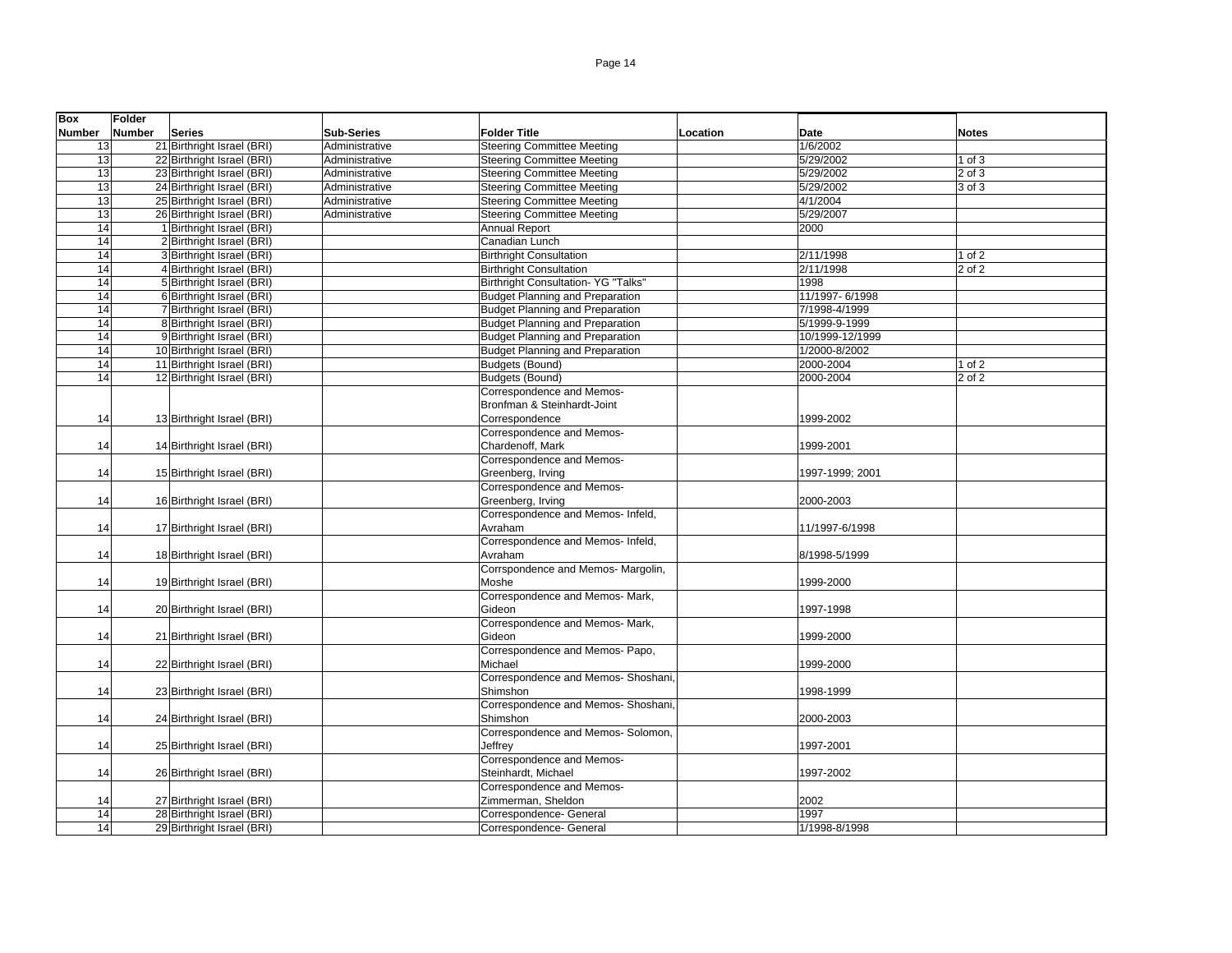| <b>Box</b> | <b>Folder</b> |                            |                   |                                            |          |                     |              |
|------------|---------------|----------------------------|-------------------|--------------------------------------------|----------|---------------------|--------------|
| Number     | <b>Number</b> | <b>Series</b>              | <b>Sub-Series</b> | <b>Folder Title</b>                        | Location | Date                | <b>Notes</b> |
| 14         |               | 30 Birthright Israel (BRI) |                   | Correspondence- General                    |          | 9/1998-12/1998      |              |
| 14         |               | 31 Birthright Israel (BRI) |                   | Correspondence- General                    |          | 1999                |              |
| 14         |               | 32 Birthright Israel (BRI) |                   | Correspondence- General                    |          | 2000-2002; 2004     |              |
| 14         |               | 33 Birthright Israel (BRI) |                   | Correspondence- Personal                   |          |                     |              |
| 15         |               | 1 Birthright Israel (BRI)  |                   | <b>Education Committee</b>                 |          | 1999                |              |
| 15         |               | 2 Birthright Israel (BRI)  |                   | <b>Education Committee</b>                 |          | 2000                |              |
| 15         |               | 3 Birthright Israel (BRI)  |                   | <b>Education Committee</b>                 |          | 2001-2002; 2006     |              |
| 15         |               | 4 Birthright Israel (BRI)  |                   | <b>Education Committee- Evaluations</b>    |          | 1999-2000           |              |
| 15         |               | 5 Birthright Israel (BRI)  |                   | <b>Educational Services Dept.</b>          |          |                     |              |
| 15         |               | 6 Birthright Israel (BRI)  |                   | <b>Educational Standards</b>               |          | 1999                |              |
| 15         |               | 7 Birthright Israel (BRI)  |                   | <b>Educational Standards</b>               |          | 2000; 2002          |              |
| 15         |               | 8 Birthright Israel (BRI)  |                   | Evaluations                                |          |                     |              |
| 15         |               | 9 Birthright Israel (BRI)  |                   | Evaluations                                |          | 2000-2007           | $1$ of $2$   |
| 15         |               | 10 Birthright Israel (BRI) |                   | Evaluations                                |          | 2000-2007           | $2$ of $2$   |
| 15         |               | 11 Birthright Israel (BRI) |                   | <b>Evaluations- Spring/Summer</b>          |          | 2001                |              |
|            |               |                            |                   | Evaluations- Educational Evaluation of     |          |                     |              |
| 15         |               | 12 Birthright Israel (BRI) |                   | Trips (Hebrew)                             |          | 2002                |              |
|            |               |                            |                   | <b>Evaluations- Educational Evaluation</b> |          |                     |              |
| 15         |               | 13 Birthright Israel (BRI) |                   | Report                                     |          | 10/2002             |              |
|            |               |                            |                   | Evaluations- Educational Evaluation &      |          |                     |              |
| 15         |               | 14 Birthright Israel (BRI) |                   | <b>Logistical Quality Control</b>          |          | Winter 2002         |              |
| 15         |               | 15 Birthright Israel (BRI) |                   | <b>Evaluations- Quality Control Report</b> |          | Summer 2006         |              |
|            |               |                            |                   | Executive Staff- Conference Calls-         |          |                     |              |
| 15         |               | 16 Birthright Israel (BRI) |                   | Minutes                                    |          | 1998                |              |
|            |               |                            |                   | <b>Executive Staff- Conference Calls-</b>  |          |                     |              |
| 15         |               | 17 Birthright Israel (BRI) |                   | <b>Minutes</b>                             |          | 1999-2004           |              |
| 15         |               | 18 Birthright Israel (BRI) |                   | Executive Staff- Israel Comm.              |          | 2000                |              |
| 15         |               | 19 Birthright Israel (BRI) |                   | <b>Executive Staff- Meetings</b>           |          | 3/1998-7/1999       |              |
| 15         |               | 20 Birthright Israel (BRI) |                   | <b>Executive Staff- Meetings</b>           |          | 8/1999-7/2000       |              |
| 15         |               | 21 Birthright Israel (BRI) |                   | <b>Executive Staff- Meetings</b>           |          | 2/2002-3/2002       |              |
|            |               |                            |                   | Executive Staff- Meetings w/ C.            |          |                     |              |
| 15         |               | 22 Birthright Israel (BRI) |                   | Bronfman or M. Steinhardt                  |          | 1998-1999; 2002     |              |
|            |               |                            |                   |                                            |          |                     |              |
| 15         |               | 23 Birthright Israel (BRI) |                   | Executive Staff- Mtgs. w/ Professionals    |          | 1997-2001           |              |
| 15         |               | 24 Birthright Israel (BRI) |                   | <b>Federation Role</b>                     |          | 1998                |              |
| 15         |               | 25 Birthright Israel (BRI) |                   | <b>Federation Role</b>                     |          | 1999                |              |
| 15         |               | 26 Birthright Israel (BRI) |                   | Federation Role- Planning                  |          | 1997-1999           |              |
| 15         |               | 27 Birthright Israel (BRI) |                   | Federation Role- Planning                  |          | 2000-2002           |              |
| 15         |               | 28 Birthright Israel (BRI) |                   | Federation Role- Steven Noble              |          | 1999-2002           |              |
| 15         |               | 29 Birthright Israel (BRI) |                   | Federation- UJC- Negotiations              |          | 1998-2000           |              |
| 15         |               | 30 Birthright Israel (BRI) |                   | Federation- UJC- Negotiations              |          | 9/2001-4/2002       |              |
|            |               |                            |                   | Federation- UJC- Negotiations United       |          |                     |              |
| 15         |               | 31 Birthright Israel (BRI) |                   | Jewish Committees                          |          | 5/2002-8/2002       |              |
| 15         |               | 32 Birthright Israel (BRI) |                   | <b>Federation Visits</b>                   |          | 1999-2002           |              |
| 16         |               | 1 Birthright Israel (BRI)  |                   | Fundraising- BRI Foundation                |          | 2000                |              |
| 16         |               | 2 Birthright Israel (BRI)  |                   | Fundraising- Endowment Fund                |          | 2006-2007           |              |
| 16         |               | 3 Birthright Israel (BRI)  |                   | Fundraising- Gurmankin, Robert L.          |          | 1999                |              |
| 16         |               | 4 Birthright Israel (BRI)  |                   | Fundraising- Gurmankin, Robert L.          |          | 1/2000-3/2000       |              |
| 16         |               | 5 Birthright Israel (BRI)  |                   | Fundraising- Gurmankin, Robert L.          |          | 4/2000-8/2001; 2001 |              |
| 16         |               | 6 Birthright Israel (BRI)  |                   | <b>Fundraising Partners</b>                |          | 1997-1998           |              |
| 16         |               | 7 Birthright Israel (BRI)  |                   | <b>Fundraising Partners</b>                |          | 1/1999-4/1999       |              |
|            |               |                            |                   |                                            |          |                     |              |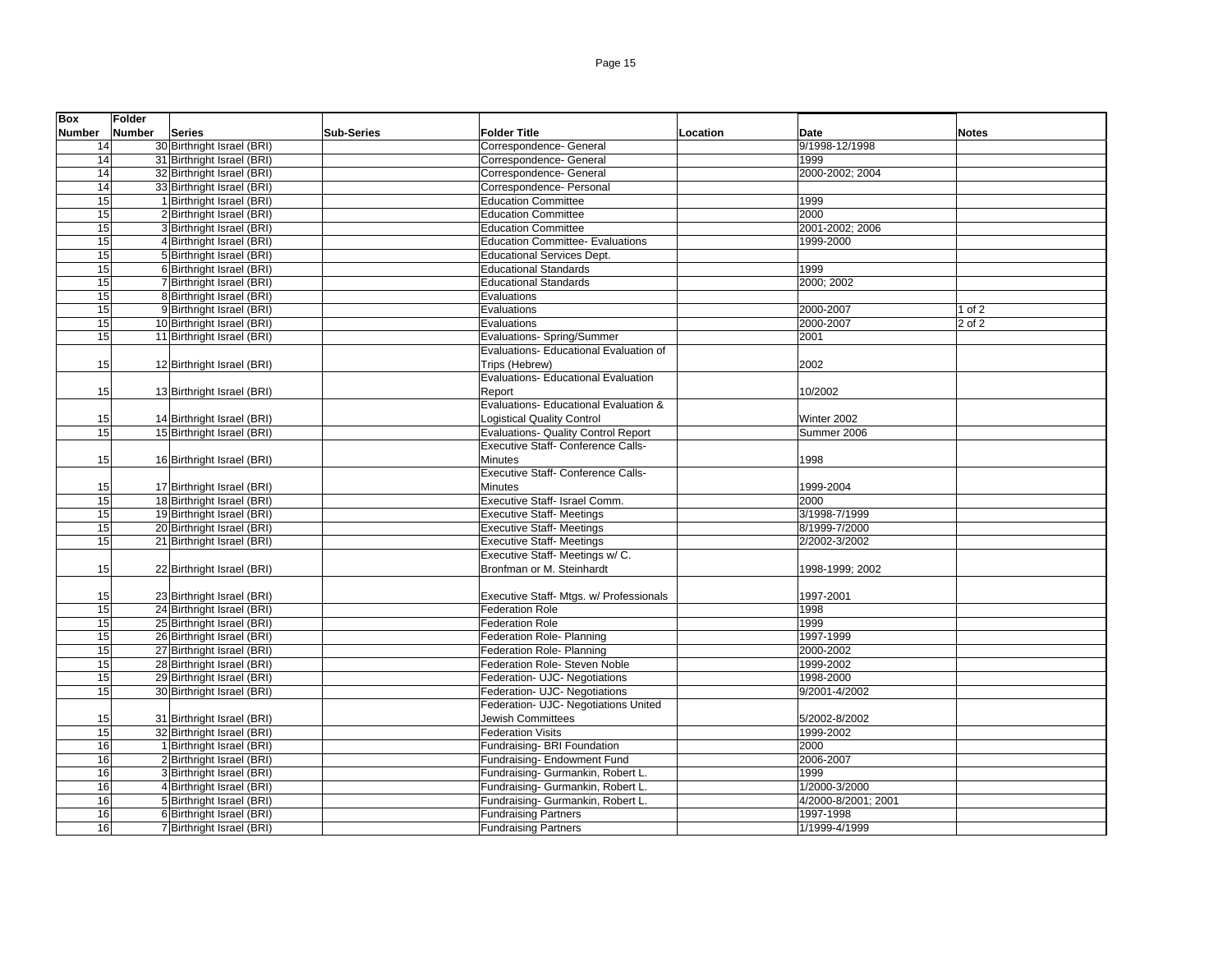| <b>Box</b>    | Folder        |                            |                   |                                         |          |                      |              |
|---------------|---------------|----------------------------|-------------------|-----------------------------------------|----------|----------------------|--------------|
| <b>Number</b> | <b>Number</b> | <b>Series</b>              | <b>Sub-Series</b> | Folder Title                            | Location | Date                 | <b>Notes</b> |
| 16            |               | 8 Birthright Israel (BRI)  |                   | <b>Fundraising Partners</b>             |          | 5/1999-12/1999       |              |
| 16            |               | 9 Birthright Israel (BRI)  |                   | <b>Fundraising Partners</b>             |          | 2000-2002            |              |
|               |               |                            |                   |                                         |          |                      |              |
| 16            |               | 10 Birthright Israel (BRI) |                   | Fundraising Partners- Correspondence    |          | 1998-2001            |              |
|               |               |                            |                   | Fundraising Partners- Hadassah-         |          |                      |              |
| 16            |               | 11 Birthright Israel (BRI) |                   | Marlene Post                            |          | 1998-1999            |              |
| 16            |               | 12 Birthright Israel (BRI) |                   | Fundraising- Proposals & Misc.          |          | 1997-2002            |              |
| 16            |               | 13 Birthright Israel (BRI) |                   | Fundraising- Prospect Lists             |          | 1998                 |              |
| 16            |               | 14 Birthright Israel (BRI) |                   | Fundraising- Prospect Lists             |          | 2003-2004            |              |
| 16            |               | 15 Birthright Israel (BRI) |                   | Future Trips- College Launch            |          | 1999-2000            |              |
| 16            |               | 16 Birthright Israel (BRI) |                   | Handbook- Special Version               |          | 4/1/2007             |              |
| 16            |               | 17 Birthright Israel (BRI) |                   | <b>Israel Alliance</b>                  |          | 4-2001-12/2001       |              |
| 16            |               | 18 Birthright Israel (BRI) |                   | <b>Israel Alliance</b>                  |          | 1/2002-3/2002        |              |
| 16            |               | 19 Birthright Israel (BRI) |                   | <b>Israel Alliance</b>                  |          | 4/2002-2/2003        |              |
|               |               |                            |                   | Israel- Jewish Agency for Israel (JAFI) |          |                      |              |
|               |               |                            |                   |                                         |          |                      |              |
| 16            |               | 20 Birthright Israel (BRI) |                   | Role                                    |          | 7/1997-7/1999        |              |
|               |               |                            |                   | Israel- Jewish Agency for Israel (JAFI) |          |                      |              |
| 16            |               | 21 Birthright Israel (BRI) |                   | Role                                    |          | 8/1999-12/2000       |              |
| 16            |               | 22 Birthright Israel (BRI) |                   | <b>Israel-YBA Loan Guarantees</b>       |          | 1999                 |              |
| 16            |               | 23 Birthright Israel (BRI) |                   | <b>Israeli Government</b>               |          | 1997-1998            |              |
| 16            |               | 24 Birthright Israel (BRI) |                   | <b>Israeli Government</b>               |          | 1999-2003            |              |
| 16            |               | 25 Birthright Israel (BRI) |                   | <b>Job Descriptions</b>                 |          |                      |              |
| 16            |               | 26 Birthright Israel (BRI) |                   | Marketing                               |          | 1998-1999            |              |
| 16            |               | 27 Birthright Israel (BRI) |                   | Marketing                               |          | 2000-2002            |              |
|               |               |                            |                   | Marketing- Promotional Material CEO     |          |                      |              |
| 16            |               | 28 Birthright Israel (BRI) |                   | <b>Status Report</b>                    |          | 2000-2002            |              |
|               |               |                            |                   | Marketing- Promotional Material CEO     |          |                      |              |
| 16            |               | 29 Birthright Israel (BRI) |                   | <b>Status Report</b>                    |          | 2007                 |              |
| 16            |               | 30 Birthright Israel (BRI) |                   | Marketing- Promotional Material         |          |                      |              |
| 16            |               | 31 Birthright Israel (BRI) |                   | Marketing- Promotional Material         |          |                      |              |
| 16            |               | 32 Birthright Israel (BRI) |                   | Marketing- SE Survey                    |          | 1999                 | 1 of $2$     |
| 16            |               | 33 Birthright Israel (BRI) |                   | Marketing- SE Survey                    |          | 1999                 | 2 of 2       |
| 17            |               | 1 Birthright Israel (BRI)  |                   | McKinsey                                |          | 1998                 |              |
| 17            |               | 2 Birthright Israel (BRI)  |                   | Mifgashim                               |          | 1998-2000            | $1$ of $2$   |
| 17            |               | 3 Birthright Israel (BRI)  |                   | Mifgashim                               |          | 1998-2000            | 2 of 2       |
| 17            |               | 4 Birthright Israel (BRI)  |                   | Miscellaneous                           |          |                      |              |
| 17            |               | 5 Birthright Israel (BRI)  |                   | Name Dispute                            |          | 1999-2000            |              |
| 17            |               | 6 Birthright Israel (BRI)  |                   | Newborn Gift                            |          | 1998; 4/2000-1/2001  |              |
| 17            |               | 7 Birthright Israel (BRI)  |                   | Newborn Gift                            |          | 2/2001-6/2001        |              |
| 17            |               | 8 Birthright Israel (BRI)  |                   | Newsletter                              |          | 1999-2001            |              |
|               |               |                            |                   | "Organizing for Success": Summary of    |          |                      |              |
| 17            |               | 9 Birthright Israel (BRI)  |                   | Findings                                |          | 9/21/2000            | of 2         |
|               |               |                            |                   | "Organizing for Success": Summary of    |          |                      |              |
| 17            |               | 10 Birthright Israel (BRI) |                   | Findings                                |          | 9/21/2000            | 2 of 2       |
| 17            |               | 11 Birthright Israel (BRI) |                   | Press- Clippings                        |          | Winter 1999-2000     |              |
| 17            |               | 12 Birthright Israel (BRI) |                   | Press- Clippings (Packet 1)             |          | 12/18/1999-1/20/2000 |              |
| 17            |               | 13 Birthright Israel (BRI) |                   | Press- Clippings (Packet 2)             |          | 11/21/1999-2/10/2000 |              |
| 17            |               | 14 Birthright Israel (BRI) |                   | Press- Clippings (Packet 3)             |          | 1/20/2000-2/23/2000  |              |
| 17            |               | 15 Birthright Israel (BRI) |                   | Press- Clippings (Packet 4)             |          | 1/1/2000-3/13/2000   |              |
| 17            |               | 16 Birthright Israel (BRI) |                   | Press- Clippings (Packet 5)             |          | 1/2000-5/2000        |              |
| 17            |               |                            |                   |                                         |          |                      |              |
|               |               | 17 Birthright Israel (BRI) |                   | Press- Clippings (Packet 6)             |          | 4/6/2000-7/3/2000    |              |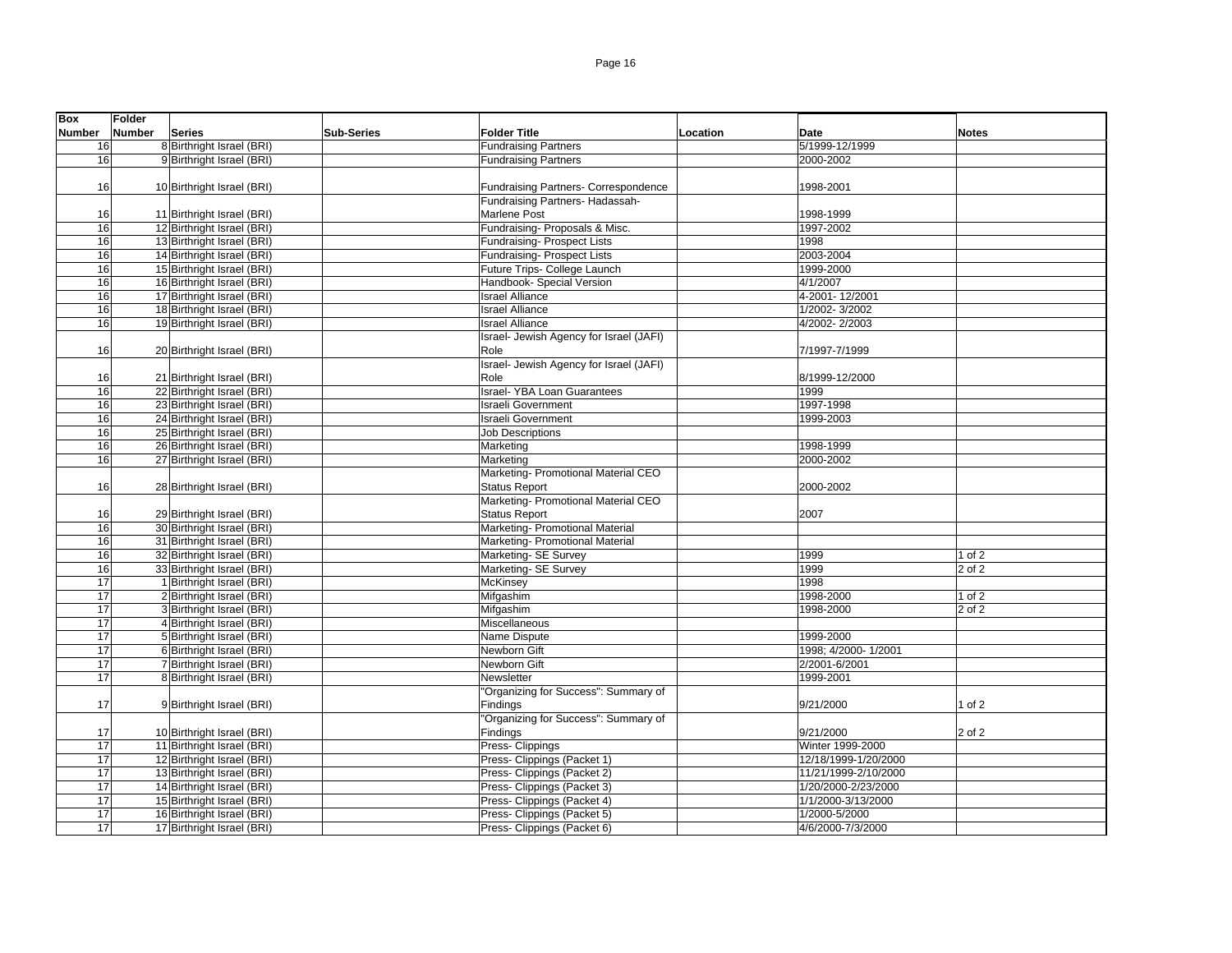| <b>Box</b> | Folder |                            |                   |                                        |          |                     |              |
|------------|--------|----------------------------|-------------------|----------------------------------------|----------|---------------------|--------------|
| Number     | Number | <b>Series</b>              | <b>Sub-Series</b> | <b>Folder Title</b>                    | Location | Date                | <b>Notes</b> |
| 17         |        | 18 Birthright Israel (BRI) |                   | <b>Press Clippings</b>                 |          | 7/24/2000-12/1/2000 |              |
| 17         |        | 19 Birthright Israel (BRI) |                   | Press Clippings- Media Coverage        |          | Winter 2000-2001    |              |
|            |        |                            |                   |                                        |          |                     |              |
| 17         |        | 20 Birthright Israel (BRI) |                   | Press Clippings- Spring/Summer Trips   |          | 2002                |              |
| 17         |        | 21 Birthright Israel (BRI) |                   | Press- Clippings                       |          | 1998                |              |
| 17         |        | 22 Birthright Israel (BRI) |                   | Press- Clippings                       |          | 1999                | 1 of 2       |
| 17         |        | 23 Birthright Israel (BRI) |                   | Press- Clippings                       |          | 1999                | 2 of 2       |
| 17         |        | 24 Birthright Israel (BRI) |                   | Press- Clippings                       |          | 2000                | $1$ of $2$   |
|            |        | 25 Birthright Israel (BRI) |                   |                                        |          |                     |              |
| 17         |        |                            |                   | Press- Clippings                       |          | 2000                | 2 of 2       |
| 17         |        | 26 Birthright Israel (BRI) |                   | Press- Clippings                       |          | 2001                |              |
| 17         |        | 27 Birthright Israel (BRI) |                   | Press- Clippings                       |          | 2002; 2006          |              |
| 17         |        | 28 Birthright Israel (BRI) |                   | Press- Clippings                       |          | Undated             |              |
| 17         |        | 29 Birthright Israel (BRI) |                   | Press- Preparation                     |          | 1998-2000           |              |
| 18         |        | 1 Birthright Israel (BRI)  |                   | <b>Policy Manual</b>                   |          | Ca. 2000            |              |
| 18         |        | 2 Birthright Israel (BRI)  |                   | Post Program Retreat                   |          | 9/19/2000-9/20/2000 |              |
| 18         |        | 3 Birthright Israel (BRI)  |                   | Post-Trip Programming                  |          | 2006                |              |
| 18         |        | 4 Birthright Israel (BRI)  |                   | Post-Trip Programming                  |          | 2007                |              |
|            |        |                            |                   | Post-Trip Programming- Brenner, Daniel |          |                     |              |
| 18         |        | 5 Birthright Israel (BRI)  |                   | & Golan, Jay                           |          | 2007                |              |
| 18         |        | 6 Birthright Israel (BRI)  |                   | Pre-Post-Trip Programming              |          | 1999                |              |
| 18         |        | 7 Birthright Israel (BRI)  |                   | Pre-Post Trip Programming              |          | 2000                |              |
| 18         |        | 8 Birthright Israel (BRI)  |                   | Pre-Post Trip Programming              |          | 2001                |              |
| 18         |        | 9 Birthright Israel (BRI)  |                   | <b>Pre-Post Trip Programming</b>       |          | 2002-2004           |              |
|            |        |                            |                   | Pre-Post Trip Programming "Expanding   |          |                     |              |
| 18         |        | 10 Birthright Israel (BRI) |                   | the Vision"                            |          | 2000                |              |
|            |        |                            |                   |                                        |          |                     |              |
|            |        |                            |                   | Pre-Post Trip Programming "Expanding   |          |                     |              |
| 18         |        | 11 Birthright Israel (BRI) |                   | the Vision"- Drafts and Comments       |          | 1/18/2000-2/18/2000 |              |
|            |        |                            |                   |                                        |          |                     |              |
|            |        |                            |                   | Pre-Post Trip Programming "Expanding   |          |                     |              |
| 18         |        | 12 Birthright Israel (BRI) |                   | the Vision"- Drafts and Comments       |          | 2/22/2000-3/9/2000  |              |
|            |        |                            |                   | Related Programs/ Israel Experience-   |          |                     |              |
|            |        |                            |                   |                                        |          |                     |              |
| 18         |        | 13 Birthright Israel (BRI) |                   | <b>Brochures &amp; Clippings</b>       |          | 1994-2000           |              |
|            |        |                            |                   | Related Programs/ Israel Experience-   |          |                     |              |
| 18         |        | 14 Birthright Israel (BRI) |                   | Correspondence & Clippings             |          | 1997-2002           |              |
|            |        |                            |                   | Related Programs/ Israel Experience-   |          |                     |              |
| 18         |        | 15 Birthright Israel (BRI) |                   | <b>Studies</b>                         |          | 1994-2000           | 1 of $3$     |
|            |        |                            |                   | Related Programs/ Israel Experience-   |          |                     |              |
| 18         |        | 16 Birthright Israel (BRI) |                   | <b>Studies</b>                         |          | 1994-2000           | 2 of 3       |
|            |        |                            |                   | Related Programs/ Israel Experience-   |          |                     |              |
| 18         |        | 17 Birthright Israel (BRI) |                   | <b>Studies</b>                         |          | 1994-2000           | 3 of 3       |
| 18         |        | 18 Birthright Israel (BRI) |                   | <b>Travel Costs</b>                    |          | 1999-2000           |              |
| 18         |        | 19 Birthright Israel (BRI) |                   | <b>Trip Participant Letters</b>        |          | 2000                |              |
| 18         |        | 20 Birthright Israel (BRI) |                   | <b>Trip Participant Letters</b>        |          | 2000                |              |
| 18         |        | 21 Birthright Israel (BRI) |                   | <b>Trip Participant Letters</b>        |          | 2000                |              |
| 18         |        | 22 Birthright Israel (BRI) |                   | <b>Trip Participant Letters</b>        |          | 2000                |              |
|            |        |                            |                   | Trip Participant Letters- Winter 2000  |          |                     |              |
| 19         |        | 1 Birthright Israel (BRI)  |                   | Trip                                   |          | Winter 2000         | 1 of $2$     |
|            |        |                            |                   | Trip Participant Letters- Winter 2000  |          |                     |              |
| 19         |        | 2 Birthright Israel (BRI)  |                   | Trip                                   |          | Winter 2000         | 2 of 2       |
|            |        |                            |                   |                                        |          |                     |              |
|            |        |                            |                   |                                        |          |                     |              |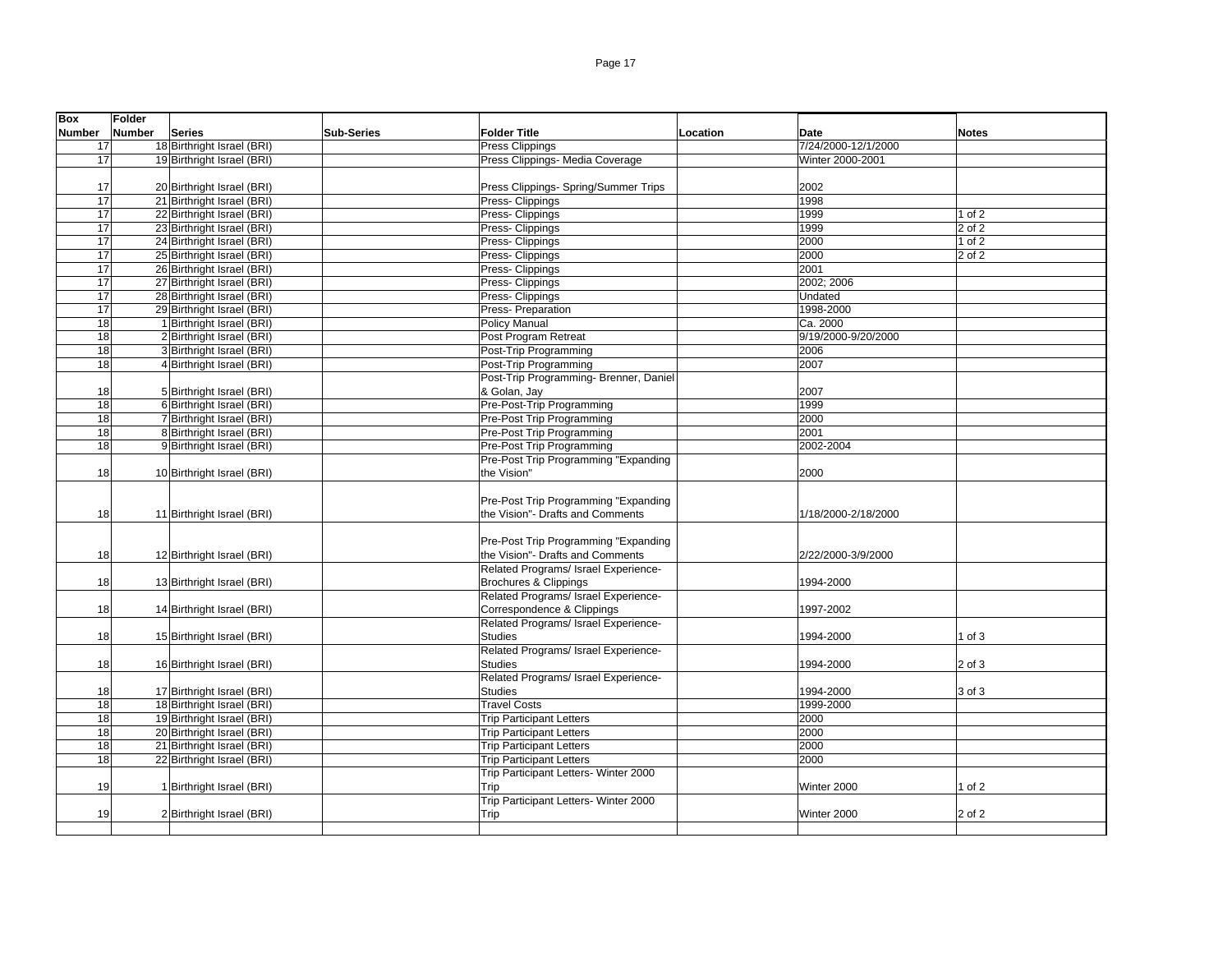| <b>Box</b>    | Folder |                            |                   |                                                 |                 |                       |              |
|---------------|--------|----------------------------|-------------------|-------------------------------------------------|-----------------|-----------------------|--------------|
| <b>Number</b> | Number | <b>Series</b>              | <b>Sub-Series</b> | <b>Folder Title</b>                             | Location        | Date                  | <b>Notes</b> |
|               |        |                            |                   | Trip Providers- Hillel Role-                    |                 |                       |              |
| 19            |        | 3 Birthright Israel (BRI)  |                   | Correspondence/Memos                            |                 | 4/30/1999-7/26/1999   |              |
|               |        |                            |                   | Trip Providers- Hillel Role-                    |                 |                       |              |
| 19            |        | 4 Birthright Israel (BRI)  |                   | Correspondence/Memos                            |                 | 7/27/1999-6/14/2000   |              |
|               |        |                            |                   | Trip Providers- Hillel Program- Israel          |                 |                       |              |
| 19            |        | 5 Birthright Israel (BRI)  |                   | 2000- Follow-up Programming                     |                 | 2000                  |              |
|               |        |                            |                   | Trip Providers- Hillel Program- Israel          |                 |                       |              |
| 19            |        | 6 Birthright Israel (BRI)  |                   | 2000- Staff Training 1999                       |                 | 1999-2000             |              |
|               |        |                            |                   | Trip Providers- Hillel Program- Israel          |                 |                       |              |
| 19            |        | 7 Birthright Israel (BRI)  |                   | 2000- Printed Matter & Misc.                    |                 | 2000                  |              |
|               |        |                            |                   | Trip Providers- Jewish Heritage                 |                 |                       |              |
| 19            |        | 8 Birthright Israel (BRI)  |                   | Programs                                        |                 | 1999                  |              |
| 19            |        | 9 Birthright Israel (BRI)  |                   | Trip Providers- Livnot Role                     |                 | 1999-2000             |              |
| 19            |        | 10 Birthright Israel (BRI) |                   | Trip Providers- Misc./Corresp.                  |                 | 1999-2002             |              |
| 19            |        | 11 Birthright Israel (BRI) |                   | Trip Providers- Jewish National Fund            |                 | 1999-2000             |              |
| 19            |        | 12 Birthright Israel (BRI) |                   | Trip Providers- Misc.- Lists                    |                 | 1999-2000             |              |
|               |        |                            |                   | Trip Providers- Program Requirements            |                 |                       |              |
| 19            |        | 13 Birthright Israel (BRI) |                   | Tie-ins                                         |                 | 11/1999               |              |
| 19            |        | 14 Birthright Israel (BRI) |                   | <b>Trip Statistics</b>                          |                 | 1998-2003             |              |
| 19            |        | 15 Birthright Israel (BRI) |                   | Website                                         |                 | 1999-2001             |              |
|               |        |                            |                   |                                                 |                 |                       |              |
|               |        |                            |                   |                                                 |                 |                       |              |
| 19            |        | 16 Organizations           | A-Z               | American Friends of Livnot U'Lehibanot          |                 | 1996                  |              |
|               |        |                            |                   | The Awareness Center (The Jewish                |                 |                       |              |
| 19            |        | 17 Organizations           | A-Z               | Coalition Against Sexual Abuse)                 |                 |                       |              |
| 19            |        | 18 Organizations           | $A-Z$             | Beth Joseph Rabbinical Seminary                 |                 | 1987-1993             |              |
|               |        |                            |                   | Brandeis University--Steinhardt Social          |                 |                       |              |
| 19<br>19      |        | 19 Organizations           | $A-Z$<br>$A-Z$    | Research Institute<br>Downtown Torah Initiative | New Haven, CT   | 2006-2007             |              |
| 19            |        | 20 Organizations           | $A-Z$             | Elaine Kaufman Cultural Center                  |                 | 2005<br>1998          |              |
|               |        | 21 Organizations           |                   | Goldring/Woldenberg Institute of Jewish         |                 |                       |              |
| 19            |        | 22 Organizations           | $A-Z$             | Life                                            |                 | 2000                  |              |
| 19            |        | 23 Organizations           | $A-Z$             | Hillel                                          | Moscow, Georgia | 1997: 2004            |              |
| 19            |        | 24 Organizations           | $A-Z$             | JCC                                             | New York, NY    |                       |              |
|               |        |                            |                   | Jewish Early Childhood Education                |                 |                       |              |
| 19            |        | 25 Organizations           | $A-Z$             | Initiative (JECEI)                              |                 | 2003-2007             |              |
| 19            |        | 26 Organizations           | $A-Z$             | Jewish-Palestinian Dialoque Site                |                 | 1998                  |              |
|               |        |                            |                   | Kavvnah Center for Jewish Thought &             |                 |                       |              |
| 19            |        | 27 Organizations           | $A-Z$             | Spirituality                                    | Eastchester, NY |                       |              |
| 19            |        | 28 Organizations           | $A-Z$             | Limmud                                          |                 | 2006                  |              |
| 19            |        | 29 Organizations           | $A-Z$             | Manhattan Jewish Experience (MJE)               |                 |                       |              |
| 19            |        | 30 Organizations           | $A-Z$             | Mussar Institute                                |                 | 2003; 2005            |              |
| 19            |        | 31 Organizations           | $A-Z$             | <b>NEH Grants</b>                               |                 | 1991                  |              |
|               |        |                            |                   | PEJE (Partnership for Excellence in             |                 |                       |              |
| 19            |        | 32 Organizations           | A-Z               | Jewish Education)                               | Cambridge, MA   |                       |              |
| 19            |        | 33 Organizations           | $A-Z$             | PEJE--Board Meeting                             |                 | 5/14/2006             |              |
| 19            |        | 34 Organizations           | $A-Z$             | <b>PEJE--Board Meeting</b>                      |                 | 10/23/2006            |              |
| 19            |        | 35 Organizations           | $A-Z$             | <b>PEJE--Board Meeting</b>                      |                 | 5/14/2007             |              |
| 19            |        | 36 Organizations           | $A-Z$             | PEJE--Day Schools                               |                 | 2002-2006             |              |
| 19            |        | 37 Organizations           | $A-Z$             | Rabbinical Council of America (RCA)             | New York, NY    | 1989; 1994-1995; 1997 |              |
| 19            |        | 38 Organizations           | $A-Z$             | Shem Olam Institute                             |                 | 2000                  |              |
|               |        |                            |                   |                                                 |                 |                       |              |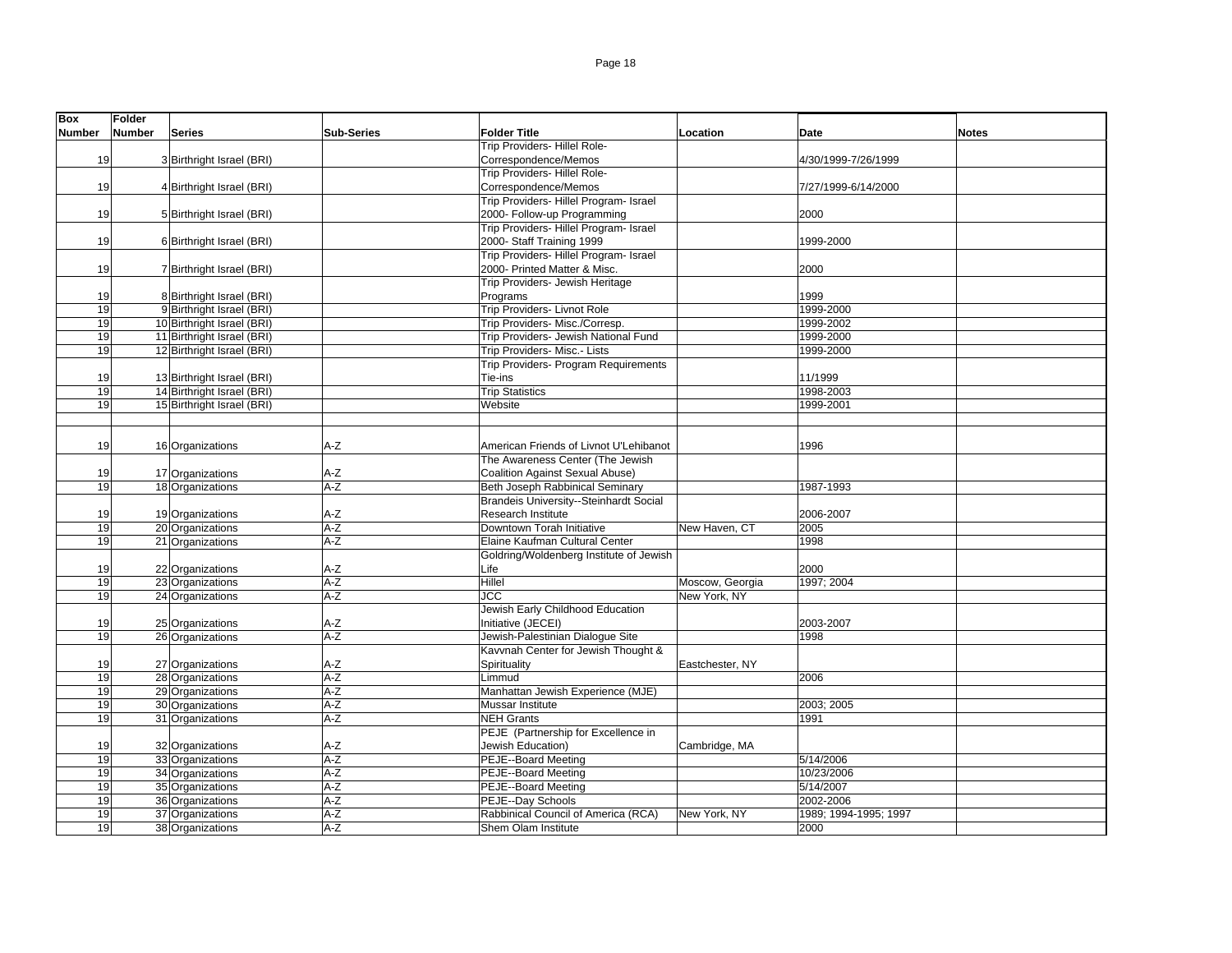| <b>Box</b>      | Folder |                                      |                                    |                                      |                     |                             |                       |
|-----------------|--------|--------------------------------------|------------------------------------|--------------------------------------|---------------------|-----------------------------|-----------------------|
| <b>Number</b>   | Number | <b>Series</b>                        | <b>Sub-Series</b>                  | <b>Folder Title</b>                  | Location            | <b>Date</b>                 | <b>Notes</b>          |
| 19              |        | 39 Organizations                     | $A-Z$                              | U.S. Conference of Catholic Bishops  |                     | 2002                        |                       |
| 20              |        | 1 Organizations                      | $A-Z$                              | Yeshiva University                   | New York, NY        | 1963; 1970-1974; 2000; 2003 | $1$ of $2$            |
| 20              |        | 2 Organizations                      | $A-Z$                              | Yeshiva University                   | New York, NY        | 1963-2003                   | 2 of 2                |
| 20              |        | 3 Organizations                      | $A-Z$                              | Yeshivat Ma'aleh Gilboa              | Israel              |                             |                       |
| 20              |        | 4 Organizations                      | $A-Z$                              | Miscellaneous                        |                     |                             |                       |
| $\overline{20}$ |        | 5 Organizations                      | CLAL                               | Administrative                       |                     |                             |                       |
| 20              |        | 6 Organizations                      | <b>CLAL</b>                        | Avodah/Renewal Retreat               | Palm Beach, Florida | 12/10/1996-12/12/1996       |                       |
| 20              |        | 7 Organizations                      | CLAL                               |                                      |                     | 1998                        |                       |
|                 |        |                                      |                                    | Carol Reich Learning                 |                     |                             |                       |
| 20              |        | 8 Organizations                      | CLAL                               | Clippings                            |                     | 1989-1991                   |                       |
| 20              |        | 9 Organizations                      | CLAL                               | <b>Congressional Seminar</b>         |                     | 1989                        |                       |
| $\overline{20}$ |        | 10 Organizations                     | <b>CLAL</b>                        | Correspondence                       |                     | 1990-1997                   |                       |
| 20              |        | 11 Organizations                     | <b>CLAL</b>                        | Fellowship Program                   |                     |                             |                       |
|                 |        |                                      |                                    |                                      |                     |                             | Tribute to Blu & Yitz |
| 20              |        | 12 Organizations                     | <b>CLAL</b>                        | In Concert for One People            |                     | 6/3/1997                    | Greenberg             |
| 20              |        | 13 Organizations                     | <b>CLAL</b>                        | Interns Learning                     |                     | 2001                        |                       |
| 20              |        | 14 Organizations                     | CLAL                               | Martin Gruss Learning                |                     | 1998                        |                       |
| 20              |        | 15 Organizations                     | CLAL                               | Perspectives                         |                     | 1984                        |                       |
|                 |        |                                      |                                    | The Presence of Jewish History I--   |                     |                             |                       |
| 20              |        | 16 Organizations                     | <b>CLAL</b>                        | Leadership Study Course              |                     | 1970s-1980s                 | 1 of 4                |
|                 |        |                                      |                                    | The Presence of Jewish History II--  |                     |                             |                       |
| 20              |        | 17 Organizations                     | CLAL                               | Leadership Study Course              |                     | 1970s-1980s                 | 2 of 4                |
|                 |        |                                      |                                    | The Presence of Jewish History III-- |                     |                             |                       |
| 20              |        | 18 Organizations                     | <b>CLAL</b>                        | Leadership Study Course              |                     | 1970s-1980s                 | 3 of 4                |
|                 |        |                                      |                                    | The Presence of Jewish History IV--  |                     |                             |                       |
| 20              |        | 19 Organizations                     | CLAL                               | Leadership Study Course              |                     | 1970s-1980s                 | 4 of 4                |
| 20              |        | 20 Organizations                     | <b>CLAL</b>                        | Proposals                            |                     |                             |                       |
| 20              |        | 21 Organizations                     | CLAL                               | Publications                         |                     |                             |                       |
|                 |        |                                      |                                    | Zachor: Guide to Resources and       |                     |                             |                       |
| 20              |        |                                      | <b>CLAL</b>                        | Programming on the Holocaust         |                     |                             |                       |
| 20              |        | 22 Organizations<br>23 Organizations | CLAL                               | Miscellaneous                        |                     |                             |                       |
| 21              |        | Organizations                        | <b>CLAL</b>                        | <b>Fellowship Study Programs</b>     |                     |                             |                       |
|                 |        |                                      |                                    |                                      |                     |                             | Binder--Section 3     |
| 21              |        | Organizations                        | <b>CLAL</b>                        | Fellowship Study Programs            |                     |                             | Binder--Section 4     |
| 21              |        | Organizations                        | <b>CLAL</b>                        | <b>Fellowship Study Programs</b>     |                     |                             | Binder--Section 5     |
| $\overline{22}$ |        | 1 Organizations                      | <b>Harold Grinspoon Foundation</b> | <b>Board of Trustees Meeting</b>     |                     | 12/15/1998                  |                       |
| 22              |        | 2 Organizations                      | Harold Grinspoon Foundation        | <b>Board of Trustees Meeting</b>     |                     | 5/18/1999                   |                       |
| $\overline{22}$ |        | 3 Organizations                      | Harold Grinspoon Foundation        | <b>Board of Trustees Meeting</b>     |                     | 6/9/1999                    |                       |
| $\overline{22}$ |        | 4 Organizations                      | Harold Grinspoon Foundation        | <b>Board of Trustees Meeting</b>     |                     | 6/29/1999                   |                       |
| 22              |        | 5 Organizations                      | Harold Grinspoon Foundation        | <b>Board of Trustees Meeting</b>     |                     | 10/26/1999                  |                       |
| $\overline{22}$ |        | 6 Organizations                      | Harold Grinspoon Foundation        | <b>Board of Trustees Meeting</b>     |                     | 12/14/1999                  |                       |
| 22              |        | 7 Organizations                      | Harold Grinspoon Foundation        | <b>Board of Trustees Meeting</b>     |                     | 1/25/2000                   |                       |
| 22              |        | 8 Organizations                      | Harold Grinspoon Foundation        | <b>Board of Trustees Meeting</b>     |                     | 3/14/2000                   |                       |
| $\overline{22}$ |        | 9 Organizations                      | Harold Grinspoon Foundation        | <b>Board of Trustees Meeting</b>     |                     | 8/30/2000                   |                       |
| $\overline{22}$ |        | 10 Organizations                     | Harold Grinspoon Foundation        | <b>Board of Trustees Meeting</b>     |                     | 2/27/2001                   |                       |
| $\overline{22}$ |        | 11 Organizations                     | Harold Grinspoon Foundation        | <b>Board of Trustees Meeting</b>     |                     | 5/23/2001                   |                       |
| 22              |        | 12 Organizations                     | Harold Grinspoon Foundation        | <b>Board of Trustees Meeting</b>     |                     | 9/24/2001                   |                       |
| $\overline{22}$ |        | 13 Organizations                     | Harold Grinspoon Foundation        | <b>Board of Trustees Meeting</b>     |                     | 11/4/2001                   |                       |
| 22              |        | 14 Organizations                     | <b>Harold Grinspoon Foundation</b> | <b>Board of Trustees Meeting</b>     |                     | 11/12/2002                  |                       |
| 22              |        | 15 Organizations                     | Harold Grinspoon Foundation        | <b>Board of Trustees Meeting</b>     |                     | 12/17/2002                  |                       |
| $\overline{22}$ |        | 16 Organizations                     | Harold Grinspoon Foundation        | <b>Board of Trustees Meeting</b>     |                     | 3/10/2003                   |                       |
| $\overline{22}$ |        | 17 Organizations                     | Harold Grinspoon Foundation        | <b>Board of Trustees Meeting</b>     |                     | 5/28/2003                   |                       |
| $\overline{22}$ |        | 18 Organizations                     | Harold Grinspoon Foundation        | <b>Board of Trustees Meeting</b>     |                     | 9/23/2003                   |                       |
|                 |        |                                      |                                    |                                      |                     |                             |                       |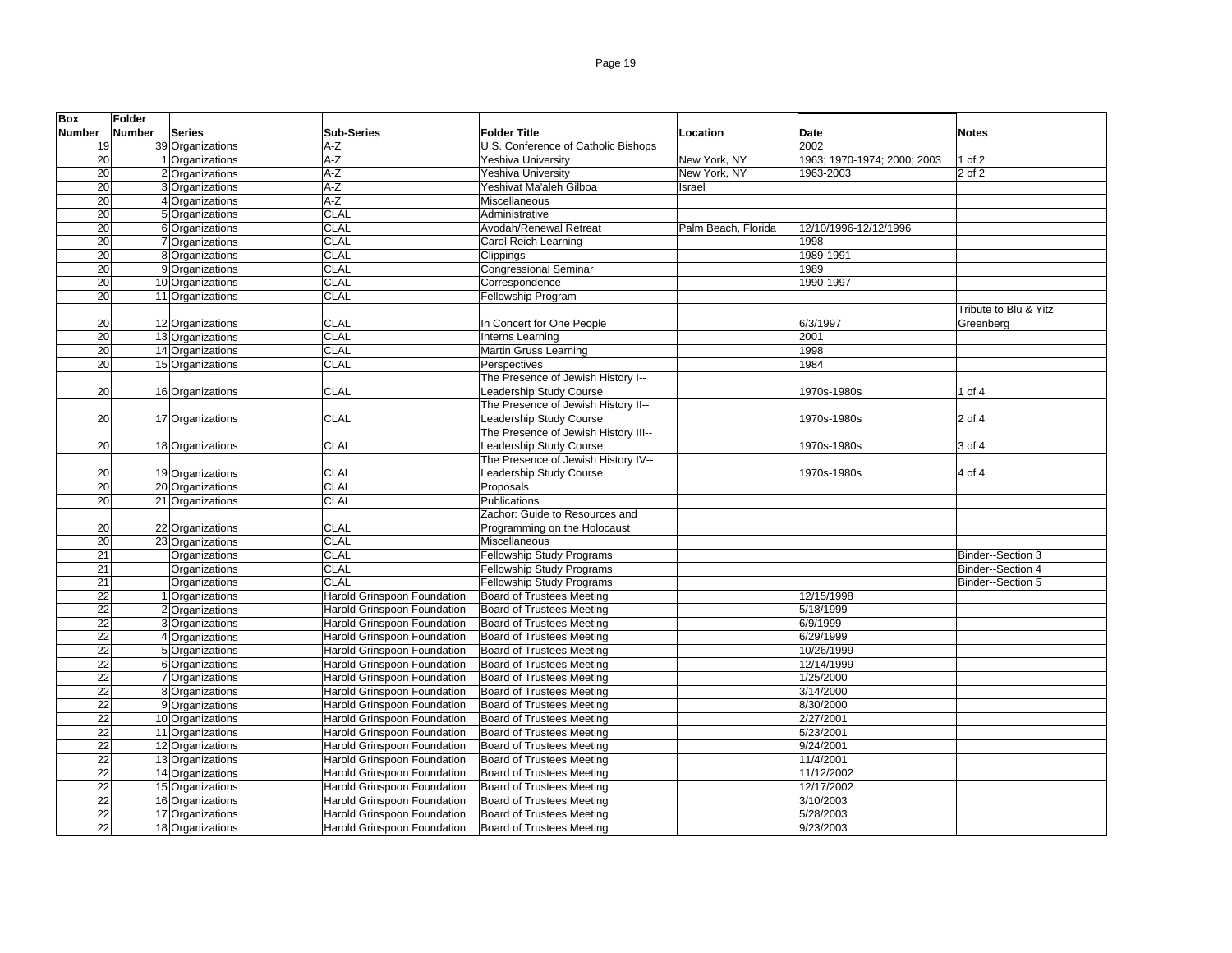| <b>Box</b>      | <b>Folder</b> |                  |                                    |                                     |          |                      |            |
|-----------------|---------------|------------------|------------------------------------|-------------------------------------|----------|----------------------|------------|
| <b>Number</b>   | <b>Number</b> | <b>Series</b>    | <b>Sub-Series</b>                  | <b>Folder Title</b>                 | Location | Date                 | Notes      |
| 22              |               | 19 Organizations | Harold Grinspoon Foundation        | Board of Trustees Meeting           |          | 11/4/2003            |            |
| 22              |               | 20 Organizations | Harold Grinspoon Foundation        | <b>Board of Trustees Meeting</b>    |          | 12/13/2003           |            |
| 22              |               | 21 Organizations | Harold Grinspoon Foundation        | <b>Board of Trustees Meeting</b>    |          | 1/26/2004            |            |
| 22              |               | 22 Organizations | Harold Grinspoon Foundation        | Board of Trustees Meeting           |          | 3/2/2004             |            |
| 22              |               | 23 Organizations | Harold Grinspoon Foundation        | Board of Trustees Meeting           |          | 4/2/2004             |            |
| 23              |               | 1 Organizations  | Harold Grinspoon Foundation        | Board of Trustees Meeting           |          | 6/1/2004             |            |
| 23              |               | 2 Organizations  | Harold Grinspoon Foundation        | <b>Board of Trustees Meeting</b>    |          | 9/23/2004            |            |
| 23              |               | 3 Organizations  | Harold Grinspoon Foundation        | <b>Board of Trustees Meeting</b>    |          | 12/16/2004           |            |
| 23              |               | 4 Organizations  | Harold Grinspoon Foundation        | <b>Board of Trustees Meeting</b>    |          | 1/26/2005            | 1 of 2     |
| 23              |               | 5 Organizations  | <b>Harold Grinspoon Foundation</b> | <b>Board of Trustees Meeting</b>    |          | 1/26/2005            | 2 of 2     |
| 23              |               | 6 Organizations  | Harold Grinspoon Foundation        | <b>Board of Trustees Meeting</b>    |          | 4/13/2005            | $1$ of $2$ |
| 23              |               | 7 Organizations  | Harold Grinspoon Foundation        | <b>Board of Trustees Meeting</b>    |          | 4/13/2005            | $2$ of $2$ |
| 23              |               | 8 Organizations  | Harold Grinspoon Foundation        | <b>Board of Trustees Meeting</b>    |          | 6/9/2005             | $1$ of $2$ |
| 23              |               | 9 Organizations  | Harold Grinspoon Foundation        | <b>Board of Trustees Meeting</b>    |          | 6/9/2005             | 2 of 2     |
| 23              |               | 10 Organizations | Harold Grinspoon Foundation        | <b>Board of Trustees Meeting</b>    |          | 9/8/2005             |            |
| 23              |               | 11 Organizations | Harold Grinspoon Foundation        | <b>Board of Trustees Meeting</b>    |          | 10/20/2005           |            |
| 23              |               | 12 Organizations | Harold Grinspoon Foundation        | <b>Board of Trustees Meeting</b>    |          | 11/29/2005           |            |
| 23              |               | 13 Organizations | Harold Grinspoon Foundation        | <b>Board of Trustees Meeting</b>    |          | 1/3/2006             |            |
| 23              |               | 14 Organizations | Harold Grinspoon Foundation        | Board of Trustees Meeting           |          | 3/2/2006             |            |
| 23              |               | 15 Organizations | Harold Grinspoon Foundation        | <b>Board of Trustees Meeting</b>    |          | 4/6/2006             | 1 of 2     |
| 23              |               | 16 Organizations | Harold Grinspoon Foundation        | <b>Board of Trustees Meeting</b>    |          | 4/6/2006             | $2$ of $2$ |
| 23              |               | 17 Organizations | Harold Grinspoon Foundation        | <b>Board of Trustees Meeting</b>    |          | 5/18/2006            | $1$ of $2$ |
| 23              |               | 18 Organizations | Harold Grinspoon Foundation        | <b>Board of Trustees Meeting</b>    |          | 5/18/2006            | 2 of 2     |
| 23              |               | 19 Organizations | Harold Grinspoon Foundation        | <b>Board of Trustees Meeting</b>    |          | 6/15/2006            |            |
| 23              |               | 20 Organizations | Harold Grinspoon Foundation        | <b>Board of Trustees Meeting</b>    |          | 9/6/2006             |            |
| 23              |               | 21 Organizations | Harold Grinspoon Foundation        | Board of Trustees Meeting           |          | 11/21/2006           |            |
| 24              |               | 1 Organizations  | Harold Grinspoon Foundation        | <b>Board of Trustees Meeting</b>    |          | 12/20/2006           |            |
| 24              |               | 2 Organizations  | Harold Grinspoon Foundation        | <b>Board of Trustees Meeting</b>    |          | 1/25/2007            |            |
| 24              |               | 3 Organizations  | Harold Grinspoon Foundation        | <b>Board of Trustees Meeting</b>    |          | 3/6/2007             |            |
| 24              |               | 4 Organizations  | Harold Grinspoon Foundation        | <b>Board of Trustees Meeting</b>    |          | 4/12/2007            | 1 of 2     |
| 24              |               | 5 Organizations  | Harold Grinspoon Foundation        | Board of Trustees Meeting           |          | 4/12/2007            | 2 of 2     |
| $\overline{24}$ |               | 6 Organizations  | Harold Grinspoon Foundation        | <b>Board of Trustees Meeting</b>    |          | 5/8/2007             | $1$ of $2$ |
| 24              |               | 7 Organizations  | Harold Grinspoon Foundation        | <b>Board of Trustees Meeting</b>    |          | 5/8/2007             | 2 of 2     |
| 24              |               | 8 Organizations  | Harold Grinspoon Foundation        | <b>Budgets &amp; Grants</b>         |          | 2000-2006            |            |
| 24              |               | 9 Organizations  | Harold Grinspoon Foundation        | <b>Budgets &amp; Grants</b>         |          | 2006-2008            |            |
| $\overline{24}$ |               | 10 Organizations | Harold Grinspoon Foundation        | Conference--1st Annual Jewish Youth |          | 3/31/2006-4/6/2006   |            |
| 24              |               | 11 Organizations | Harold Grinspoon Foundation        | Correspondence                      |          | 2004-2007            |            |
| 24              |               | 12 Organizations | Harold Grinspoon Foundation        | Miscellaneous                       |          |                      |            |
|                 |               |                  | <b>US Holocaust Memorial</b>       |                                     |          |                      |            |
| 24              |               | 13 Organizations | Museum (USHMM)                     | Administrative                      |          | 2000                 |            |
|                 |               |                  | <b>US Holocaust Memorial</b>       | Address at Annual Award for Jewish  |          |                      |            |
| 24              |               | 14 Organizations | Museum (USHMM)                     | Resistance                          |          | 2001                 |            |
|                 |               |                  | <b>US Holocaust Memorial</b>       |                                     |          |                      |            |
| 24              |               | 15 Organizations | Museum (USHMM)                     | Benediction Days of Remembrance     |          | 4/1//1991; 8/16/2000 |            |
|                 |               |                  | <b>US Holocaust Memorial</b>       |                                     |          |                      |            |
| 24              |               | 16 Organizations | Museum (USHMM)                     | Correspondence                      |          | 1991; 2000           |            |
|                 |               |                  | <b>US Holocaust Memorial</b>       |                                     |          |                      |            |
| 24              |               | 17 Organizations | Museum (USHMM)                     | Correspondence                      |          | 1/2001-5/2001        |            |
|                 |               |                  | <b>US Holocaust Memorial</b>       |                                     |          |                      |            |
| 24              |               | 18 Organizations | Museum (USHMM)                     | Correspondence                      |          | 6/2001-7/2001        |            |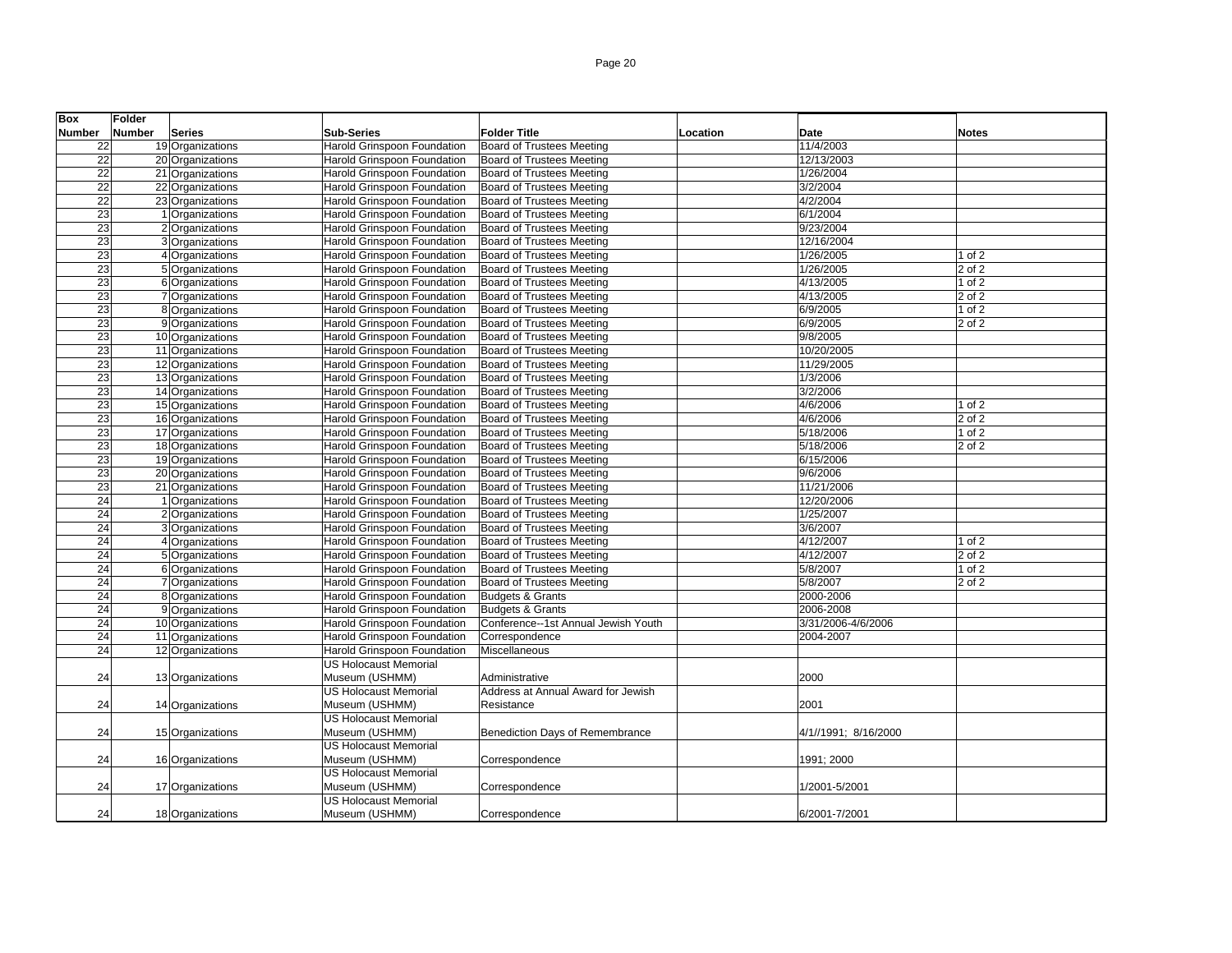| <b>Box</b>      | <b>Folder</b> |                         |                              |                              |          |                        |              |
|-----------------|---------------|-------------------------|------------------------------|------------------------------|----------|------------------------|--------------|
| <b>Number</b>   | Number        | <b>Series</b>           | <b>Sub-Series</b>            | <b>Folder Title</b>          | Location | Date                   | <b>Notes</b> |
|                 |               |                         | <b>US Holocaust Memorial</b> |                              |          |                        |              |
| 24              |               | 19 Organizations        | Museum (USHMM)               | Correspondence               |          | 8/2001-12/2001         |              |
|                 |               |                         | <b>US Holocaust Memorial</b> |                              |          |                        |              |
| 24              |               | 20 Organizations        | Museum (USHMM)               | Correspondence               |          | 1/2002-4/2002; undated |              |
|                 |               |                         | <b>US Holocaust Memorial</b> |                              |          |                        |              |
| 24              |               | 21 Organizations        | Museum (USHMM)               | Programs                     |          |                        |              |
|                 |               |                         | <b>US Holocaust Memorial</b> |                              |          |                        |              |
| 24              |               | 22 Organizations        | Museum (USHMM)               | Senate Transcripts 2001-2002 |          |                        |              |
|                 |               |                         |                              |                              |          |                        |              |
| 25              |               | 1 Speaking Engagements  |                              | <b>Speaking Engagements</b>  |          | 1997                   |              |
| $\overline{25}$ |               | 2 Speaking Engagements  |                              | <b>Speaking Engagements</b>  |          | 2/1998-5/1998          |              |
| 25              |               | 3 Speaking Engagements  |                              | <b>Speaking Engagements</b>  |          | 6/1/1998               |              |
| 25              |               | 4 Speaking Engagements  |                              | <b>Speaking Engagements</b>  |          | 11/1998-12/1998        |              |
| $\overline{25}$ |               | 5 Speaking Engagements  |                              | <b>Speaking Engagements</b>  |          | 1/1999-2/1999          |              |
| 25              |               | 6 Speaking Engagements  |                              | <b>Speaking Engagements</b>  |          | 3/1/1999               |              |
| 25              |               | 7 Speaking Engagements  |                              | Speaking Engagements         |          | 4/1/1999               |              |
| 25              |               | 8 Speaking Engagements  |                              | <b>Speaking Engagements</b>  |          | 5/1999-6/1999          |              |
| 25              |               | 9 Speaking Engagements  |                              | <b>Speaking Engagements</b>  |          | 9/1999-10/1999         |              |
| 25              |               | 10 Speaking Engagements |                              | <b>Speaking Engagements</b>  |          | 11/1/1999              | $1$ of $2$   |
| 25              |               | 11 Speaking Engagements |                              | <b>Speaking Engagements</b>  |          | 11/1/1999              | 2 of 2       |
| $\overline{25}$ |               | 12 Speaking Engagements |                              | <b>Speaking Engagements</b>  |          | 12/1/1999              |              |
| $\overline{25}$ |               | 13 Speaking Engagements |                              | <b>Speaking Engagements</b>  |          | 1/1/2000               |              |
| $\overline{25}$ |               | 14 Speaking Engagements |                              | <b>Speaking Engagements</b>  |          | 2/2000-3/2000          |              |
| 25              |               | 15 Speaking Engagements |                              | <b>Speaking Engagements</b>  |          | 4/1/2000-4/4/2000      |              |
| 25              |               | 16 Speaking Engagements |                              | <b>Speaking Engagements</b>  |          | 4/6/2000-4/11/2000     |              |
| $\overline{25}$ |               | 17 Speaking Engagements |                              | <b>Speaking Engagements</b>  |          | 5/1/2000               |              |
| 25              |               | 18 Speaking Engagements |                              | <b>Speaking Engagements</b>  |          | 6/1/2000               |              |
| $\overline{25}$ |               | 19 Speaking Engagements |                              | <b>Speaking Engagements</b>  |          | 7/12/2000-8/13/2000    |              |
| 25              |               | 20 Speaking Engagements |                              | <b>Speaking Engagements</b>  |          | 8/16/2000-9/25/2000    |              |
| 25              |               | 21 Speaking Engagements |                              | <b>Speaking Engagements</b>  |          | 10/1/2000              |              |
| 25              |               | 22 Speaking Engagements |                              | <b>Speaking Engagements</b>  |          | 11/1/2000              |              |
| 25              |               | 23 Speaking Engagements |                              | <b>Speaking Engagements</b>  |          | 12/1/2000              |              |
| 25              |               | 24 Speaking Engagements |                              | <b>Speaking Engagements</b>  |          | 1/2001-2/2001          |              |
| $\overline{25}$ |               | 25 Speaking Engagements |                              | <b>Speaking Engagements</b>  |          | 3/1/2001               |              |
| 25              |               | 26 Speaking Engagements |                              | <b>Speaking Engagements</b>  |          | 4/1/2001               |              |
| 25              |               | 27 Speaking Engagements |                              | <b>Speaking Engagements</b>  |          | 5/1/2001               |              |
| 25              |               | 28 Speaking Engagements |                              | <b>Speaking Engagements</b>  |          | 9/13/2001-10/20/2001   |              |
| 25              |               | 29 Speaking Engagements |                              | <b>Speaking Engagements</b>  |          | 10/1/2001              |              |
| $\overline{25}$ |               | 30 Speaking Engagements |                              | <b>Speaking Engagements</b>  |          | 11/1/2001              |              |
| 26              |               | 1 Speaking Engagements  |                              |                              |          | 1/2002-2/2002          |              |
| 26              |               | 2 Speaking Engagements  |                              | <b>Speaking Engagements</b>  |          | 3/2002-4/2002          |              |
|                 |               |                         |                              | <b>Speaking Engagements</b>  |          | 5/1/2002-6/3/2002      |              |
| 26              |               | 3 Speaking Engagements  |                              | <b>Speaking Engagements</b>  |          |                        |              |
| 26              |               | 4 Speaking Engagements  |                              | <b>Speaking Engagements</b>  |          | 6/4/2002-6/25/2002     |              |
| 26              |               | 5 Speaking Engagements  |                              | <b>Speaking Engagements</b>  |          | 7/2002; 10/8/2002      |              |
| 26              |               | 6 Speaking Engagements  |                              | Speaking Engagements         |          | 10/11/2002-10/28/2002  |              |
| 26              |               | 7 Speaking Engagements  |                              | Speaking Engagements         |          | 11/2002-12/2002        |              |
| 26              |               | 8 Speaking Engagements  |                              | <b>Speaking Engagements</b>  |          | 1/2003-2/2003          |              |
| 26              |               | 9 Speaking Engagements  |                              | <b>Speaking Engagements</b>  |          | 3/1/2003               |              |
| 26              |               | 10 Speaking Engagements |                              | <b>Speaking Engagements</b>  |          | 4/2003-5/2003          |              |
| 26              |               | 11 Speaking Engagements |                              | <b>Speaking Engagements</b>  |          | 6/1/2003               |              |
| 26              |               | 12 Speaking Engagements |                              | <b>Speaking Engagements</b>  |          | 8/1/2003               |              |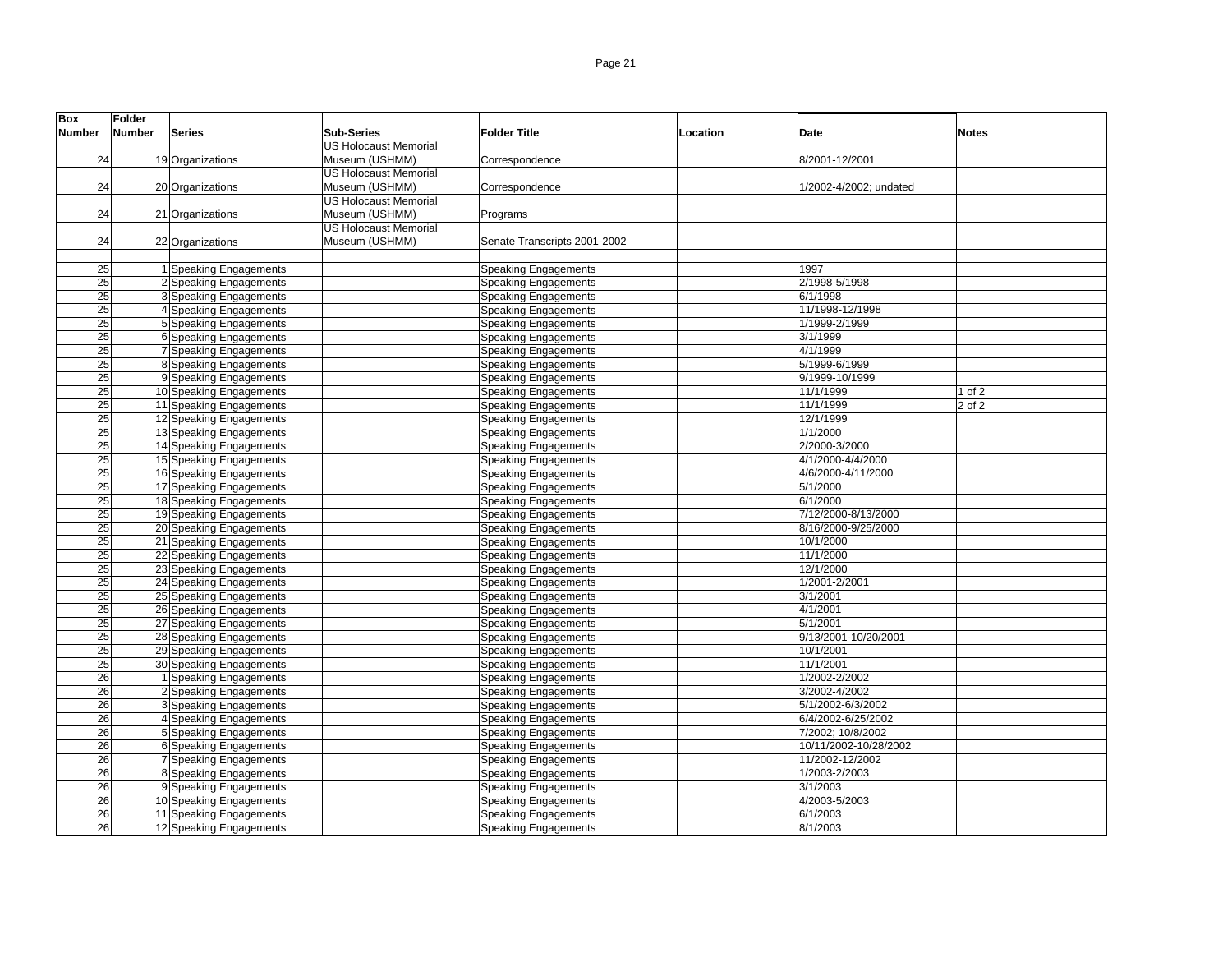| <b>Box</b>      | Folder        |                         |                   |                             |          |                       |              |
|-----------------|---------------|-------------------------|-------------------|-----------------------------|----------|-----------------------|--------------|
| Number          | <b>Number</b> | <b>Series</b>           | <b>Sub-Series</b> | <b>Folder Title</b>         | Location | Date                  | <b>Notes</b> |
| 26              |               | 13 Speaking Engagements |                   | <b>Speaking Engagements</b> |          | 9/1/2003              |              |
| 26              |               | 14 Speaking Engagements |                   | <b>Speaking Engagements</b> |          | 10/1/2003             |              |
| 26              |               | 15 Speaking Engagements |                   | <b>Speaking Engagements</b> |          | 11/1/2003             |              |
| 26              |               | 16 Speaking Engagements |                   | <b>Speaking Engagements</b> |          | 12/7/2003-12/18/2003  |              |
| 26              |               | 17 Speaking Engagements |                   | <b>Speaking Engagements</b> |          | 12/22/2003-12/30/2003 |              |
| $\overline{26}$ |               | 18 Speaking Engagements |                   | Speaking Engagements        |          | 1/1/2004              |              |
| 26              |               | 19 Speaking Engagements |                   | <b>Speaking Engagements</b> |          | 2/2/2004-2/12/2004    |              |
| 26              |               | 20 Speaking Engagements |                   | Speaking Engagements        |          | 2/20/2004-2/25/2004   |              |
| 26              |               | 21 Speaking Engagements |                   | <b>Speaking Engagements</b> |          | 3/14/2004-3/22/2004   |              |
| 26              |               | 22 Speaking Engagements |                   | <b>Speaking Engagements</b> |          | 3/22/2004-3/28/2004   |              |
| 26              |               | 23 Speaking Engagements |                   | <b>Speaking Engagements</b> |          | 4/1/2004              |              |
| 26              |               | 24 Speaking Engagements |                   | <b>Speaking Engagements</b> |          | 5/2004-6/2004         |              |
| 26              |               | 25 Speaking Engagements |                   | <b>Speaking Engagements</b> |          | 7/2004-8/2004         |              |
| 26              |               | 26 Speaking Engagements |                   | <b>Speaking Engagements</b> |          | 9/2004-10/2004        |              |
| 27              |               | 1 Speaking Engagements  |                   | <b>Speaking Engagements</b> |          | 11/7/2004-11/10/2004  |              |
| 27              |               | 2 Speaking Engagements  |                   | <b>Speaking Engagements</b> |          | 11/12/2004-11/24/2004 |              |
| 27              |               | 3 Speaking Engagements  |                   | <b>Speaking Engagements</b> |          | 12/1/2004             |              |
| $\overline{27}$ |               | 4 Speaking Engagements  |                   | <b>Speaking Engagements</b> |          | 1/1/2005              |              |
| 27              |               | 5 Speaking Engagements  |                   | Speaking Engagements        |          | 2/4/2005-2/16/2005    |              |
| 27              |               | 6 Speaking Engagements  |                   | <b>Speaking Engagements</b> |          | 2/20/2005-2/24/2005   |              |
| $\overline{27}$ |               | 7 Speaking Engagements  |                   | Speaking Engagements        |          | 3/1/2005              |              |
| 27              |               | 8 Speaking Engagements  |                   | <b>Speaking Engagements</b> |          | 4/1/2005              |              |
| $\overline{27}$ |               | 9 Speaking Engagements  |                   | <b>Speaking Engagements</b> |          | 5/1/2005              |              |
| $\overline{27}$ |               | 10 Speaking Engagements |                   | <b>Speaking Engagements</b> |          | 6/2005-7/2005         |              |
| 27              |               | 11 Speaking Engagements |                   | <b>Speaking Engagements</b> |          | 9/14/2005-9/23/2005   |              |
| 27              |               | 12 Speaking Engagements |                   | <b>Speaking Engagements</b> |          | 9/26/2005-9/29/2005   |              |
| 27              |               | 13 Speaking Engagements |                   | <b>Speaking Engagements</b> |          | 11/6/2005-11/8/2005   |              |
| 27              |               | 14 Speaking Engagements |                   | <b>Speaking Engagements</b> |          | 11/10/2005-11/16/2005 |              |
| $\overline{27}$ |               | 15 Speaking Engagements |                   | <b>Speaking Engagements</b> |          | 12/2005-1/16/2006     |              |
| 27              |               | 16 Speaking Engagements |                   | Speaking Engagements        |          | 2/23/2006             |              |
| 27              |               | 17 Speaking Engagements |                   | <b>Speaking Engagements</b> |          | 2/28/2006-3/6/2006    |              |
| 27              |               | 18 Speaking Engagements |                   | <b>Speaking Engagements</b> |          | 3/7/2006-3/9/2006     |              |
| $\overline{27}$ |               | 19 Speaking Engagements |                   | <b>Speaking Engagements</b> |          | 3/16/2006-3/30/2006   |              |
| 27              |               | 20 Speaking Engagements |                   | <b>Speaking Engagements</b> |          | 4/2/2006-4/6/2006     |              |
| $\overline{27}$ |               | 21 Speaking Engagements |                   | <b>Speaking Engagements</b> |          | 4/25/2006-4/30/2006   |              |
| 27              |               | 22 Speaking Engagements |                   | <b>Speaking Engagements</b> |          | 5/7/2006-5/14/2006    |              |
| 27              |               | 23 Speaking Engagements |                   | <b>Speaking Engagements</b> |          | 5/22/2006-5/23/2006   |              |
| 28              |               | 1 Speaking Engagements  |                   | <b>Speaking Engagements</b> |          | 7/1/2006              |              |
| 28              |               | 2 Speaking Engagements  |                   | <b>Speaking Engagements</b> |          | 8/30/2006-9/11/2006   |              |
| 28              |               | 3 Speaking Engagements  |                   | Speaking Engagements        |          | 9/13/2006-9/28/2006   |              |
| 28              |               | 4 Speaking Engagements  |                   | <b>Speaking Engagements</b> |          | 10/18/2006-11/3/2006  |              |
| 28              |               | 5 Speaking Engagements  |                   | <b>Speaking Engagements</b> |          | 11/6/2006-12/16/2006  |              |
| $\overline{28}$ |               | 6 Speaking Engagements  |                   | <b>Speaking Engagements</b> |          | 1/14/2007-2/7/2007    |              |
| 28              |               | 7 Speaking Engagements  |                   | <b>Speaking Engagements</b> |          | 2/7/2007-2/25/2007    |              |
| 28              |               | 8 Speaking Engagements  |                   | <b>Speaking Engagements</b> |          | 2/28/2007-3/12/2007   |              |
| $\overline{28}$ |               | 9 Speaking Engagements  |                   | <b>Speaking Engagements</b> |          | 3/5/2007-3/20/2007    |              |
| $\overline{28}$ |               | 10 Speaking Engagements |                   | <b>Speaking Engagements</b> |          | 3/21/2007-3/29/2007   |              |
| 28              |               | 11 Speaking Engagements |                   | <b>Speaking Engagements</b> |          | 4/1/2007              |              |
| 28              |               | 12 Speaking Engagements |                   | Speaking Engagements        |          | 5/1/2007              |              |
| 28              |               | 13 Speaking Engagements |                   | Speaking Engagements- Misc. |          | 6/29/1905             |              |
|                 |               |                         |                   |                             |          |                       |              |
|                 |               |                         |                   |                             |          |                       |              |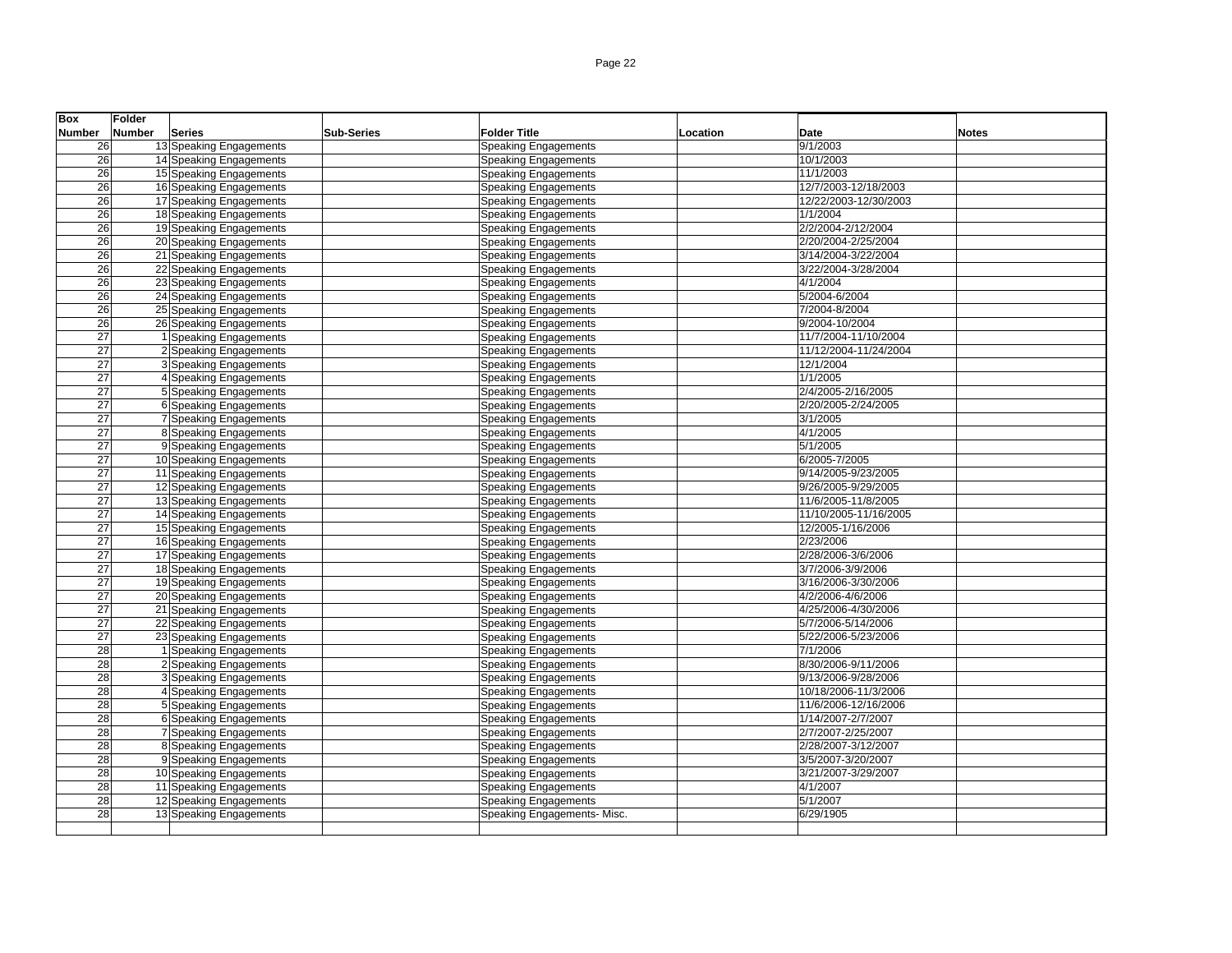| <b>Box</b>      | Folder        |               |                   |                                          |                                    |                    |                                       |
|-----------------|---------------|---------------|-------------------|------------------------------------------|------------------------------------|--------------------|---------------------------------------|
| <b>Number</b>   | <b>Number</b> | <b>Series</b> | <b>Sub-Series</b> | <b>Folder Title</b>                      | Location                           | Date               | <b>Notes</b>                          |
| 28              |               | 14 Lectures   |                   | The Affirmation of Life                  |                                    |                    |                                       |
|                 |               |               |                   |                                          |                                    |                    |                                       |
| 28              |               | 15 Lectures   |                   | Armenian Genocide and the Holocaust      |                                    | 10/18/2001         |                                       |
|                 |               |               |                   | The Challenge of Evil to Our Faith       |                                    |                    |                                       |
| 28              |               | 16 Lectures   |                   | Traditions                               | New York, NY                       | 1/30/2003          | Faith Symposium                       |
| 28              |               | 17 Lectures   |                   | <b>CLAL</b> Interns                      | Temple Emanuel, NY                 | 4/15/2002          |                                       |
| 28              |               | 18 Lectures   |                   | A Conversation of the Learned            |                                    | 3/30/2005-4/2/2005 | Symposium                             |
| $\overline{28}$ |               | 19 Lectures   |                   | <b>Elie Wiesel</b>                       | Webster College                    |                    | Elie Wiesel Conference                |
| 28              |               | 20 Lectures   |                   | Freedom, Power, Affluence                | Australia                          | 6/1/1992           |                                       |
| $\overline{28}$ |               | 21 Lectures   |                   | <b>FTOR Executive Conference</b>         |                                    | 1/1/1989           |                                       |
| 28              |               | 22 Lectures   |                   | <b>Holocaust Resource Center</b>         | Clifton-Passaic, NJ                | 5/7/2000           |                                       |
|                 |               |               |                   | Israel, Religion and State: Religion and |                                    |                    |                                       |
| 28              |               | 23 Lectures   |                   | Society                                  | Toronto                            | 1/25/2001          |                                       |
| 28              |               | 24 Lectures   |                   | The Jew in the Lotus Revisited           | <b>Emory University</b>            | 10/19/2007         |                                       |
|                 |               |               |                   | The Jewish-Christian Dialoque: How       |                                    |                    |                                       |
| 28              |               | 25 Lectures   |                   | Long Yet in the Shadow of the Shoah      | Poland                             | 5/6-5/13/2001      |                                       |
|                 |               |               |                   |                                          |                                    |                    |                                       |
| 28              |               | 26 Lectures   |                   | New Thrusts in Jewish Education          | York University, Toronto 3/14/1999 |                    |                                       |
|                 |               |               |                   | Nostra Aetate, Pluralism and the         |                                    |                    |                                       |
|                 |               |               |                   | Agenda of the Jewish-Christian           |                                    |                    |                                       |
| 28              |               | 27 Lectures   |                   | Dialogue                                 | <b>Fairfield University</b>        | 3/26/2007          |                                       |
| 28              |               | 28 Lectures   |                   | On the Triumph of Life                   | <b>General Assembly</b>            | 11/15/1990         |                                       |
|                 |               |               |                   | Orthodox Jews Views on Reform            |                                    |                    |                                       |
| 28              |               | 29 Lectures   |                   | Judaism                                  |                                    |                    |                                       |
| 28              |               | 30 Lectures   |                   | <b>PEJE Talk</b>                         |                                    | 2001               |                                       |
|                 |               |               |                   | A Positive Jewish Theology of            | Florida Atlantic                   |                    |                                       |
| 28              |               | 31 Lectures   |                   | Christianity                             | University                         | 2/1/2005           |                                       |
|                 |               |               |                   | RCA (Rabbinical Council of America)      |                                    |                    |                                       |
| 28              |               | 32 Lectures   |                   | Speech                                   |                                    |                    |                                       |
|                 |               |               |                   | Relationship of Remembrance and          | U.S. Holocaust                     |                    |                                       |
| 28              |               | 33 Lectures   |                   | Conscience                               | <b>Memorial Museum</b>             | 12/5/2001          |                                       |
|                 |               |               |                   | Restoring the Jubilee at the Turn of the |                                    |                    |                                       |
| 28              |               | 34 Lectures   |                   | Millennium                               | Milwaukee                          | 11/7/1999          |                                       |
|                 |               |               |                   | Rethinking Jewish Education for the      |                                    |                    | Agency for Jewish Education,          |
| 28              |               | 35 Lectures   |                   | 21st Century                             |                                    | 6/2/1998           | <b>Annual Meeting</b>                 |
| 28              |               | 36 Lectures   |                   | Rosh Hashanah/Yom Kippur                 |                                    | 2006               |                                       |
|                 |               |               |                   | SAR: Dedication of the New Wing and      |                                    |                    |                                       |
| 28              |               | 37 Lectures   |                   | of the Synagogue                         | Riverdale, NY                      | 11/1/1990          |                                       |
|                 |               |               |                   |                                          | U.S. Holocaust                     |                    |                                       |
| 28              |               | 38 Lectures   |                   | <b>Scrolls of Testimony</b>              | <b>Memorial Museum</b>             | 2/28/2001          | Transcript                            |
|                 |               |               |                   | Sister Rose Thering: Role Model,         |                                    |                    |                                       |
| 28              |               | 39 Lectures   |                   | Teacher, Witness                         | Newark, NJ                         | 9/13/2006          | Commemoration                         |
|                 |               |               |                   | Theology After the Shoah: The            |                                    |                    | Faith and the Holocaust               |
| 28              |               |               |                   |                                          | New York, NY                       | 11/7/2002          |                                       |
|                 |               | 40 Lectures   |                   | Transformation of the Core Paradigm      |                                    |                    | Symposium<br>9th National Workshop on |
| 28              |               |               |                   | The Vision of Perfection                 | <b>Baltimore</b>                   | 5/15/1986          | <b>Christian-Jewish Relations</b>     |
|                 |               | 41 Lectures   |                   | We are Living Through One of the Great   |                                    |                    |                                       |
| 28              |               |               |                   | Cultural Revolutions of All Time         |                                    |                    |                                       |
| 28              |               | 42 Lectures   |                   | What's Right and Wrong With Reform       |                                    | 11/1/1998          |                                       |
|                 |               | 43 Lectures   |                   | Where There is Vision, the People Live   |                                    |                    |                                       |
| 28              |               |               |                   | On                                       |                                    | 2/8/2004           | 2004 JESNA Vision Awards              |
|                 |               | 44 Lectures   |                   |                                          | Ft. Lauderdale, FL                 |                    |                                       |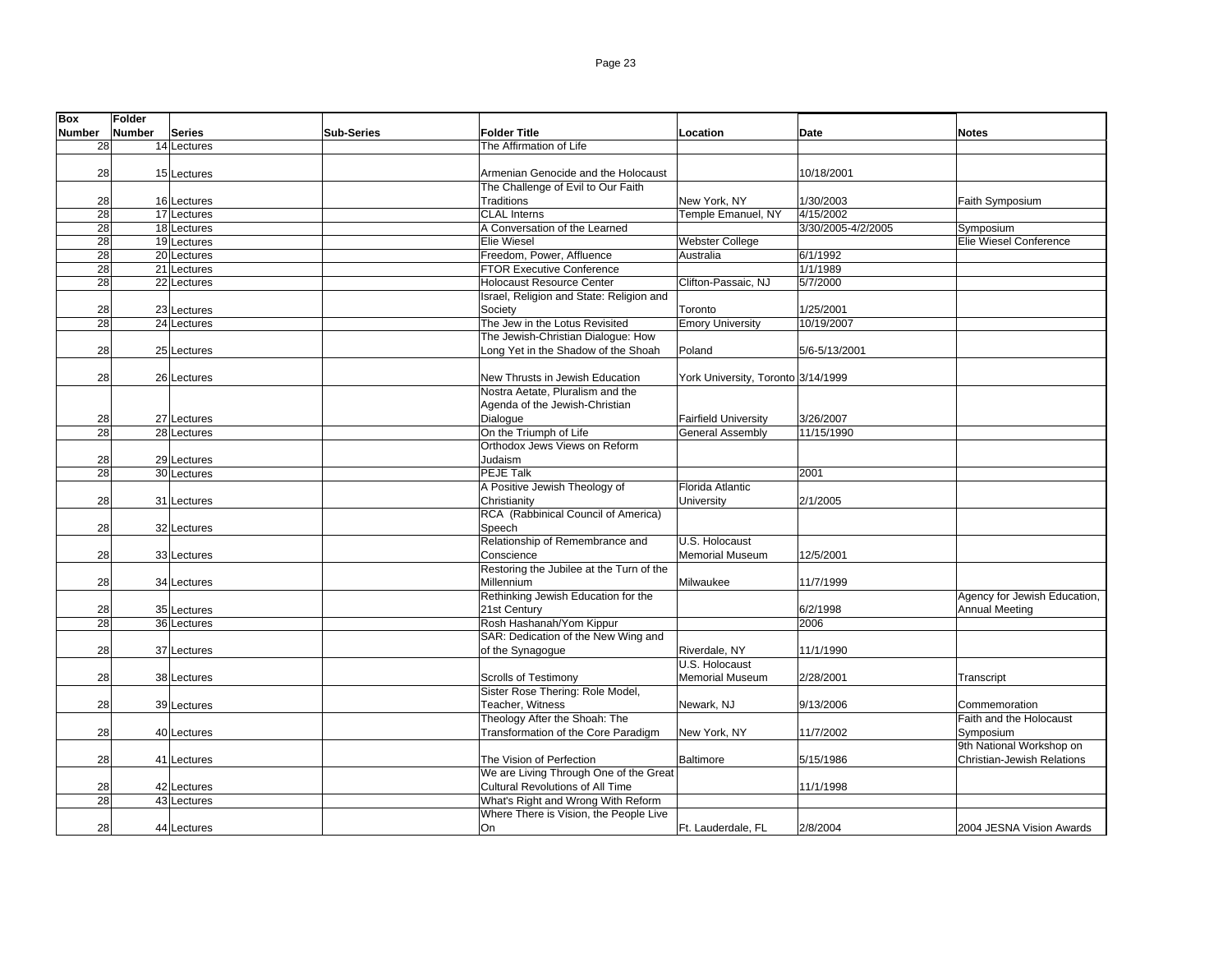| <b>Box</b>    | Folder |                                  |                   |                                       |                            |                                          |              |
|---------------|--------|----------------------------------|-------------------|---------------------------------------|----------------------------|------------------------------------------|--------------|
| <b>Number</b> | Number | <b>Series</b>                    | <b>Sub-Series</b> | <b>Folder Title</b>                   | Location                   | <b>Date</b>                              | <b>Notes</b> |
| 28            |        | 45 Lectures                      |                   | Untitled- American Jewish Committee   |                            | 12/2/1987                                |              |
| 28            |        | 46 Lectures                      |                   | Notes                                 |                            |                                          | $1$ of $2$   |
| 28            |        | 47 Lectures                      |                   | Notes                                 |                            |                                          | 2 of 2       |
|               |        |                                  |                   |                                       |                            |                                          |              |
|               |        |                                  |                   | Sacred Texts--Correspondence/Book     |                            |                                          |              |
| 29            |        | 1 Conferences                    |                   | Proposal                              | <b>Indiana University</b>  | 11/1/1982                                |              |
| 29            |        | 2 Conferences                    |                   | Sacred Texts--Papers Submitted        | <b>Indiana University</b>  | 10/1/1982                                | $1$ of $3$   |
| 29            |        | 3 Conferences                    |                   | Sacred Texts--Papers Submitted        | <b>Indiana University</b>  | 10/1/1982                                | $2$ of $3$   |
| 29            |        | 4 Conferences                    |                   | Sacred Texts--Papers Submitted        | <b>Indiana University</b>  | 10/1/1982                                | 3 of 3       |
| 29            |        | 5 Conferences                    |                   | Judaic Sources of Human Rights        | Jerusalem                  | 11/23-25/1987                            |              |
|               |        |                                  |                   | The Second National Symposium on      |                            |                                          |              |
| 29            |        | 6 Conferences                    |                   | Jewish Refugees Resettlement          | New York, NY               | 10/17-19/1993                            |              |
|               |        |                                  |                   | One Nation Under God?: "Jewish        |                            |                                          |              |
|               |        |                                  |                   | Denominationalism Meets the Open      |                            |                                          |              |
| 29            |        | 7 Conferences                    |                   | Society"                              | <b>Harvard University</b>  | 11/15/1997-11/16/1997                    |              |
|               |        |                                  |                   | Conflict Resolution and the Role of   |                            |                                          |              |
| 29            |        | 8 Conferences                    |                   | Religion                              | <b>Columbia University</b> | 5/4/1998                                 |              |
|               |        |                                  |                   | Int'l Council of Christians & Jews:   |                            |                                          |              |
| 29            |        | 9 Conferences                    |                   | "Pluralism & Partnership"             | Germany                    | 8/23/1998-8/26/1998                      |              |
|               |        |                                  |                   | UJA Federations of N. America General |                            |                                          |              |
| 29            |        | 10 Conferences                   |                   | Assemblv                              | Israel                     | 11/16/1998-11/19/1998                    |              |
|               |        |                                  |                   | Yad Vashem Int'l Conference on the    |                            |                                          |              |
| 29            |        | 11 Conferences                   |                   | Holocaust & Jewish History            | Israel                     | 1/4/1999-1/7/1999                        |              |
|               |        |                                  |                   | EDAH- Orthodoxy Encounters a          |                            |                                          |              |
| 29            |        | 12 Conferences                   |                   | Changing World                        | New York, NY               | 2/14/1999-2/15/1999                      |              |
|               |        |                                  |                   | Building on "We Remember"- A          |                            |                                          |              |
|               |        |                                  |                   | Consultation on the Vatican's         |                            |                                          |              |
| 29            |        | 13 Conferences                   |                   | Reflections on the Shoah              | Chicago                    | 3/28/1999-3/30/1999                      | 1 of 2       |
|               |        |                                  |                   | Building on "We Remember"- A          |                            |                                          |              |
|               |        |                                  |                   | Consultation on the Vatican's         |                            |                                          |              |
| 29            |        | 14 Conferences                   |                   | Reflections on the Shoah              | Chicago                    | 3/28/1999-3/30/1999                      | 2 of 2       |
|               |        |                                  |                   | United Jewish Communities- General    |                            |                                          |              |
| 29            |        | 15 Conferences                   |                   | Assembly                              | Atlanta                    | 11/17/1999-11/20/1999                    |              |
|               |        |                                  |                   | 1999 Schusterman Hillel Int'l         |                            |                                          |              |
| 29            |        | 16 Conferences                   |                   | Professional Staff Conf.              |                            | 12/19/1999-12/23/1999                    |              |
| 29            |        | 17 Conferences                   |                   | Miscellaneous                         |                            | 1997-1999                                |              |
| 29            |        | 18 Conferences                   |                   | Brandeis Bardin Institute Shabbaton   | <b>Brandeis</b>            | 1/14/2000-1/16/2000                      |              |
|               |        |                                  |                   | The Stockholm Int'l Forum of the      |                            |                                          |              |
| 29            |        | 19 Conferences                   |                   | Holocaust                             |                            | 1/26/2000-1/28/2000                      | $1$ of $3$   |
|               |        |                                  |                   | The Stockholm Int'l Forum of the      |                            |                                          |              |
| 29            |        | 20 Conferences                   |                   | Holocaust                             |                            | 1/26/2000-1/28/2000                      | 2 of 3       |
|               |        |                                  |                   | The Stockholm Int'l Forum of the      |                            |                                          |              |
| 29            |        | 21 Conferences                   |                   | Holocaust                             |                            | 1/26/2000-1/28/2000                      | 3 of 3       |
| 29            |        | 22 Conferences                   |                   | Jakarta Trialogue Correspondence      |                            | 1/29/2000-2/2/2000                       |              |
|               |        |                                  |                   | Jakarta Trialoque "Religion &         |                            |                                          |              |
| 29            |        | 23 Conferences                   |                   | Democracy" JG Paper & Notes           |                            | 1/29/2000-2/2/2000                       |              |
|               |        |                                  |                   | Jakarta Trialogue Papers/Articles by  |                            |                                          |              |
|               |        |                                  |                   |                                       |                            |                                          |              |
| 29<br>29      |        | 24 Conferences<br>25 Conferences |                   | others<br>Jakarta Trialogue Misc.     |                            | 1/29/2000-2/2/2000<br>1/29/2000-2/2/2000 |              |
|               |        |                                  |                   | 30th Annual Scholar's Conference on   |                            |                                          |              |
|               |        |                                  |                   |                                       |                            |                                          |              |
| 29            |        | 26 Conferences                   |                   | the Holocaust & the Churches          |                            | 3/5/2000-3/6/2000                        |              |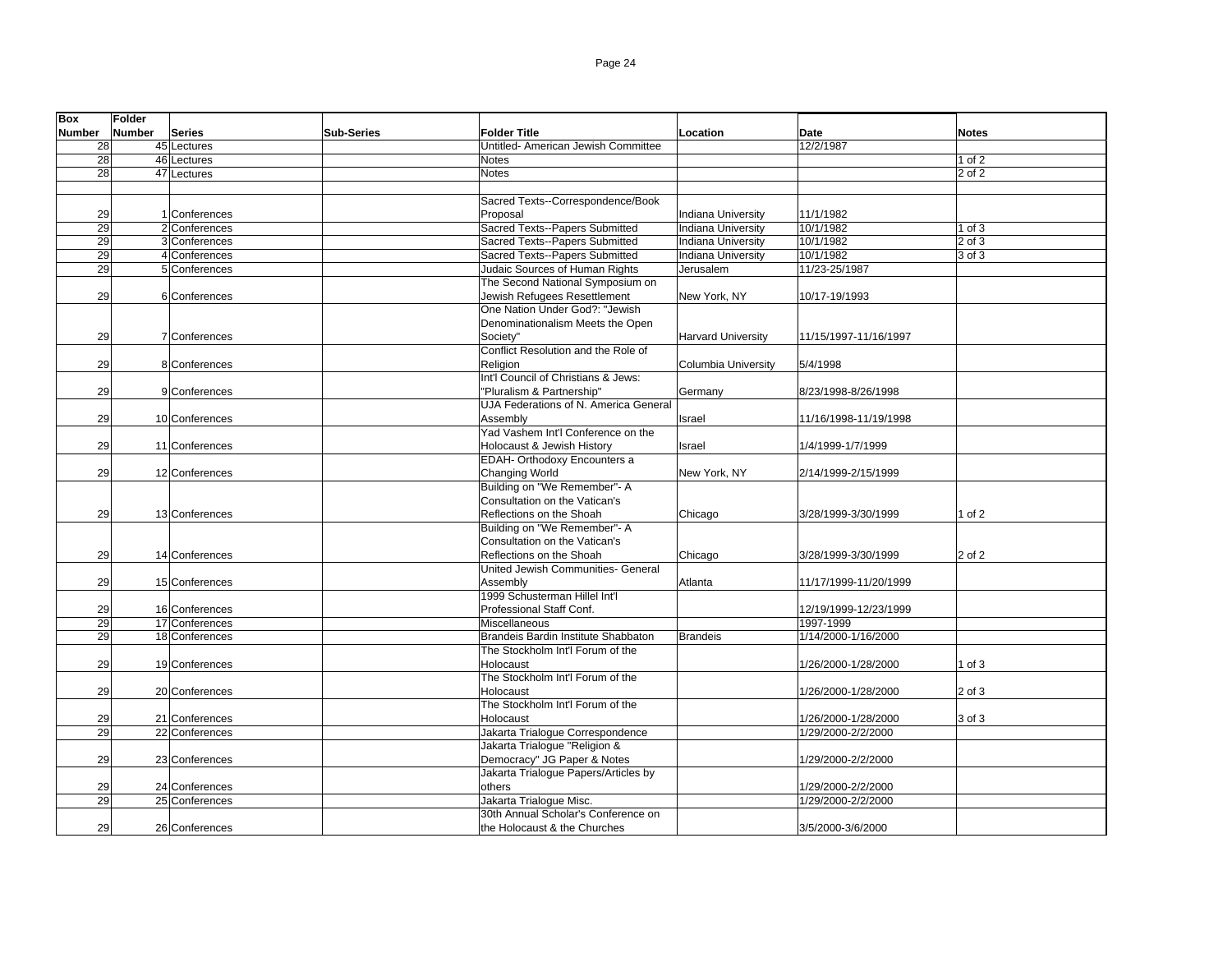| <b>Box</b>    | Folder |                |                   |                                                       |                           |                       |              |
|---------------|--------|----------------|-------------------|-------------------------------------------------------|---------------------------|-----------------------|--------------|
| <b>Number</b> | Number | Series         | <b>Sub-Series</b> | <b>Folder Title</b>                                   | Location                  | Date                  | <b>Notes</b> |
| 29            |        | 27 Conferences |                   | Wexner Heritage Institute                             |                           | 7/23/2000-7/27/2000   |              |
|               |        |                |                   | Schusterman Hillel Int'l Student Leaders              |                           |                       |              |
| 29            |        | 28 Conferences |                   | Assembly                                              | Honesdale, PA             | 8/23/2000-8/25/2000   |              |
|               |        |                |                   | United Jewish Communities- General                    |                           |                       |              |
| 29            |        | 29 Conferences |                   | Assembly                                              |                           | 11/11/2000-11/15/2000 |              |
| 29            |        | 30 Conferences |                   | <b>Edah International Conference</b>                  | New York, NY              | 2/18/2001-2/19/2001   |              |
|               |        |                |                   | 31st Annual Scholar's Conference on                   |                           |                       |              |
| 29            |        | 31 Conferences |                   | <b>Holocaust &amp; Churches</b>                       | Philadelphia, PA          | 3/3/2001-3/6/2001     |              |
|               |        |                |                   | Conference on Jewish/Christian                        |                           |                       |              |
| 29            |        | 32 Conferences |                   | Relations Gustavus Adolphus College                   | St. Peter. MN             | 3/11/2001-3/13/2001   |              |
|               |        |                |                   | Wexner Heritage Foundation New                        |                           |                       |              |
| 30            |        | 1 Conferences  |                   | Member Institute                                      | Vail, CO                  | 6/27/2001-7/2/2001    |              |
|               |        |                |                   | Samuel Bronfman Foundation--                          |                           |                       |              |
| 30            |        | 2 Conferences  |                   | Conversation on Community                             | <b>NYC</b>                | 10/23/2001            |              |
|               |        |                |                   | Schusterman Hillel Int'l Professional                 |                           |                       |              |
| 30            |        | 3 Conferences  |                   | <b>Staff Conference</b>                               | Princeton, NJ             | 12/14/2001-12/17/2001 |              |
| 30            |        | 4 Conferences  |                   | Limmud                                                | London                    | 12/23/2001-12/25/2001 |              |
|               |        |                |                   | Wexner Alumni Institute--Leadership in                |                           |                       |              |
| 30            |        | 5 Conferences  |                   | a Time of Leadership                                  | Miami Beach               | 2/4/2002-2/5/2002     |              |
| 30            |        | 6 Conferences  |                   | Padres Shabbaton                                      | Rye, NY                   | 2/8/2002-2/10/2002    |              |
|               |        |                |                   | Scholar in Residence--Congregation                    |                           |                       |              |
| 30            |        | 7 Conferences  |                   | <b>Beth Israel</b>                                    | Austin, Texas             | 3/1/2002-3/3/2002     |              |
| 30            |        | 8 Conferences  |                   | US Institute of Peace Trialogue                       |                           | 7/1/2002-7/2/2002     |              |
| 30            |        | 9 Conferences  |                   | <b>Brandeis in the Berkshires</b>                     |                           | 7/7/2002-7/12/2002    | 1 of $3$     |
| 30            |        | 10 Conferences |                   | <b>Brandeis in the Berkshires</b>                     |                           | 7/7/2002-7/12/2002    | 2 of 3       |
| 30            |        | 11 Conferences |                   | Brandeis in the Berkshires                            |                           | 7/7/2002-7/12/2002    | 3 of 3       |
| 30            |        | 12 Conferences |                   | Wexner Summer Institute                               |                           | 7/19/2002-7/25/2002   | 1 of 2       |
| 30            |        | 13 Conferences |                   | Wexner Summer Institute                               |                           | 7/19/2002-7/25/2002   | 2 of 2       |
|               |        |                |                   |                                                       | Camp Moshava,             |                       |              |
| 30            |        | 14 Conferences |                   | Hillel Int'l Student Leaders Assembly                 | Honesdale, PA             | 8/22/2002-8/24/2002   |              |
|               |        |                |                   | After 9/11: Is There a Future for                     |                           |                       |              |
| 30            |        | 15 Conferences |                   | Religious Pluralism                                   | <b>Drew University</b>    | 9/11/2002             | 1 of $2$     |
|               |        |                |                   | After 9/11: Is There a Future for                     |                           |                       |              |
| 30            |        | 16 Conferences |                   | Religious Pluralism                                   | Drew University           | 9/11/2002             | $2$ of 2     |
|               |        |                |                   | Beyond Violence- Religious Sources of                 |                           |                       |              |
| 30            |        | 17 Conferences |                   | Social Transformation                                 | L.A.                      | 5/5/2003-5/7/2003     |              |
| 30            |        | 18 Conferences |                   | Wexner New Member Institute                           | Vail, CO                  | 8/10/2003-8/15/2003   |              |
|               |        |                |                   | CAJE Conf. for Early Childhood & Day                  |                           |                       |              |
| 30            |        | 19 Conferences |                   | <b>School Educators</b>                               | <b>Hofstra University</b> | 6/27/2004-6/30/2004   |              |
|               |        |                |                   |                                                       |                           |                       |              |
| 30            |        | 20 Conferences |                   | Wexner Heritage Fdn. Summer Institute                 | Aspen, CO                 | 8/11/2004-8/12/2004   |              |
| 30            |        | 21 Conferences |                   | <b>Professional Leaders Project</b>                   | Universal City, CA        | 8/22/2004-8/24/2004   |              |
| 30            |        | 22 Conferences |                   | <b>PEJE Donor Assembly</b>                            | Boston, MA                | 10/10/2004-10/12/2004 |              |
|               |        |                |                   | Catholic Social Teaching & the                        |                           |                       |              |
|               |        |                |                   | Environment US Conference of Catholic                 |                           |                       |              |
| 30            |        | 23 Conferences |                   | <b>Bishops</b>                                        | Owatonna, MN              | 10/29/2004-10/31/2004 |              |
|               |        |                |                   | First World Conference of Imams &<br>Rabbis for Peace |                           |                       | 1 of $3$     |
| 30            |        | 24 Conferences |                   |                                                       | <b>Brussels</b>           | 1/3/2005-1/6/2005     |              |
|               |        |                |                   | First World Conference of Imams &                     |                           |                       |              |
| 30            |        | 25 Conferences |                   | Rabbis for Peace                                      | <b>Brussels</b>           | 1/3/2005-1/6/2005     | 2 of 3       |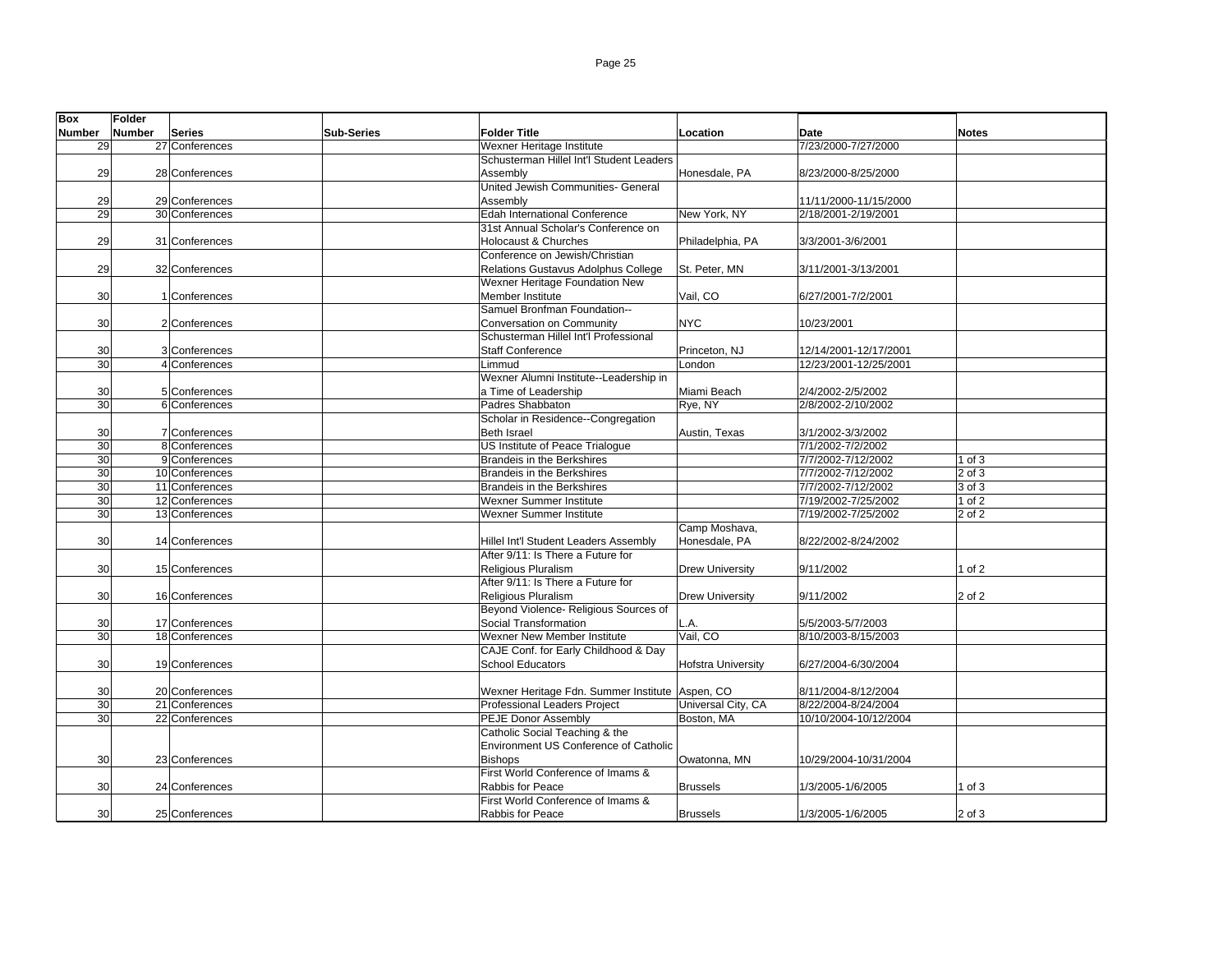| <b>Box</b>      | <b>Folder</b> |                |                   |                                      |                            |                       |                     |
|-----------------|---------------|----------------|-------------------|--------------------------------------|----------------------------|-----------------------|---------------------|
| <b>Number</b>   | Number        | <b>Series</b>  | <b>Sub-Series</b> | <b>Folder Title</b>                  | Location                   | Date                  | <b>Notes</b>        |
|                 |               |                |                   | First World Conference of Imams &    |                            |                       |                     |
| 30              |               | 26 Conferences |                   | Rabbis for Peace                     | <b>Brussels</b>            | 1/3/2005-1/6/2005     | 3 of 3              |
|                 |               |                |                   | Covenant in the 21st Century: A      |                            |                       |                     |
| 30              |               | 27 Conferences |                   | Celebration of Nostra Aetate         | Washington, DC             | 3/14/2005-3/15/2005   |                     |
|                 |               |                |                   | Renewing the Covenant National       |                            |                       |                     |
|                 |               |                |                   | Religious Partnership for the        |                            |                       |                     |
| 30              |               | 28 Conferences |                   | Environment                          |                            | 5/2/2005-5/3/2005     |                     |
|                 |               |                |                   | Wexner Heritage Program New Member   |                            |                       |                     |
| 31              |               | 1 Conferences  |                   | Institute                            |                            | 7/31/2005-8/5/2005    | 1 of $3$            |
|                 |               |                |                   | Wexner Heritage Program New Member   |                            |                       |                     |
| 31              |               | 2 Conferences  |                   | Institute                            |                            | 7/31/2005-8/5/2005    | 2 of 3              |
|                 |               |                |                   | Wexner Heritage Program New Member   |                            |                       |                     |
| 31              |               | 3 Conferences  |                   | Institute                            |                            | 7/31/2005-8/5/2005    | 3 of 3              |
| $\overline{31}$ |               | 4 Conferences  |                   | Professional Leaders Project         | Brooklyn                   | 8/28/2005-8/30/2005   |                     |
| 31              |               | 5 Conferences  |                   | Int'l Conference on Faith & Service  |                            | 3/22/2006             | 1 of 2              |
| 31              |               | 6 Conferences  |                   | Int'l Conference on Faith & Service  |                            | 3/22/2006             | 2 of 2              |
| 31              |               | 7 Conferences  |                   | Jim Joseph Foundation                | San Francisco              | 8/27/2006-8/29/2006   |                     |
|                 |               |                |                   | Limmud--Encouraging People to        |                            |                       |                     |
| 31              |               | 8 Conferences  |                   | Achieve                              | Moscow                     | 4/13/2007-4/14/2007   |                     |
|                 |               |                |                   | Limmud--Jewish Learning Without      |                            |                       |                     |
| 31              |               | 9 Conferences  |                   | Limits                               | Catskill, NY               | 1/11/2007-1/15/2007   |                     |
| 31              |               | 10 Conferences |                   | Gniezno                              | Poland                     | 10/11/2007-10/16/2007 |                     |
|                 |               |                |                   | From the Ground Up: Advancing Jewish |                            |                       |                     |
| 31              |               | 11 Conferences |                   | Service                              | <b>New York University</b> | 5/8/2007-5/9/2007     | 1 of $2$            |
|                 |               |                |                   | From the Ground Up: Advancing Jewish |                            |                       |                     |
| 31              |               | 12 Conferences |                   | Service                              | <b>New York University</b> | 5/8/2007-5/9/2007     | 2 Of 2              |
|                 |               | Conferences    |                   |                                      |                            |                       |                     |
|                 |               |                |                   |                                      |                            |                       |                     |
|                 |               |                |                   | Advisory Committee on Religious      |                            |                       |                     |
| 31              |               | 13 Subjects    |                   | Freedom Abroad                       |                            | 1996-1997             |                     |
| $\overline{31}$ |               | 14 Subjects    |                   | Anti-Israel Bias on U.S. Campuses    |                            | ca. 2002-2003         |                     |
| 31              |               | 15 Subjects    |                   | Anti-Semitism (clippings)            |                            | 1980s                 |                     |
| 31              |               | 16 Subjects    |                   | Assimilation & Outreach (clippings)  |                            | 1980s                 |                     |
| 31              |               | 17 Subjects    |                   | <b>Black-Jewish Relations</b>        |                            | 1996; 2005            |                     |
| 31              |               | 18 Subjects    |                   | Circumcision                         |                            |                       |                     |
| $\overline{31}$ |               | 19 Subjects    |                   | Day Schools                          |                            | 2000-2006             | $1$ of $2$          |
| 31              |               | 20 Subjects    |                   | Day Schools                          |                            | 2000-2006             | 2 of 2              |
| 31              |               | 21 Subjects    |                   | Environment                          |                            | 1994-2005             |                     |
| 31              |               | 22 Subjects    |                   | Holocaust                            |                            | 1980s                 | 1 of 2              |
| 31              |               | 23 Subjects    |                   | Holocaust                            |                            | 1980s                 | $\overline{2}$ of 2 |
| 31              |               | 24 Subjects    |                   | Intermarriage                        |                            |                       |                     |
| 32              |               | 1 Subjects     |                   | <b>Israel and the Arabs</b>          |                            | 1976-1987             |                     |
| $\overline{32}$ |               | 2 Subjects     |                   | Israel and the United Nations        |                            | 1976; 1983            |                     |
| $\overline{32}$ |               | 3 Subjects     |                   | Israel--Religion                     |                            | 1966-1987             |                     |
| 32              |               | 4 Subjects     |                   | Jewish-Christian Dialogue            |                            | 1999-2006             |                     |
| 32              |               | 5 Subjects     |                   | Jewish Ethics                        |                            | 1976-1977             |                     |
| 32              |               | 6 Subjects     |                   | Jewish Identity                      |                            | 1998-1999; 2001       |                     |
| 32              |               | 7 Subjects     |                   | Jewish-Muslims Relations             |                            |                       |                     |
| 32              |               | 8 Subjects     |                   | Jewish Outreach Media Project        |                            | 1999                  |                     |
|                 |               |                |                   |                                      |                            |                       |                     |
| 32              |               | 9 Subjects     |                   | Jewish Population Studies/Demography |                            | 1985-1999             |                     |
|                 |               |                |                   |                                      |                            |                       |                     |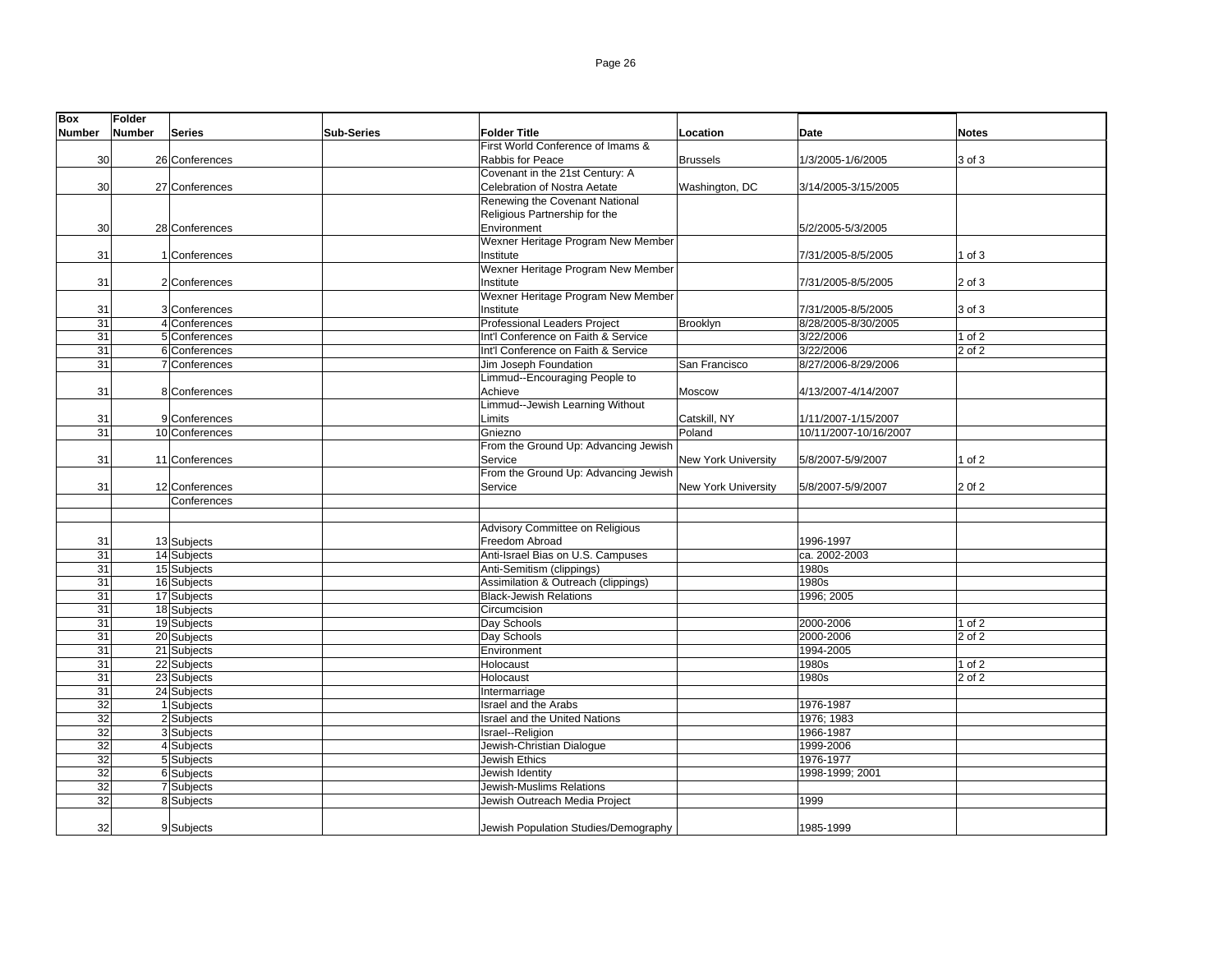| Box             | <b>Folder</b> |                          |                   |                                        |                        |                      |              |
|-----------------|---------------|--------------------------|-------------------|----------------------------------------|------------------------|----------------------|--------------|
| <b>Number</b>   | Number        | <b>Series</b>            | <b>Sub-Series</b> | <b>Folder Title</b>                    | Location               | Date                 | <b>Notes</b> |
| 32              |               | 10 Subjects              |                   | Jewish TV                              |                        | 2005-2006            |              |
| 32              |               | 11 Subjects              |                   | Jewish Unity (clippings)               |                        | 1983-1989            |              |
| $\overline{32}$ |               | 12 Subjects              |                   | Jonah                                  |                        |                      |              |
| 32              |               | 13 Subjects              |                   | Judaism and Christianity               |                        |                      | 1 of 3       |
| 32              |               | 14 Subjects              |                   | Judaism and Christianity               |                        |                      | $2$ of $3$   |
| 32              |               | 15 Subjects              |                   | Judaism and Christianity               |                        |                      | 3 of 3       |
| 32              |               | 16 Subjects              |                   | Kosher Slaughter                       |                        | 2004-2006            |              |
| $\overline{32}$ |               | 17 Subjects              |                   | Meitarim Raanana                       |                        | 2003-2004            |              |
| 32              |               | 18 Subjects              |                   | Middle East: Jews/Christians           |                        | 2001-2002            |              |
| 32              |               | 19 Subjects              |                   | Modern Orthodoxy (clippings)           |                        | 1981-2005            |              |
| $\overline{32}$ |               | 20 Subjects              |                   | Modern Orthodoxy (correspondence)      |                        | 1990-2004            |              |
|                 |               |                          |                   | Modern Orthodoxy and the Orthodox      |                        |                      |              |
| 32              |               | 21 Subjects              |                   | Right in Israel                        |                        | 1972-1989            |              |
|                 |               |                          |                   |                                        |                        |                      |              |
| 32              |               | 22 Subjects              |                   | National Jewish Population Survey 2000 |                        | 2000; 2004-2005      |              |
| 32              |               | 23 Subjects              |                   | Ohr Yisrael (Rav Yisrael Salanter)     |                        | 2004-2005            |              |
| 32              |               | 24 Subjects              |                   | Organ Donation                         |                        | 2003-2005            |              |
| $\overline{32}$ |               | 25 Subjects              |                   | Philanthropy                           |                        | 1997-1999; 2006      |              |
| 32              |               | 26 Subjects              |                   | Pluralism                              |                        | 1987-1988; 2005-2006 |              |
| 32              |               | 27 Subjects              |                   | Pope John Paul II                      |                        | 2005                 |              |
| $\overline{32}$ |               | 28 Subjects              |                   | Reform Judaism                         |                        | 1988; 1990           |              |
| 32              |               | 29 Subjects              |                   | <b>Religious Unity</b>                 |                        | 1998-1999            |              |
| $\overline{33}$ |               | 1 Subjects               |                   | Shechita                               |                        | 6/27/1905            |              |
| 33              |               | 2 Subjects               |                   | Soloveitchik                           |                        | 1989: 2004           |              |
| 33              |               | 3 Subjects               |                   | Soviet Jewry(ABA Soviet Agreement)     |                        | 1964; 1985-1989      |              |
| 33              |               | 4 Subjects               |                   | Soviet Jewry                           |                        | 1987-1990            |              |
| 33              |               | 5 Subjects               |                   | Teitelbaum, Rabbi Moses                |                        | 2005                 |              |
| $\overline{33}$ |               | 6 Subjects               |                   | <b>Tikkun Olam</b>                     |                        |                      |              |
| 33              |               | 7 Subjects               |                   | Tsedakah                               |                        |                      | $1$ of $2$   |
| 33              |               |                          |                   | Tsedakah                               |                        |                      | 2 of 2       |
| 33              |               | 8 Subjects<br>9 Subjects |                   |                                        |                        | 2002                 |              |
| 33              |               |                          |                   | Websites (Jewish)<br>Yom Hashoah       |                        | 2004                 |              |
|                 |               | 10 Subjects              |                   |                                        |                        |                      |              |
|                 |               |                          |                   |                                        |                        |                      |              |
| 33              |               | 11 Personal              |                   | Personal Awards- Akiva Award           |                        | 5/2/1991             |              |
|                 |               |                          |                   | Personal Awards- Bar Ilan Univ: Doctor |                        |                      |              |
| 33              |               | 12 Personal              |                   | of Philosophy, Honoris Causa           |                        | 6/12/2001            |              |
| 33              |               | 13 Personal              |                   | Personal Awards- Eternal Light Award   | St. Leo University, FL | 4/4/2001             |              |
|                 |               |                          |                   | Personal Awards- Nostra Aetate Award   |                        |                      |              |
|                 |               |                          |                   | Center for Christian-Jewish            |                        |                      |              |
| 33              |               | 14 Personal              |                   | Understanding                          |                        | 11/17/1999           |              |
| 33              |               | 15 Personal              |                   | Biographical                           |                        |                      |              |
| 33              |               | 16 Personal              |                   | Book Dedication "Bullies to Buddies"   |                        |                      |              |
| 33              |               | 17 Personal              |                   | Clippings                              |                        | 1994-5/2006          |              |
| 33              |               | 18 Personal              |                   | Clippings                              |                        | 8/2006-2007          |              |
| 33              |               | 19 Personal              |                   | Correspondence                         |                        | 1972-1997            | $1$ of $2$   |
| 33              |               | 20 Personal              |                   | Correspondence                         |                        | 1972-1997            | 2 of 2       |
| 33              |               | 21 Personal              |                   | Correspondence                         |                        | 1998-2006            |              |
| 33              |               | 22 Personal              |                   | Correspondence                         |                        | 2007                 |              |
| 33              |               | 23 Personal              |                   | Correspondence                         |                        | Undated              |              |
| 33              |               | 24 Personal              |                   | Correspondence Log                     |                        | 1998                 |              |
| 33              |               | 25 Personal              |                   | Daytimers                              |                        | 1990-1991; 1998      |              |